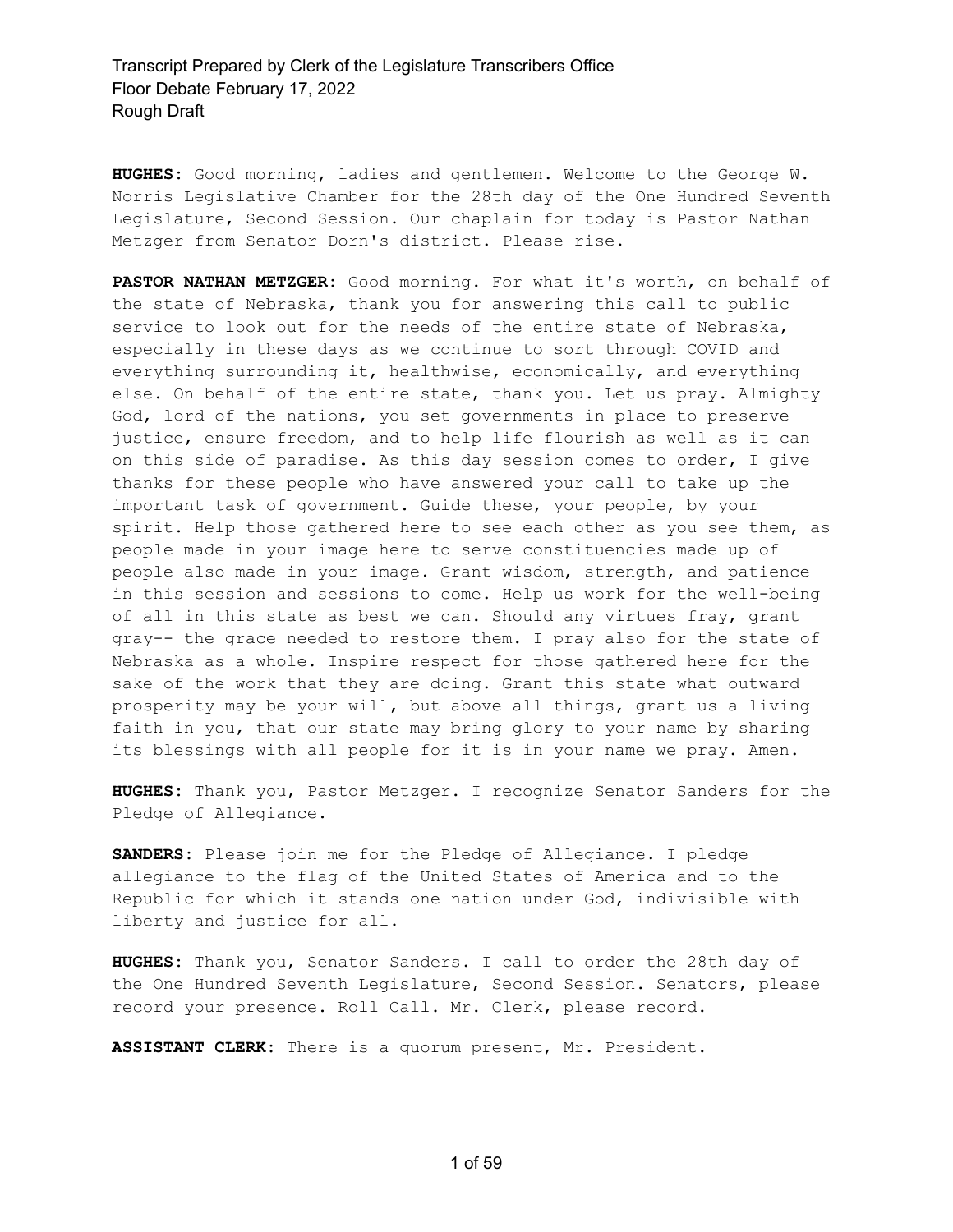**HUGHES:** Thank you, Mr. Clerk. Are there any corrections to the Journal?

**ASSISTANT CLERK:** There are, Mr. President. On Page 582, line 25, strike "AM" and insert "ER." That's all I have for corrections.

**HUGHES:** Thank you. Are there any messages, reports or announcements?

**ASSISTANT CLERK:** There are, Mr. President. Registered lobbyist list is on file with the Clerk's Office as required by statute. Additionally, agency reports electronically filed with the Legislature can be found on the Legislature's website. The Health and Human Services Committee has designated LB5-- excuse me, LB752 and LB1173 as its committee priority bills, LB752 and LB1173. Your Committee on Enrollment and Review reports LB767 is correctly engrossed and placed on Final Reading. Additionally, your Committee on Agriculture, chaired by Senator Halloran, refers LB744 as is placed on General File with committee amendments, as well as LR284 reported to the Legislature for further consideration. That's all I have at this time, Mr. President.

**HUGHES:** Thank you, Mr. Clerk. Speaker Hilgers, for an announcement.

**HILGERS:** Thank you, Mr. President. Good morning, colleagues. I want to update you as we end, end the week and go into next week. I have about four updates. Number one, most importantly for today, today is the deadline to request Speaker priorities. Those have to be received hand-delivered in my office by adjournment. If you want to be considered for a Speaker priority, in my office today by adjournment. I've had a couple of people ask me whether they can request more than one, if they've requested a bill to be on consent, should they also do Speaker priority? My recommendation-- well, one, you can do more than one. You can request more than one. And my recommendation is if-- to make the request regardless if you think it's Speaker priority worthy. We will be making the final decisions by Tuesday evening after the senator and committee priority deadlines and we'll be announcing those Wednesday morning. So again, today is that deadline. I just alluded to the deadline for your priorities and your committee priorities is next Tuesday, next Tuesday, February 22, and those must-- those with letters must be read across the Journal before-- be read across into the Journal before adjournment and hand-delivered in my office. If you have any questions about either of those two, please let me know. Next Tuesday, we will continue with our consent calendar. We have a few rounds left to go. We-- I have a date for the final cut off for consent requests. That will be March 8, so it's a-- the Tuesday after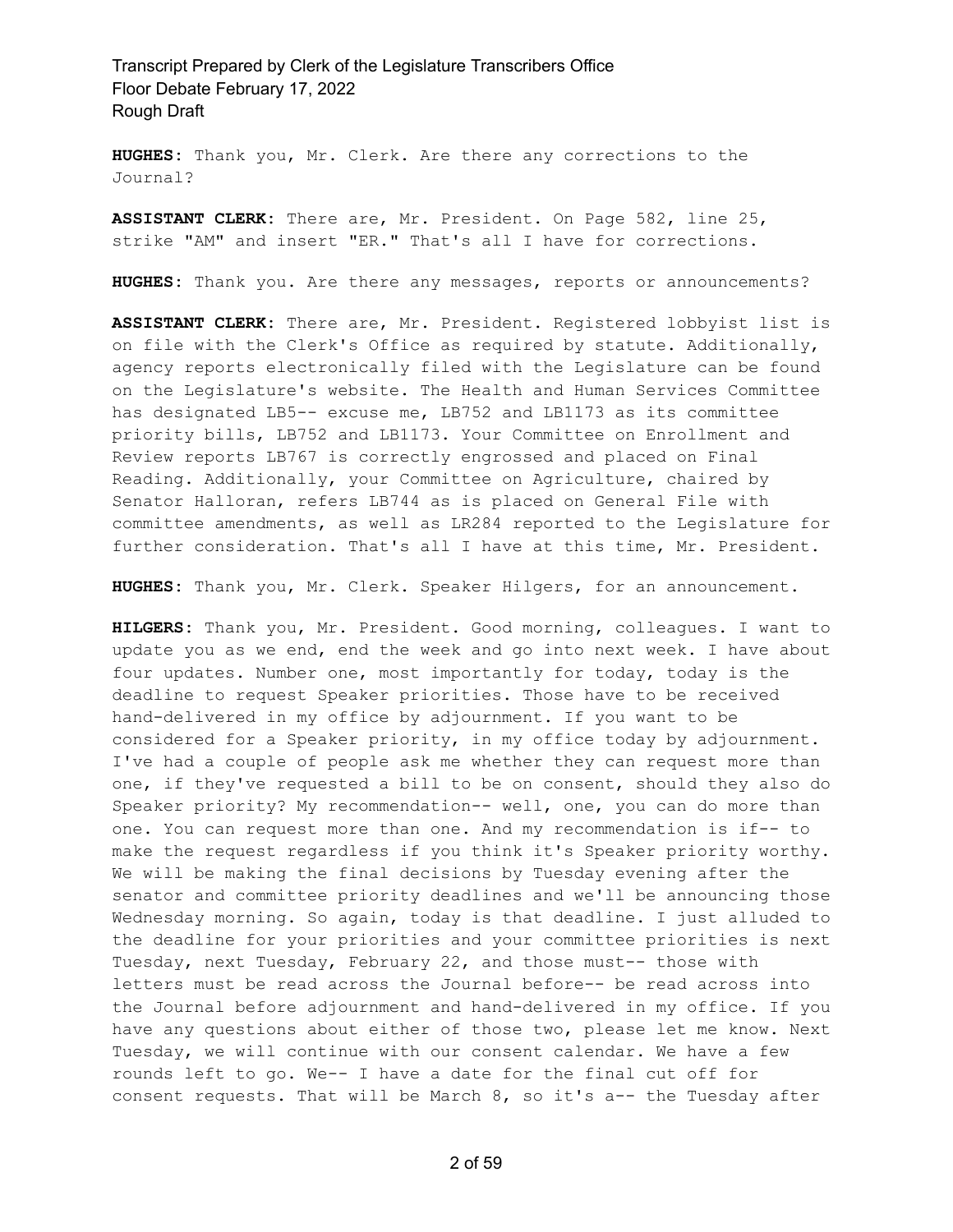a four-day weekend after our last committee hearing day. So I'd ask those committees after the last committee hearing to make sure they Exec on anything that would be consent worthy so that you can have those requests to my office by adjournment on the 8th. I don't know exactly when the consent calendar will end, but it will probably be at least a week, maybe two after that for probably just one. Beyond that, I just want to flag for everyone-- I've been saying this since the beginning. We only have two weeks left before all-day debate. So two weeks-- after today, we have two weeks of half-day debate and then we go into all-day debate. We only have one week of all-day debate before we go into nights. So we're three weeks away from night debate. So I've been telling you that this session is coming fast and it is about to be-- the end is about to be here. Last, I do want to tell you that the ties are in. So as you know, next Tuesday-- thank you, Senator Clements-- in honor of the American Legion and recognizing Presidents Day, we've got these ties. If you ordered one, I'll be handing them out to you this morning if you don't have them already. This one is actually Senator Wayne's. It has your name on it. And for those of you-- I would ask-- who have a tie, to wear it next, next Tuesday morning, the day after Presidents Day. And with that, everyone have a wonderful weekend. I look forward to seeing you on Tuesday. Thank you.

**HUGHES:** Thank you, Speaker Hilgers. Senator Machaela Cavanaugh would like to recognize Dr. Joe Miller of Omaha, who is serving as the family physician of the day today on behalf of the Nebraska Academy of Family Physicians. He is under the north balcony. If you would please rise to be recognized by your Nebraska Legislature? Thank you, Doctor. Mr. Clerk, we'll now proceed to the first item on the agenda.

**ASSISTANT CLERK:** Mr. President, LB939, introduced by Senator Linehan, is a bill for an act relating to revenue and taxation; changes individual income tax rates as prescribed; and repeals the original section. The bill was read for the first time on January 10 of this year and referred to the Revenue Committee. That committee placed the bill on General File with committee amendments. When the bill was left yesterday, there were committee amendments pending, as well as AM1820 to the committee amendments from Senator Linehan and a motion to recommit to committee from Senator Hunt.

**HUGHES:** Thank you, Mr. Clerk. Senator Linehan, you're recognized to bring us back to speed on LB939.

**LINEHAN:** Thank you, Mr. President, and good morning, colleagues. LB939 includes both a reduction in individual tax rates of 1 per-- from 6.84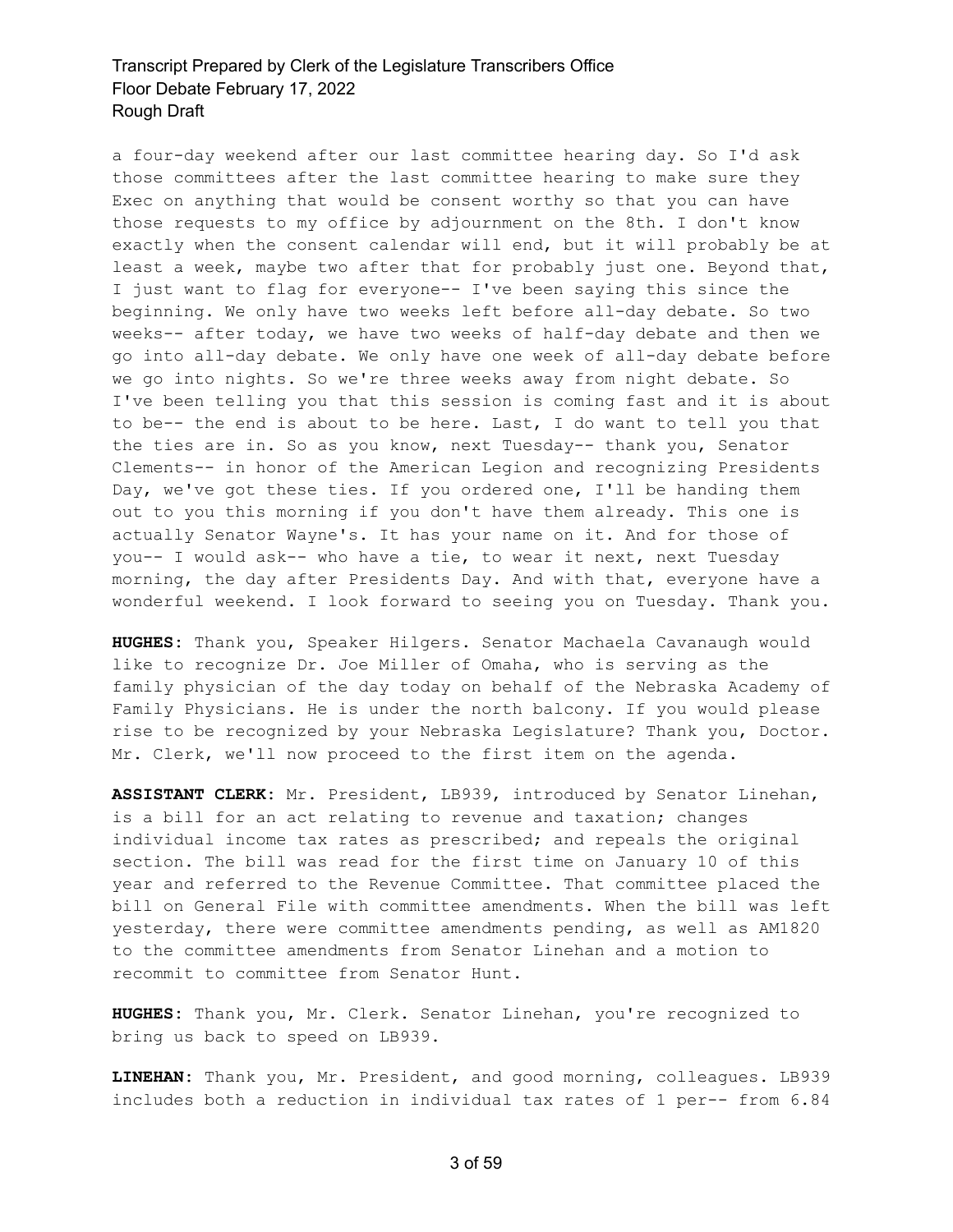to 5.84 over three years and a reduction in corporate rates down to the same rate over four years. So it is a across-the-board rate reduction of the top rate on both corporate and individual income taxes. So I would appreciate-- I'm sure we're going to have a robust debate this morning. I'm looking forward to it, so thank you.

**HUGHES:** Thank you, Senator Linehan. Debate is now open on LB939 and assorted amendments. Senator Erdman, you're recognized.

**ERDMAN:** Thank you, Mr. President. Good morning. This morning, I want to speak a bit about what has been said yesterday on the floor. Before I do that, I just want to say that as we've been here for six years, Senator Briese, Senator Linehan, Senator Friesen, Senator Groene, and several others have worked diligently on trying to fix our tax system and I appreciate that. It's difficult work, it's hard work, and it's not well received sometimes. So yesterday we heard the Speaker say that if we reduce taxes, people have more money to grow their wealth. You heard Senator Linehan said-- she say-- said I would like to blow up the whole system and start over. So we've heard these kind of comments. So we now know-- I don't believe there's a person in the room or anybody listening that would disagree that we have a broken tax system. And we started down this road in 1967 when the voters said no more property tax for the state. And we implemented sales and income tax and then it was supposed to be the famous three legged stool, one-third of each. That never did work, it never will work, and the current system we have is broken. And so we know that we have a broken system. So when I farmed, when I had a situation come up and I figured out what the solution was, my crop consultant would come and say, you need to spray or sunflowers because of the worms you have coming. I didn't just spray part of the field. I didn't just put a Band-Aid on the amputation like we've been doing here. So if you want to fix the tax system, inheritance tax, property tax, personal and real, and all income tax, corporate and individual, then we need to start over and the consumption tax proposal that I put in place is what does all those things. If we make the decision to fix our system like it should be fixed once and for all, at least one-half of the bills that we currently debate on the floor of the Legislature that are introduced will not be necessary, one-half. The problem we have with our current system, it continuously focuses on those who collect and spend the tax dollars and it's not their money. It is the people's money. But we don't comp-- we don't focus on that, we focus on those who collect and spend the tax dollars. Someone is telling you- somebody in the state, whether it's a school, city, county, or the state collects income tax, how much you should pay of your money and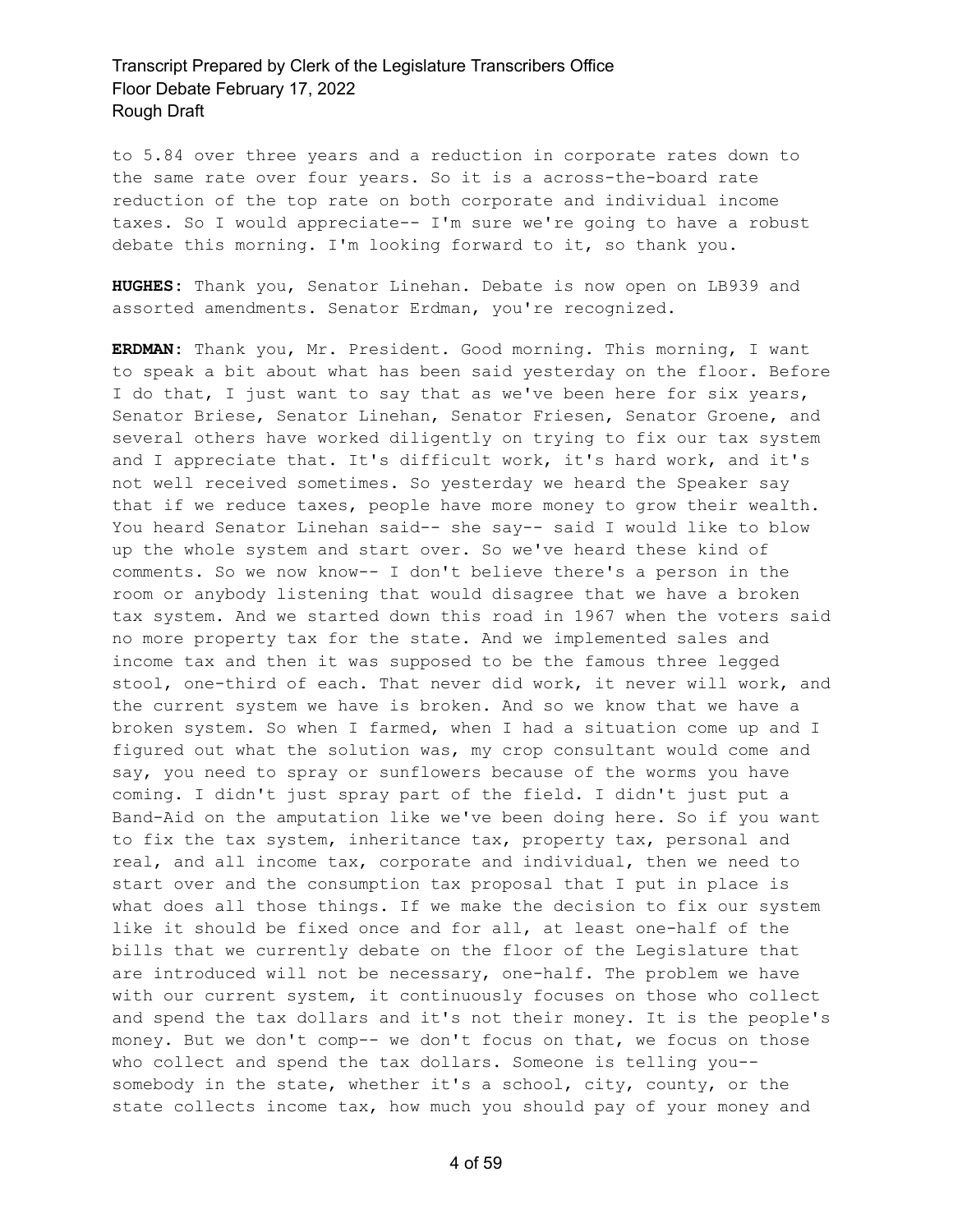when you should pay it irregardless [SIC] if you have anything to pay it with. So I appreciate Senator Linehan trying to make a reduction in the taxes we currently have and unless we make a decision to become more competitive in the tax environment with our neighbors, our neighboring states, and the rest of the states in the United States, we're going to continue to lose people like we always have. Young people are not going to stay here. Old people like myself are going to move somewhere where the taxes is more competitive, more able--

**HUGHES:** One minute.

**ERDMAN:** --the people will be able to pay it. And so we can continue to do what we've done irregardless [SIC] if we know what the fix is and the real fix is what I just described. One of the things that I wish I would have known two years ago, I was told that we couldn't implement or have a discussion about how we implement the consumption tax until the constitutional amendment passed. I have discovered that that was not correct information and so what I should have been focused on is how we're going to distribute and collect the tax dollars to be revenue neutral, every agency of the state, every local unit of government get the same money they currently get just from a different source. And most of the questions I get about the consumption tax has to deal with distribution and the guarantee that everybody's going to get what they've always gotten. And so consequently, hopefully we'll get a chance to talk about the consumption tax later on in this session. Thank you.

**HUGHES:** Time, Senator. Thank you, Senator Erdman. Senator Groene, you're recognized.

**GROENE:** Thank you. Didn't expect to get up that quick. I thought there'd be a filibuster going, but anyway, I am listening on LB939. I understand we-- I don't like taxes and I echo what Senator Erdman says. There's-- some of us been here quite a while and we've worked hard on tax reform and, and when I thought about it this morning, the work that Senator Linehan and Briese and I was involved a little and what we've done so far has been good. It's not the best way to do it, but it's been darn good, darn near over half a million dollars in property tax relief through credits. We've done-- Senator Lindstrom has done some things with increasing the inflationary factors on brackets and Social Security. Senator Brewer has done it on, on veterans. And when I leave this place, I will be paying less prop- net taxes, income and, and property. So we've achieved some goals. Is it enough? Is it the right way to do it? I don't think it's the right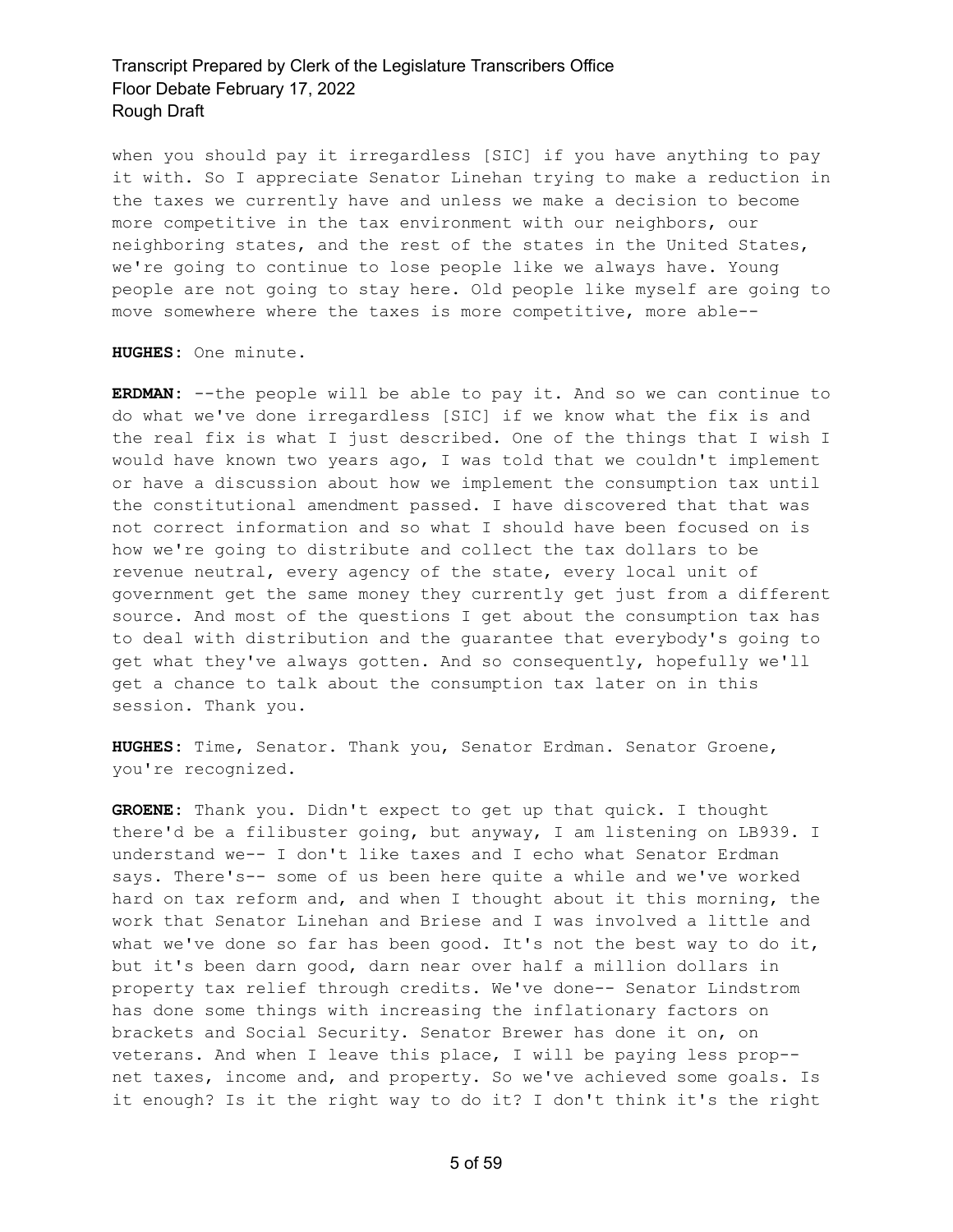way to do it with credits because it's not good policy. I looked at the fiscal note for LB939 and I have a bill in Revenue today on actually fixing property taxes and fairness in funding-- state funding for our rural schools that pretty much matches the fiscal note for this bill. So my quandary is do I continue with this excess-- if we have excess tax dollars-- to still focus on property tax relief or do I give the, the lucky, the hard workers, the gifted-- God gifted them with intellect that turned into a higher payroll income-- do I give them a break? And policy wise, I just can't see cutting the high -end taxes because folks, we have the lowest unemployment in the nation. We don't have a problem with incentivizing corporations to come here and build because we have a high unemployment rate and we need more workers because those corporations that-- any tax cuts don't end up here. They end up in, in foreign countries where their headquarters are in the east, east where those headquarters are. And as far as the wealthy, I look at where a lot of them gain their money. A lot of them work in government, school administrators, college administrators, excuse me, but agriculture people who got federal payments. Anybody in the medical profession that makes high incomes, most of their pay comes from Medicare and Medicaid. Well, if you're going to make that money and a big chunk of it comes from government payments, then you ought to be willing to pay some income taxes and pay your share of your own wages. There are people like the Ricketts family who did it completely free enterprise and even the Buffetts. But even that, if we're going to, if we're going to push-- state chamber pushes for early childhood programs and free tuition at the university. Well, then your membership, state chamber, ought to pay some higher income taxes to pay for those programs. But the people I see hurting who don't want to come here and work for the corporations are the middle class and they need a, they need an income tax cut, the working people, so they're incentivized to come here and live here.

**FOLEY:** One minute.

**GROENE:** That's-- if we're going to do a tax law that, that fixes the problem, we need to lower the-- raise the income levels where we start making people pay the highest rate. Right now, it's about a little over \$31,000 for a single person, anything over that, but I understand there's a \$7,100 deduction, so anybody making over \$38,000 or so after that amount starts paying the highest rate, just like Mr. Buffett does. A family, it's like \$61,000 or \$62,000 plus their \$14,000 deduction, which is \$75,000, anything over that money, they're paying the highest rate as the wealthy in this state. That's not right. And then you wonder why the people who are independent don't look for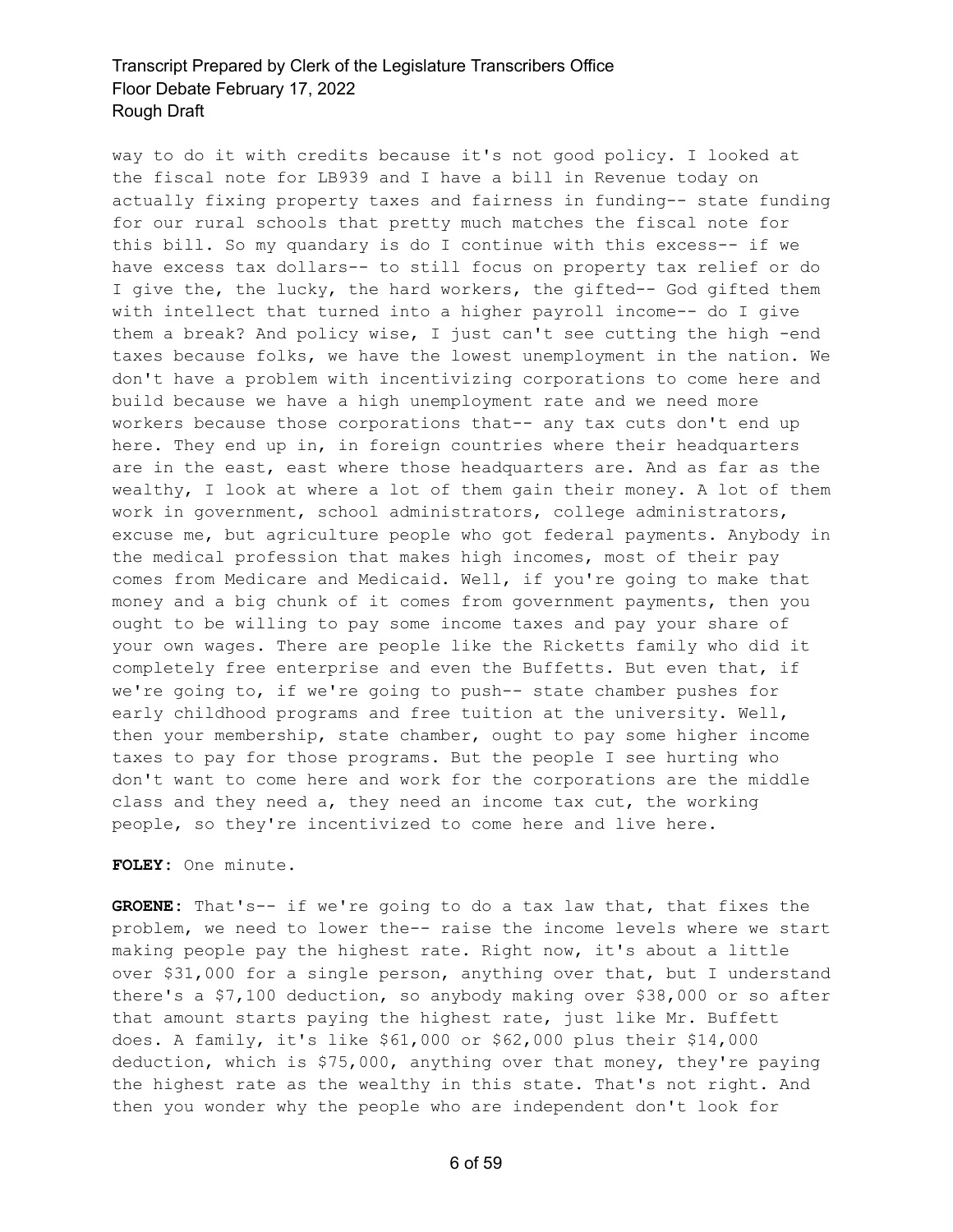government, don't want to live here. Don't look to government for their answers, don't want to pay for a government they don't use. That's where we need to cut the income taxes to the middle class.

**FOLEY:** That's time.

**GROENE:** So that's where I stand on income tax cuts, so--

**FOLEY:** That's time.

**GROENE:** --I'll listen.

FOLEY: Thanks, Senator Groene. Senator McCollister.

**McCOLLISTER:** Thank you, Mr. President. Good to see you back. Good morning, colleagues. I first want to acknowledge this very cool tie that the Speaker provided for us. I think, I think they're just plain awesome and thank you, Senator Hilgers. I had occasion to go through some of my old campaign documents from 2014 and a big part of those campaign documents were using information from the Tax Foundation. And of course, those numbers are a little distressing when you look at Nebraska's comparative situation. Property taxes, 7, 8, or 9, not the best. Income taxes-- well, at least at that time, we're kind of in the middle of the pack, maybe 20, 25. And sales tax, we're in still pretty good shape, but our sales tax is pretty narrow. We don't tax services and that's something we definitely need to fix. I think that if you compare Nebraska sales tax with surrounding states, you'll see our sales tax is narrow and we give way, way too many exemptions. And when I was on the Revenue Committee, we made an attempt to adjust some of those sales tax, but of course, we failed in that effort, which is too bad. When I was also on the Revenue Committee, we looked to incentives and we'd end up with an arms race on incentives. That's too bad that states end up competing with the incentives they provide. I think we'd be way better off if we simply lowered our tax rates and that's what we're doing with this particular bill., LB939. I don't-- I'm listening to the debate, have, haven't decided how I'm going to come down on this particular bill. The Chair has indicated that she wants to move this bill to Select File and there it will sit until we can reconcile the bill with the, the other bills that we, we have in place, Social Security tax and also some of the spending we have. So I, I understand that's something we, we need to do. But I do need to thank-- I do need to think-- I do think that we need a more balanced kind of approach that takes into account some of the low-income people that need a tax benefit as well. So I'm listening to this debate. I hope we get to a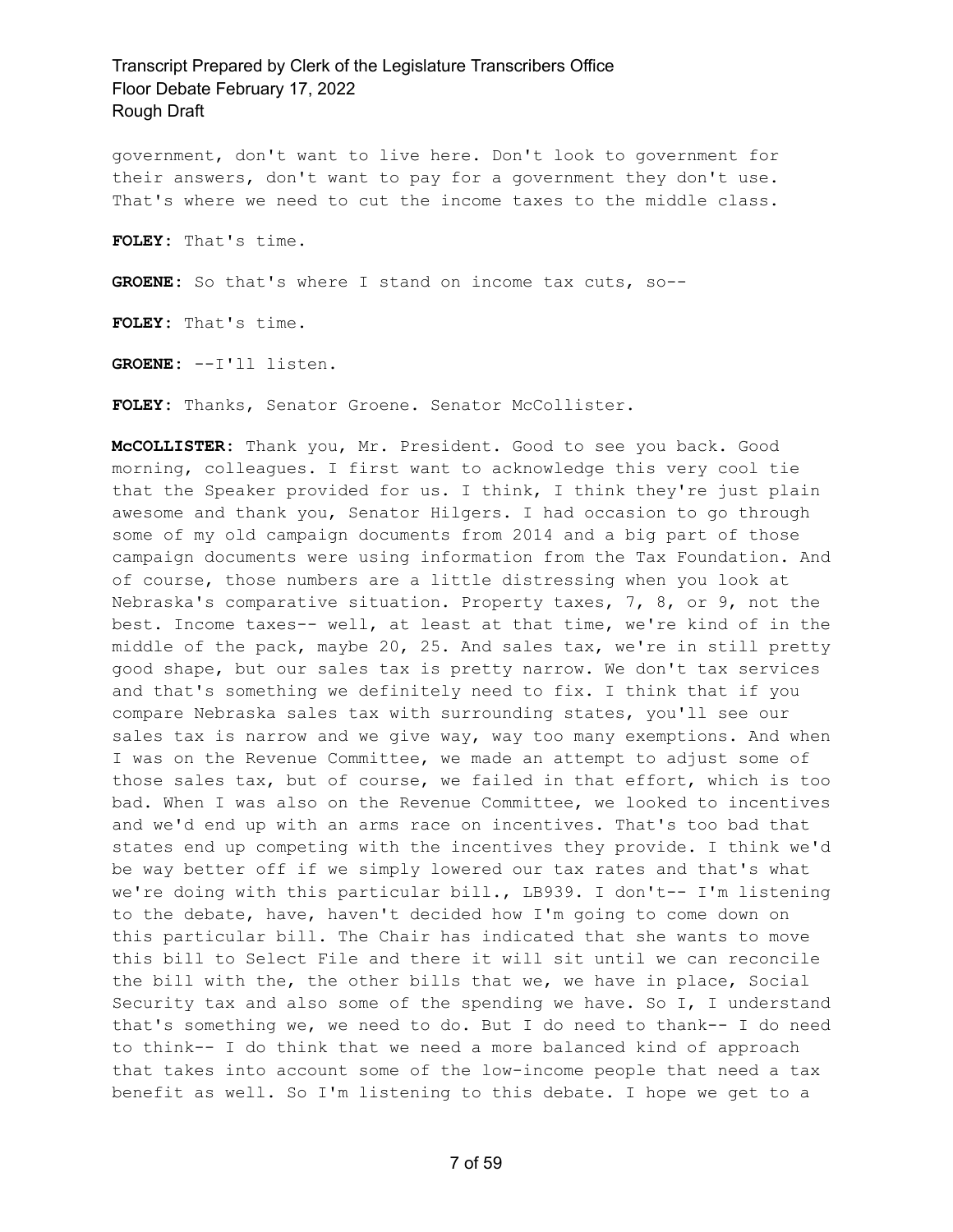good place and we can reconcile this tax reduction because in the competition of states, Nebraska, when you compare Nebraska with our surrounding states, we, we do have some issues to deal with. Needed to say that on the record. Thank you, Mr. President.

**FOLEY:** Thank you, Senator McCollister. Senator DeBoer.

**DeBOER:** Thank you, Mr. President. Good morning, colleagues. Good morning, Nebraska. I have a number of thoughts on this bill. One of the first ones is-- and this is, this is a really hard thing for me to get over-- is the price tag of this bill. If you look at the cost of this bill when it's fully implemented, it's about \$420 million, \$430 million. And \$420 million or \$430 million is a whole lot of money. It's about 9 percent of what we spend every year and it is the entire cost of the court system of Nebraska, civil, criminal, and at the- also the entire cost of our Corrections Department. So never mind that it's overcrowded. This is the whole cost of Corrections, Parole, Probation, courts, civil, criminal, the whole thing. We were talking about a bill last week and somebody says about a, a revenue bill-- it was going to earmark half-cent sales tax towards a specific purpose. And the, the question raised was where does that money come from? And I got to tell you, that's one of the questions that I have. Where does this money come from? Four-hundred-thirty million is, is a lot of money. That's the entirety of both of those two very important systems within our state. So heaven forbid, we get into a situation where we have to cut things ever again, but I'm a realist and I know we will. And when we get to that situation again, I know we can't cut the entirety of Corrections and the entirety of our civil and criminal court system here in Nebraska. So the question is what will we cut? Somebody did some calculations for me and I don't, I don't have them. I'm not as organized as I wanted to be, but someone had, had had figured out how many police officers-- and, and, and I can't find it- police officers and, and state troopers that was, but it was a whole lot of starting wage state troopers and police officers. I see Senator Wayne is here. Senator Wayne, would you yield to a question?

**FOLEY:** Senator Wayne, would you yield, please?

**DeBOER:** I totally caught him off guard. I didn't warn him.

**WAYNE:** Sure.

**DeBOER:** Senator Wayne, what is the cost of the north and south Omaha recovery-- is it, is it recovery plan?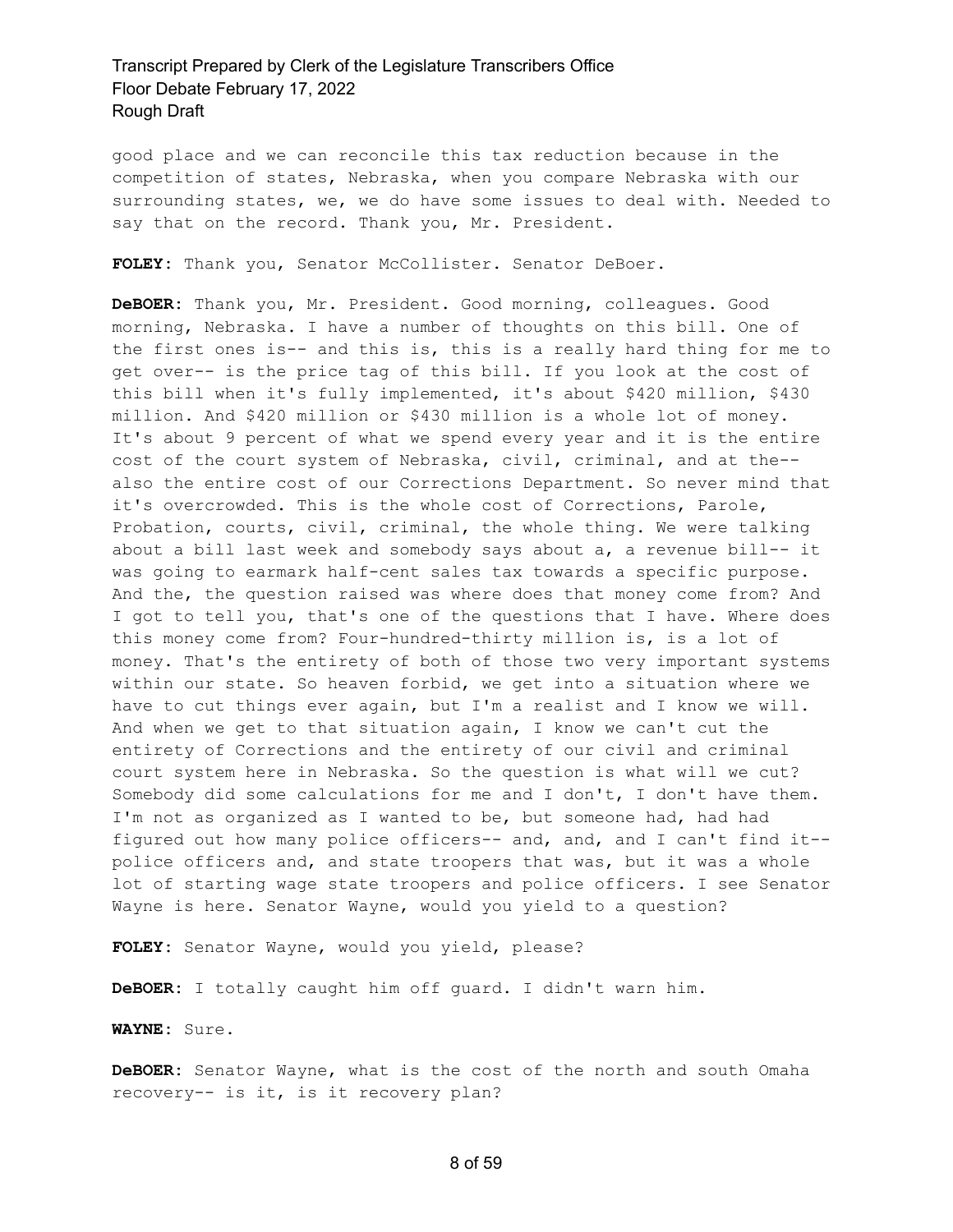**WAYNE:** Yes, \$450 million roughly.

**DeBOER:** \$450 million, so that's one time?

**WAYNE:** One-time spend.

**DeBOER:** That's one time. So this bill that we have here-- thank you, Senator Wayne.

**WAYNE:** OK.

**DeBOER:** This bill that we have here is \$430 million, a little less than that, every single year. Now I know, as everyone says, this isn't our money yet because this is a tax cut. So this is not money that we have, this is money that would be coming, but it is a fiscal change of \$430 million. So we could not only do the north and south Omaha recovery plan, but we could do it every year. Senator McKinney, would you yield to a question?

**McKINNEY:** Yes.

**FOLEY:** Sorry, who, who did you ask?

**McKINNEY:** Yeah.

**FOLEY:** Oh, Senator--

**DeBOER:** Thanks, Senator McKinney.

**FOLEY:** --Senator McKinney, would you yield, please?

**McKINNEY:** Yes, I do.

**DeBOER:** Senator McKinney, what kind of a difference would the north and Omaha-- north and south Omaha recovery plan make to your district?

**McKINNEY:** It would make a world of a difference, I-- no time in history has that amount of money ever been allocated to my district or Senator Wayne's district and I believe it would be life changing.

**DeBOER:** And what if we had that amount of money every year to allocate to different portions of the state? Do you think that that would help all the different portions of our state we were able to allocate it to?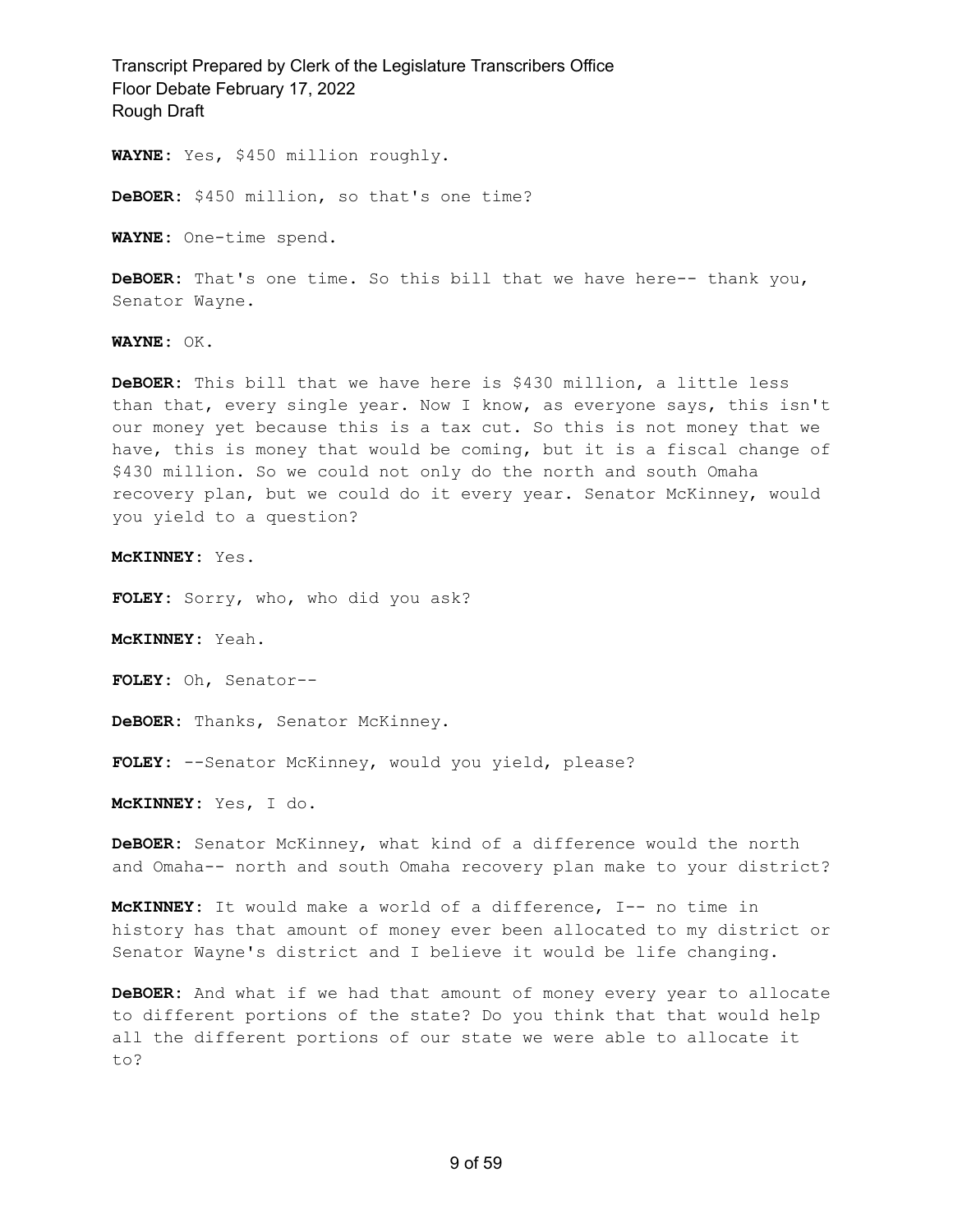**McKINNEY:** I think so. I think it will make our state a lot more attractive for individuals. It will probably stop a lot of the migration from the west to the east as well.

**DeBOER:** Thank you, Senator McKinney.

**McKINNEY:** No problem.

**DeBOER:** So colleagues, when I'm thinking about this number, this giant, giant--

**FOLEY:** Half-minute.

**DeBOER:** --number. Was that one minute?

**FOLEY:** It's half-minute, sorry.

**DeBOER:** When I'm thinking about this giant number, it's an incredible amount of money that would be something that we have to look at what the offsets are. It's always balances. Since I am at the end of my time, I'll get back on the mike and talk some more about this. Thank you, Mr. President.

**FOLEY:** Thanks, Senator DeBoer. Senator Matt Hansen.

**M. HANSEN:** Thank you, Mr. President, and good morning, colleagues. Colleagues, I wanted to kind of talk-- before I talk about the specifics of this bill, I wanted to talk broadly about taxes, as I have many times throughout this floor-- or on the floor this year. And one of the things that I wanted to talk about and we see it time and time again, and I just really want to keep emphasizing this point, is that we kind of know that all of these tax bills are connected. We know that they all impact one another and we know that they all impact spending. As Senator DeBoer has just pointed out, the fiscal note of LB939 is larger than some of our larger departments in the state. It's a considerable asking and part of the reason I wanted to talk about the overall picture of spending and of taxes this year is reminding everybody that last week when we were discussing LB890, one of the rationales or at least one of the concerns of LB890-- and that was the education funding bill proposed by Senator Walz-- was that if we earmarked any sort of sales tax for school funding, it would jeopardize our ability to cut income taxes. So in-- already, other senators have made the connection of promoting school funding and cutting income tax as being rivals. I'm sure there's some way to do it. I'm sure there's some way to make the numbers work and prioritize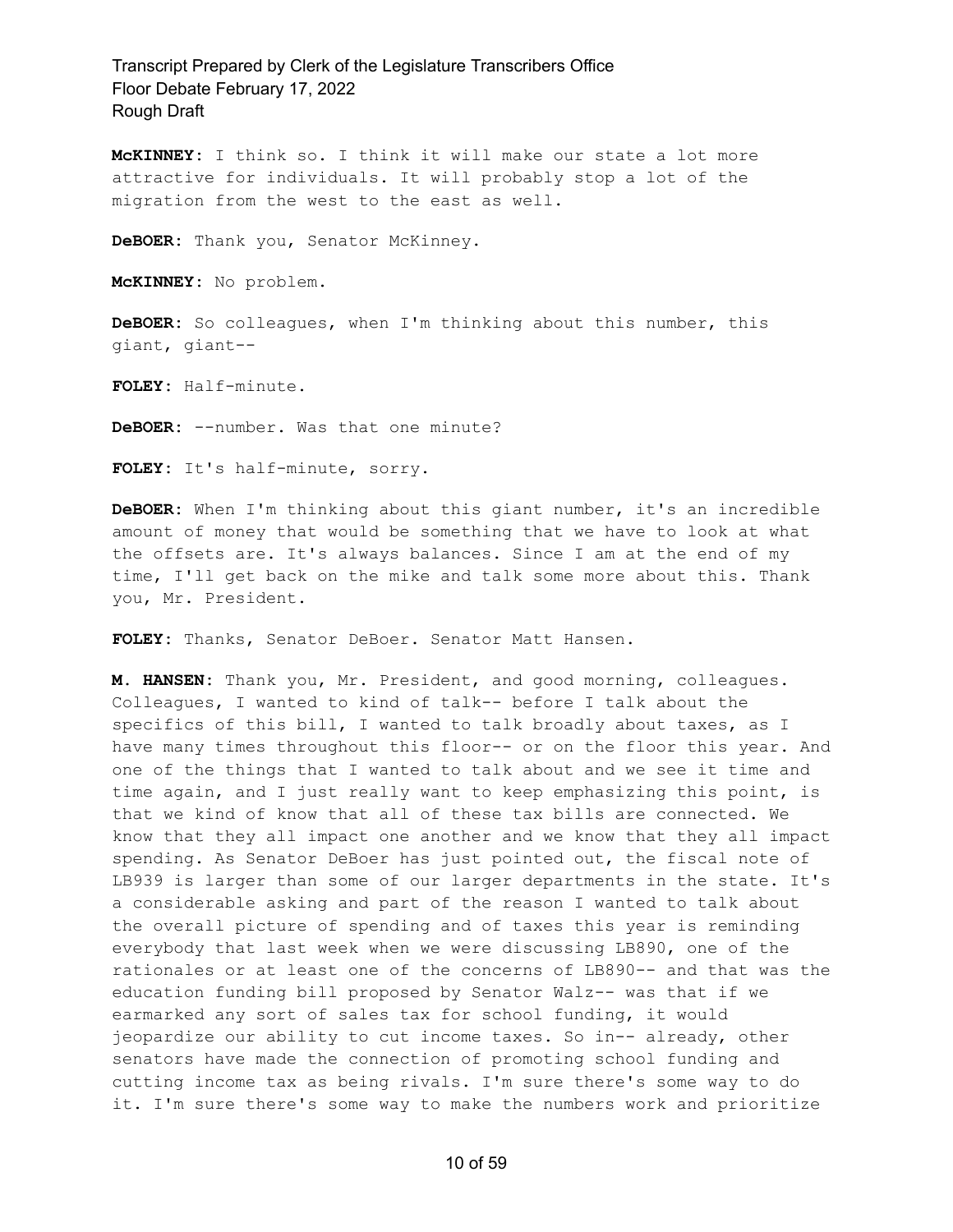both if we really, really tried. But as the proposals are coming down just out of Revenue Committee, out of Education, this-- Committee this year, they're being set up as kind of clear rivals. And so that's unfortunate that I don't know if this body is going to be able to find a way forward. And the other thing I wanted to talk about is this kind of overall notion that I brought up a couple of times of people talking about taxes and they talk about taxes and past bills, past ideas, preferences, things of that nature. And for a large part of this, we see kind of a lot of the same senators occasionally-- the debate focusing on the same group of senators. It being kind of sometimes portrayed as representative of the body and in my mind, often representative of kind of smaller groups and not the whole. And the reason I bring that up is, for example, we were talking yesterday on this bill and the notion of why haven't we done something grander, why haven't we blown up the whole tax system, why haven't we looked at everything? And we went through some of the things that have failed or been rejected over the past and one of the things that had been mentioned as being rejected over the past is raising revenue through dealing with sales tax and sales tax exemptions, figuring out some sort of path forward there and that was held up as this is the decision this body made to not move forward. Colleagues, I don't, I don't disagree with that, but we can't ignore the fact that that was a decision this body made to not move forward due to, in my view, pretty clear stance and pressure from the Governor and a whole number of senators not wanting to risk a veto and risk the clash with the Governor. So when we're unable to move different tax pieces forward and we're kind of talking about, well, some people didn't like this idea, yeah, some people didn't, but it was not necessarily the same group that's coalescing on this bill or that bill or the others. A lot of times, we have kind of the same group of people who are working on taxes who really are a smaller subset of this body who have some pretty fierce divisions and a lot of the times for me, for-- including for my first whole term, you know, I'm kind of sitting on the sidelines trying just to catch up and seeing why everybody's so upset and why everybody is using these two bills as huge rivals. I say this, I say this just kind of clarify over and over again. You know, there are things that I certainly could support or want to support, but, you know, if one side--

**FOLEY:** One minute.

**M. HANSEN:** --and the other side has strong stances-- you know, some things just straight up don't get out of Revenue Committee-- you know, things that I would like or to look at, like the earned income tax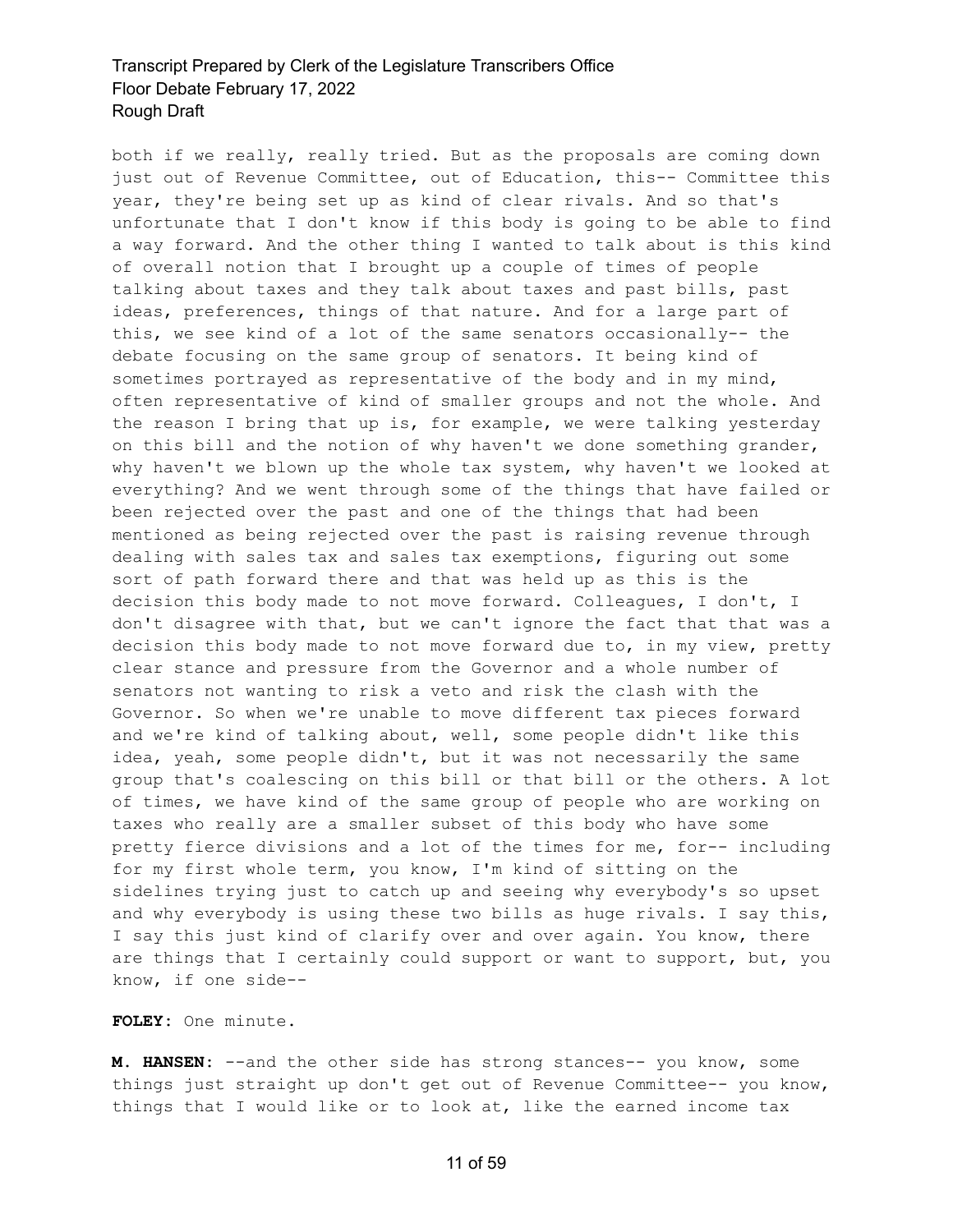credit and things, like, I think I've struggled to get it out of committees in some years. And so it's tough for me to then say that the view and the debate on tax bills on the floor is representative of my view of taxes or my view as a senator because a lot of the issues that I want to discuss are kind of deemed nonstarters by some of the people prioritizing and bringing tax bills. And so when you're already kind of framing the debate or limiting the debate in terms of what gets prioritized, what gets brought out of committee, that's fair. That's the purpose of committee and that's the purpose of personal priorities and senator priorities, but that also already cuts off a lot of ideas and proposals that some of us, including some of us who aren't even going to be engaged in this debate all that much, would be interested in. So when we talk about we've tried this in the body rejected this, you know, yes, things haven't gone forward, but they haven't gone forward because there's been a clear bloc of the body--

**FOLEY:** That's time, Senator.

**M. HANSEN:** Thank you, Mr. President.

**FOLEY:** Thank you, Senator Hansen. Senator Williams.

**WILLIAMS:** Thank you, Mr. President. Good morning, colleagues. First of all, it's the 17th of February, which happens to be my wife's birthday. And this is the day that she again gains that extra year so I'm the young kid in the family. So happy birthday to Susan. I really appreciate-- oh, thank you. Yeah, she-- I'll tell her you all appreciated that. Thank you. In the period that we've been here, we continue to debate our, our tax system. And I think we have made progress, but this also is a discussion that is a difficult discussion and, and one that is not likely to be one that we want to continue in-- year to year. Our trick is to find a balance, finding that, that narrow path forward that we can say we have done the right things for our constituents. And what makes it tough is that any time we change one level of button, it changes something for someone else. And when we reward someone with lower property tax, we have to find a way to make that up in another area and balancing that three-legged stool that we've worked so hard to try to balance. What I remind each one of us-- and I remind myself every day on those discussions-- is that we are in charge of making the broader public policy and that's not easy. Balancing this system is not easy, but that is our responsibility and I appreciate people engaging in this debate and staying on the topic of the proposal that is there with LB939. There's one area of this that I want to talk to briefly that, that I've encountered with a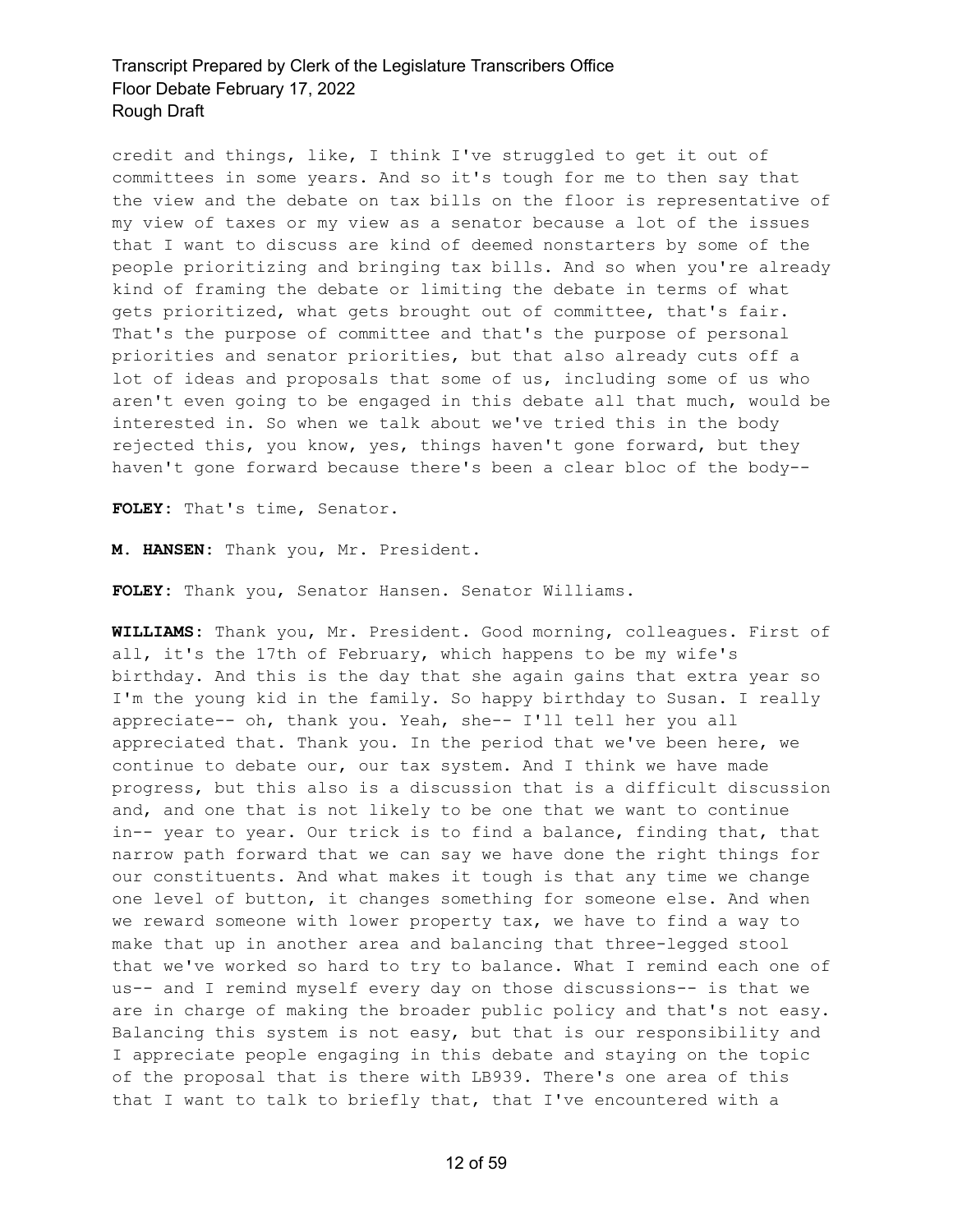number of people over a career in banking and that's what happens in Nebraska when you sell a business. We have been talking about and LB939 hits the area of personal income tax. And we all know that at the federal level, when you, at the end of your career, sell your farm or sell your privately owned business, the gain on that sale at the federal level is taxed as generally long-term capital gain, which is a preferable rate. In our system in Nebraska, there is no provision to do that. So when that same business person that we're talking about or that same ag producer or whoever you want to talk about liquidates at the end of that lifetime, the Nebraska tax is taxed as ordinary income, not at the preferred rate of long-term capital gains. So I think that skews some of the things that we are seeing on these graphs of, of situations where you see someone have a substantial income in those numbers, but that number could be a one-time sale of a business and so I would caution all of us to be careful with those numbers. I think at the end of the day, when we, when we look at this, our job is to create the best environment that we can create for our businesses, for our individuals, for our landowners, for our doctors, for our teachers, for our factory workers, and I believe LB939 is on the right track of getting that done--

**FOLEY:** One minute.

**WILLIAMS:** --by lowering the individual rate to match the corporate rate and phasing that in over a period of time. I think that'll help. It's not a panacea. We still will have discussions about taxes going forward, but I think this is again our level of responsibility to the people that elected us to make these decisions. Thank you, Mr. President.

**FOLEY:** Thank you, Senator Williams. Senator Friesen.

**FRIESEN:** Thank you, Mr. President. So this morning, I'm going to talk a little bit about what small business in Nebraska looks like. And according to the U.S. Small Business Administration, they have a website where you can go on and it's-- some of the data is-- the latest they can get in some of the tax issues is like 2018, but it's a 2020 small business profile that I found and it shows that there's like 179,509 small businesses in Nebraska. So basically 99 percent of Nebraska businesses are the small businesses. A firm with 20 to 99 employees have the largest share of small business employment. These are-- a small business is defined as someone with 500 employees or less. And so if you look at the data, I mean, small business really does drive Nebraska. So when you look at the median income for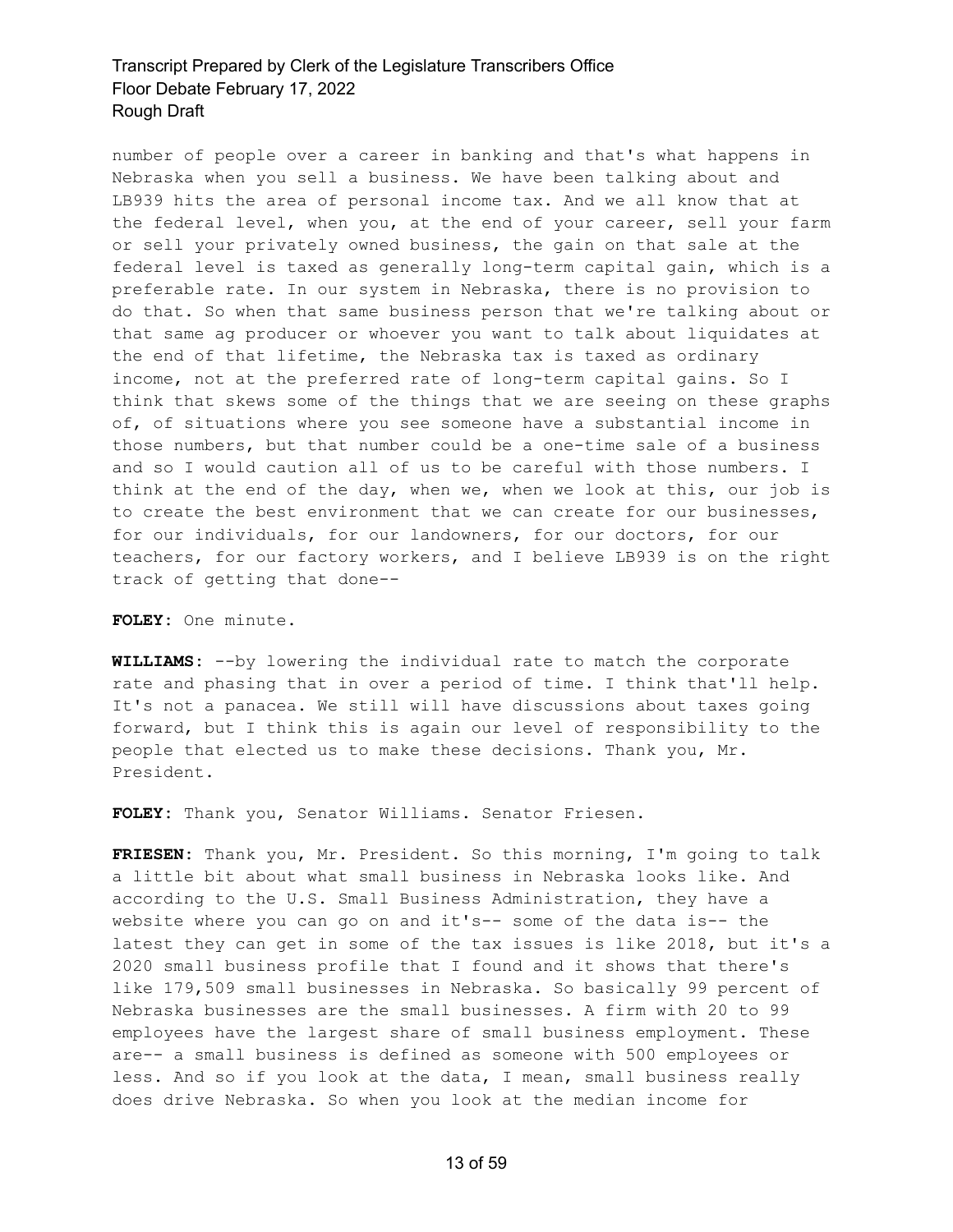self-employed individuals at their own incorporated business, the median income, I believe, was \$43,000 in 2018. For a self-employed individual at their own unincorporated firm, the median income was \$27,440. So we're talking, you know, a large majority of firms in the state who are-- really are small business that do drive our economy. They're the ones that have created the most jobs over the past. In the fourth quarter of 2018, we had 1,582 establishments that started up. They generated 5,380 new jobs in Nebraska and they-- a startup is somebody that hires at least one employee. But during that same period, we have to look and see how many establishments quit and there were 1,621 establishments quit, but they lost 4,182 jobs, so we had a net increase in jobs. But historically, you can look and see that the startups and the exits have always been a close ratio and when the economy is kind of tough, that's when the exits usually exceed the startups. So when we want to look at tax policy, to me, I think we need to focus on those small startups or the small companies, the small business of Nebraska, and how do we benefit them? How do we incentivize them? How can we get them to grow faster? How can we get them to hire more employees through our tax policy? In the end, they're the ones that create the jobs. The state-- you know, a lot of politicians like to run around and say we're going to create jobs and we don't. We're usually in the way of businesses that do create the jobs, so our job is to stand out of their way and let them do their work. And so for me, if we look at our tax policy overall, if we can help the small business out there, to me, that's where our focus should be in trying to get those job creators-- get them rolling after going through the COVID time these past couple of years. So when I'm- want to talk about tax policy, that's what I want to kind of focus on. When we talk about corporate tax policy, that's a little different. It's a different issue to me. I used to strongly support lowering the corporate rate. Once you learn a little bit more how corporate tax rates work and corporate businesses, OK, we can do some things there. I'm, I'm open to that, but I don't think the focus should be there. The focus should be more on-- it goes back to our small businesses and what we can do there and I think there is room to do tax policy. Sometimes we-- you know, for the first six years I was here, there was no revenue on the table to do anything with, but we do have the revenue now.

**FOLEY:** One minute.

**FRIESEN:** We can accomplish something. And I'm looking forward to finding a compromise on what can be done because in the end, it is not our money. I agree with Senator Linehan there. It's, it's revenue that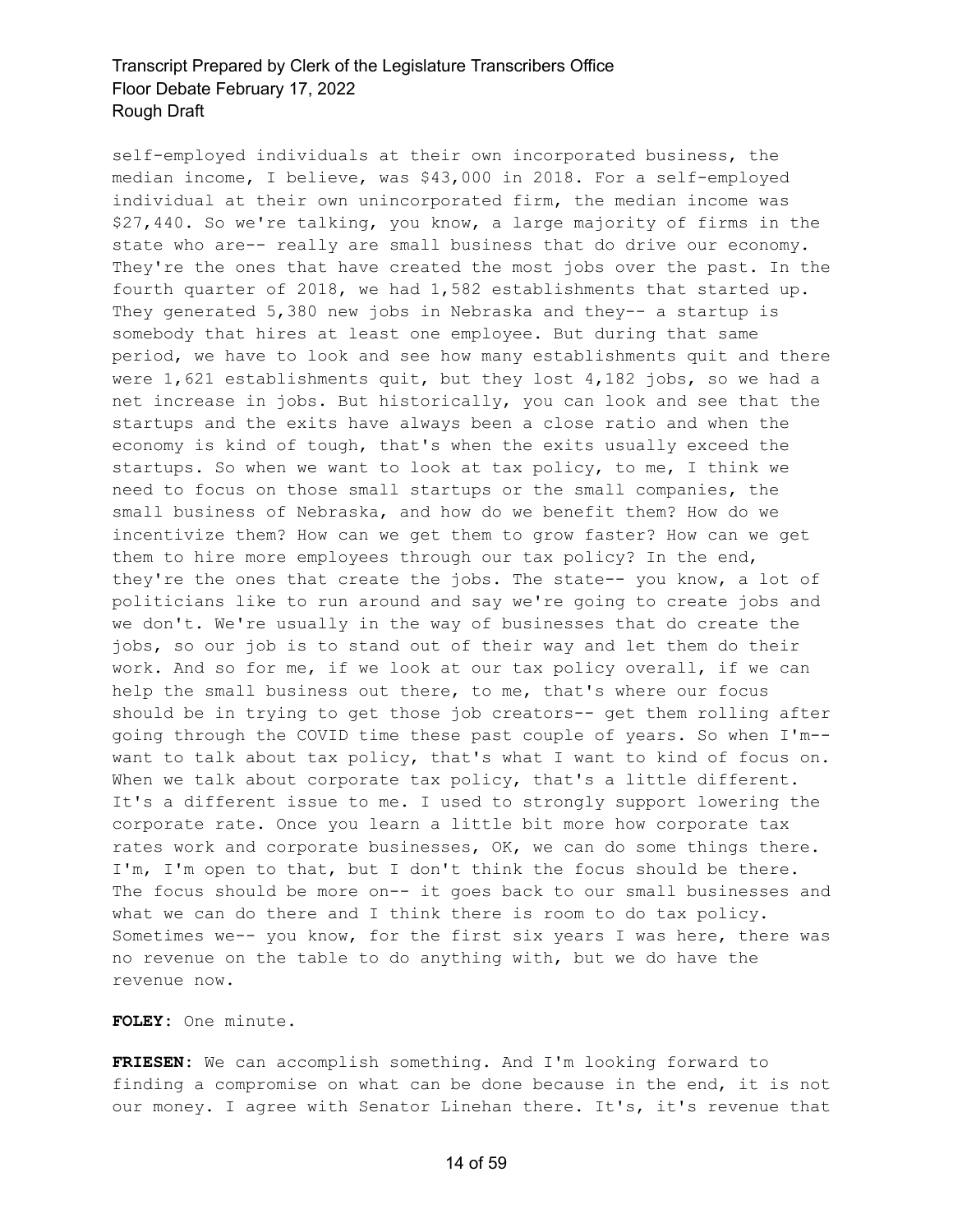has come in that has exceeded our expectations. It's time to give some back. Thank you, Mr. President.

**FOLEY:** Thank you, Senator Friesen. Speaker Hilgers.

**HILGERS:** Thank you, Mr. President. Good morning, colleagues. I rise again in support of LB939 and I appreciate a lot of the comments Senator Friesen just made. I think there's a lot of discussion on tax policy and that's important from a state perspective, being competitive, thinking through what is the best policy, what's fair, what's good for businesses, what's good for others, and I appreciate Senator Friesen's leadership on that. And I think there's a lot of really strong arguments on a tax policy competitiveness standpoint to support LB939. My focus yesterday and today and maybe for the course of this entire debate is going to really focus on what this means to individual families. As I described yesterday, the opportunity for the middle class in particular to move up the ranks in American society and change their family's trajectory is by getting more disposable income and be able to acquire assets. If we think about wealthy in, in the United States, they own assets, they own businesses, they own real estate, and those individual-- they own stock. And we have a whole other tax scheme that deals with those types of assets and the-- our most direct policy lever is getting more money in the hands of working families in the state of Nebraska. And yesterday I went through in depth the, the types of what a standard family in Lincoln might look like. It's certainly in my district and I talked about the, the average salaries that I found online for Kawasaki, one of the largest employers in, in Lincoln, in my district, or Duncan Aviation. You can look at the salaries for nurses in Lincoln or LPS, University of Nebraska, Legislative Council. In a two-parent household, those, those families are going to get real tax relief in year one from LB939 or at least year one and when it's fully implemented and that relief will only compound itself over time. So that was a primary argument that I made yesterday and had we had more time, I would have gone into this next piece, which is the urgency of the moment today. I think it is ur-- we, we should have urgency for families on the merits of this bill. They ought to have more money back in their pockets because every day that we wait is a day that they don't have to start really helping change the direction for their families. But it is incredibly urgent today because the inflationary environment that we're currently in. I read an article just the other day that tried to, that tried to quantify the impact of inflation on families. And that article suggested that inflation has caused a \$250 monthly increase to the budgets of families in the United States and I think in many cases,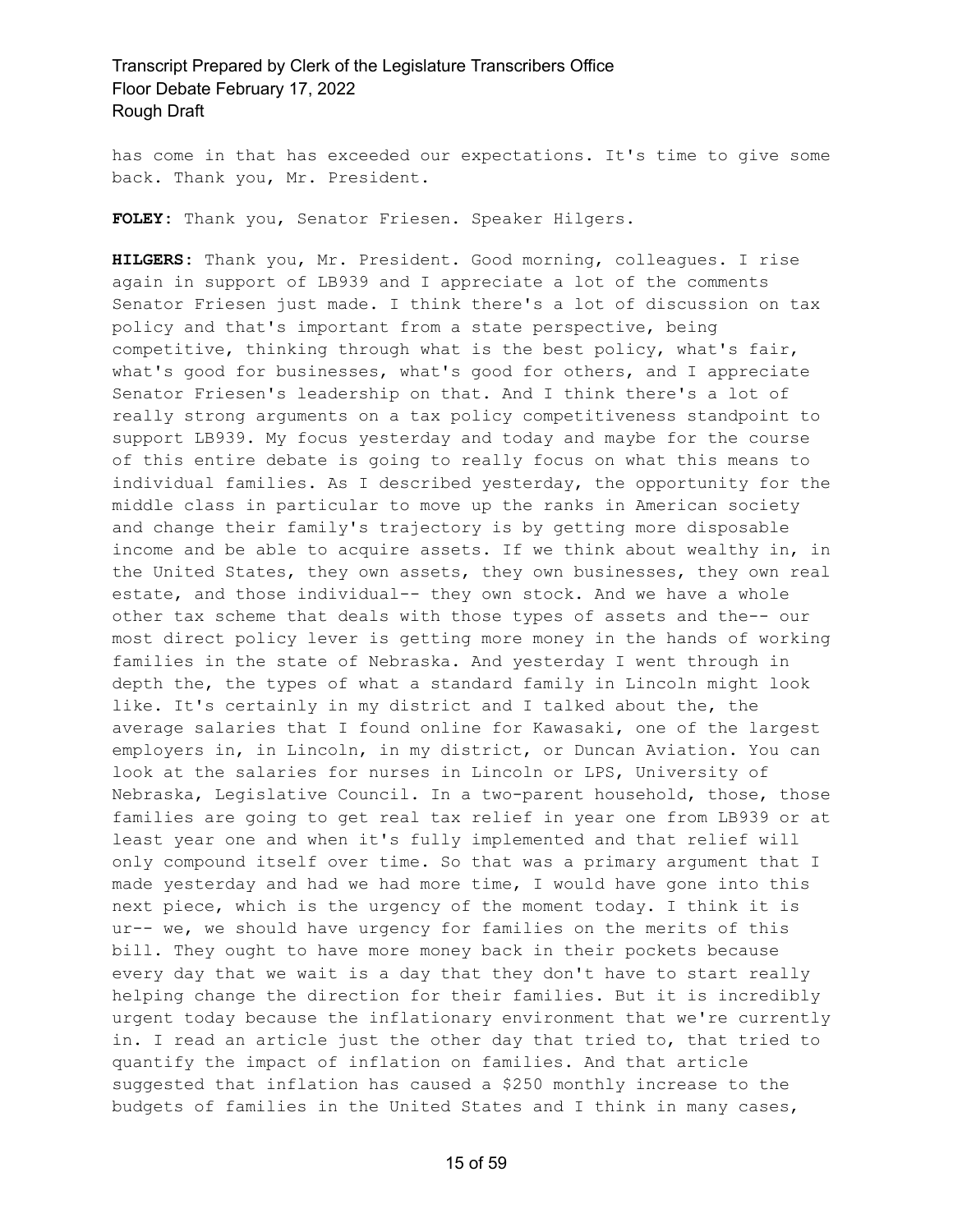we're underselling that. It's probably a lot higher. It's probably a lot higher. But at a minimum, inflation is far outstripping wage increases in Nebraska and around the country. And if you, and if you look beyond just the core set of goods and you start to look at all the other costs and the cost pressures for families trying to make it and get ahead, look at the price of housing. Middle-class families are getting priced out of housing. Over the last year, the rapid, significant increase in housing stock costs at all levels, starter homes, second-- the next level up, family homes, larger homes for families as they grow, they are outstripping the ability of middle-class families to afford them. Now what can we do about that? Philosophically, some in this body might argue, well, there, there are ways that we can help. We can do housing supports, we can do government programs. Philosophically, I think they're end goal. I would agree with a lot of the end goal. I have a, I have a different philosophical approach. I think the way to empower Nebraskans is not through an additional government program, although some of those at some point can help, but it's they get more money into their hands, more money into the hands of families. Now we're good in this body- historically, we're very good about slicing off what the special interest might need. Tax exemption here, tax credit over here--

**FOLEY:** One minute.

**HILGERS:** --a little. Thank you, Mr. President. We'll take care of this group over here. We'll take care of that group over there, but we- who we do not take care of, who we have never given, in a way that we would in LB939 of my time in the Legislature, are families, middle-class families, the family in my district that is working two jobs, maybe working overtime, putting it in-- putting in the extra time to help make their child's future brighter. We haven't done a lot for them. We've taken as-- we've taken care of, as we should, military veterans, fixed-income seniors, but let's take care of middle-class families and help them have their own money so that they can help-- be empowered to make their future a little brighter. Thank you, Mr. President.

**FOLEY:** Thank you, Speaker Hilgers. Senator Linehan.

**LINEHAN:** Thank you, Mr. President. I'm going to-- I really appreciate comments Senator Hilgers just made, Senator McCollister and Senator Williams, so I'm going to just echo. Yes, as Chair of the Revenue Committee-- and I think everybody-- there's several of the members on the floor right now. You can talk to them. We have, I don't know, four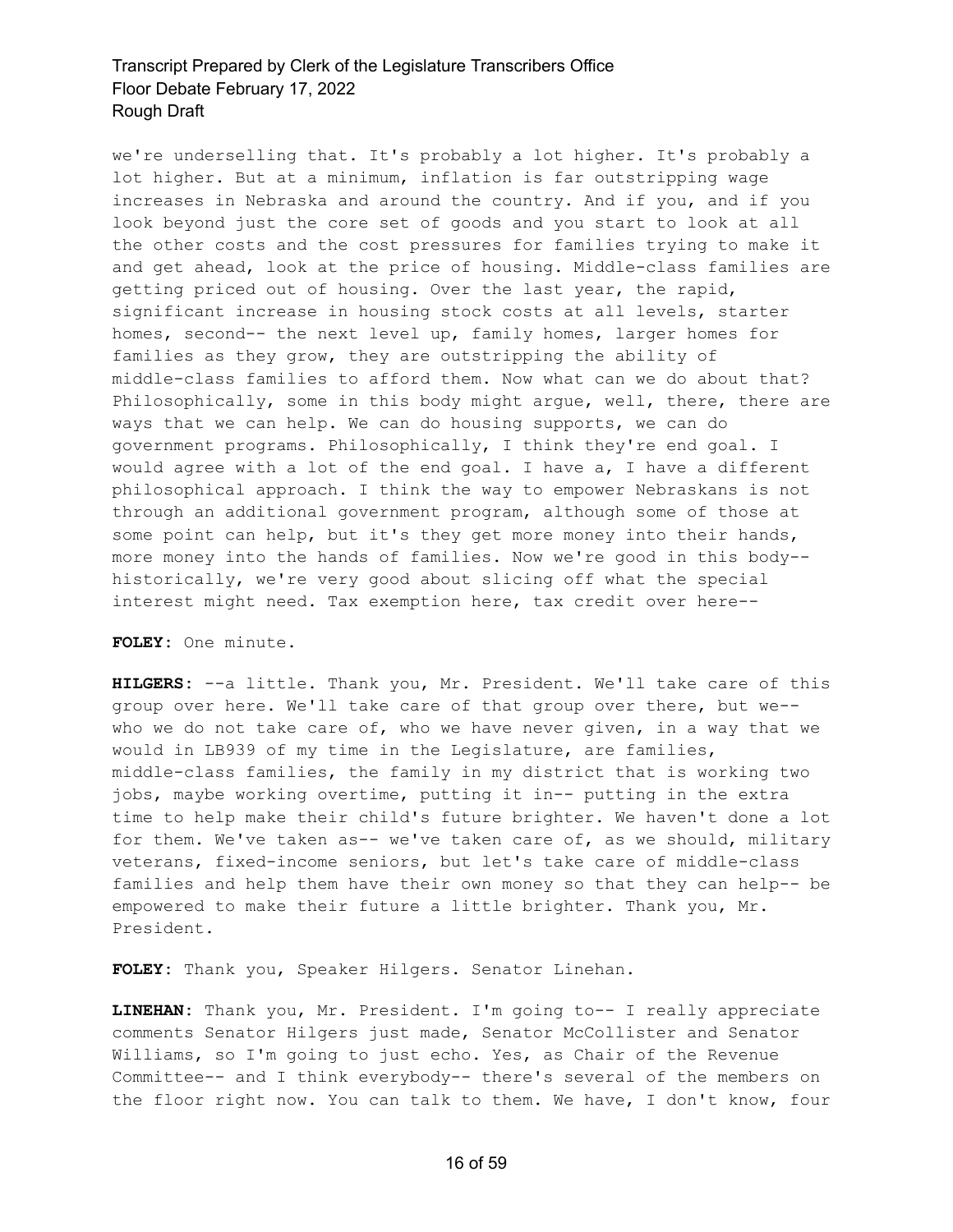or five hearings, three days a week and mostly it's about fixing a tax credit here, a deduction there, and we can go back to LB1107 incentive package. So we've done a lot, but we have not helped our neighbors and our constituents that live next door. This is about letting everybody keep more of their own money. So some of the comments about what we're going to do with north Omaha versus the canal versus the lakes. That is not our general revenue. We're not talking about that money with this bill. That is the ARPA funds. That's a completely separate bill than this. So I think we need to keep that in mind and I don't know why we're talking about-- it's a different pot of money. Secondly, how are we going to pay for it? We're going to pay for it the same way we pay for everything else we've done in tax cuts the last five six years. We're going to pay with it with growth. Now I might not be exactly right in these numbers because it's my math, so if Senator Stinner is here and he would like to wave to me and say I need to correct you, that would be fine. But we've had growth over 5 percent in revenues for the last four years, so we can say \$300 million is a lot of money, but 5 percent of \$5 billion is a lot of money. We can pay for this with growth. We're not having to cut anybody or having to cut any taxes. What we're simply doing is we're getting more revenue than we need and we need to give it back to the people that paid the bill. We just do. And I think once we get through this amendment, there's another amendment coming behind, which tries to-- increases the tax rate on the millionaires. Well, actually, I think it increases rates on anybody that's over \$500,000. And as Senator Williams said, a lot of these people, it's a one-time deal. You sell your business, you sell stock so you can send a child to college. Those-- we don't have a capital gains tax here. That all comes in in General Fund revenue at 6.84 percent. The other thing when you look at the top brackets as they currently stand, you need to look at the number of people we're talking about. We're talking about total number of Nebraskans out of- filers, I should say, out of over 1 million filers, 18,000 people, less than 2 percent of the filers are in that bracket. And right now, that bracket generates 17-- over 17 percent of the revenue. So it's not like they're not paying taxes. They are, but every bill that I've seen in the Revenue Committee-- and we're going to have, as Senator Groene said, a bill from him today that tries to pay for things by increasing the bracket on the wealthy. It doesn't work. There are not enough of them. So it might make you feel good, but the math doesn't add up because the people who are paying the taxes in the state of Nebraska are the middle-income, two-earner families that Senator Hilgers just talked about. It's a teacher married to a fireman. It's a nurse married to a pharmacist. It is people who--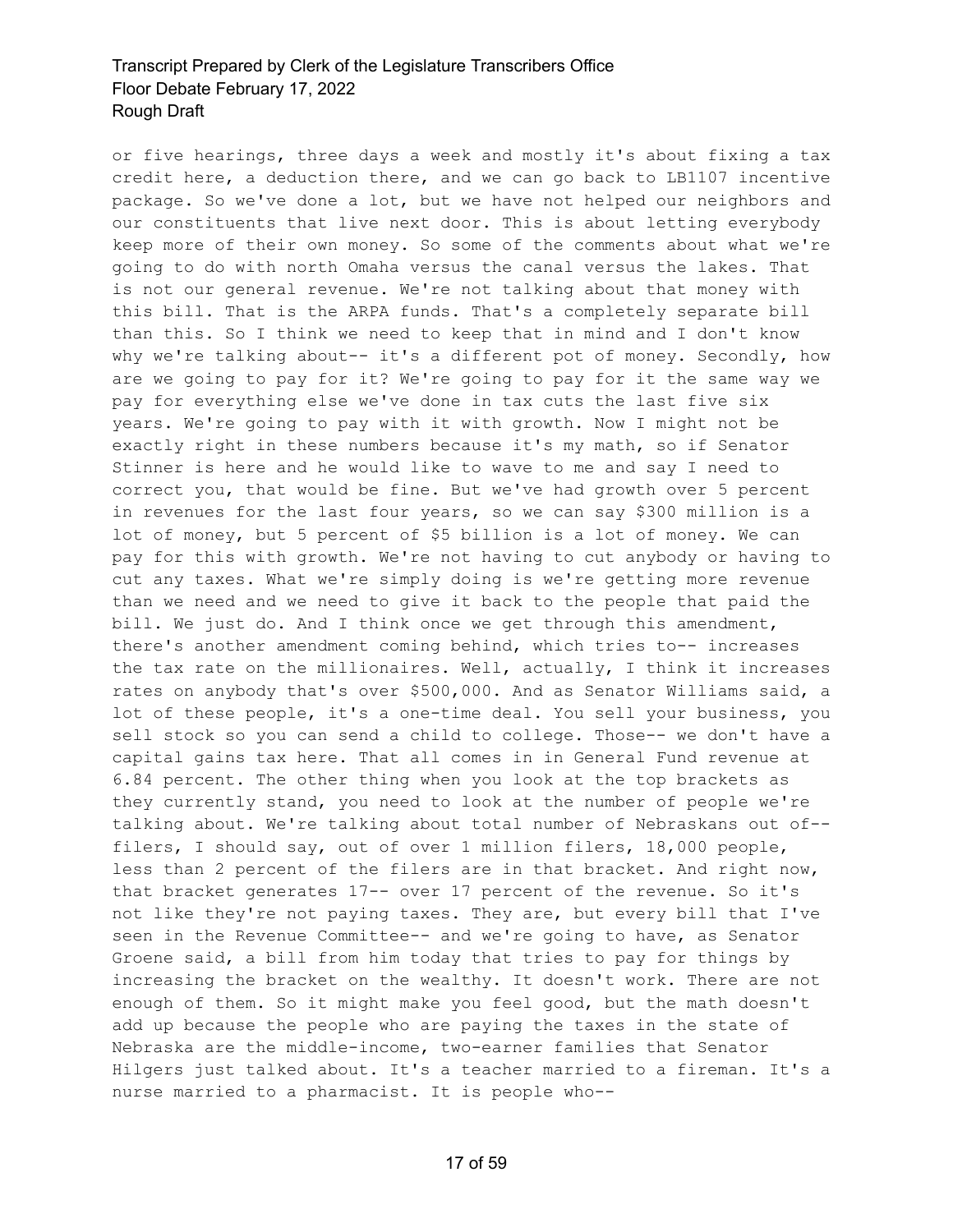**FOLEY:** One minute.

**LINEHAN:** One minute?

**FOLEY:** One minute.

**LINEHAN:** It is people in my children's age group who are having a very hard time buying a house because you can't find them and then they're way overpriced. Then they have to pay the property taxes on them. We're talking about middle-income Nebraskans and if we have this much money left over after we pay our bills, we need to give the money back to them. That's what this bill is, giving them back the money we don't need. Thank you, Mr. President.

**FOLEY:** Thanks, Senator Linehan. We're going to pause the debate for a moment. Mr. Clerk for announcement and items for the record.

**ASSISTANT CLERK:** Thank you, Mr. President. Revenue Committee will meet at 10:00 under the south balcony. Revenue Committee, 10:00, south balcony. The Urban Affairs Committee will hold an Executive Session at 10:30 under the north balcony. Urban Affairs, 10:30, under the north balcony. Additionally, Mr. President, some items. The Committee on General Affairs, chaired by Senator Briese, refers LB866 to General File and the Committee on Health and Human Services, chaired by Senator Arch, reports LB752, LB901, and LB1173 to General File, all having committee amendments. Committee report from the Natural Resources Committee concerning gubernatorial appointments to the Nebraska and Parks Commission, as well as the Nebraska Ethanol Board. Amendment to be printed from Senator Friesen to LB344. Finally, Mr., Mr. President, Senator Stinner would ask unanimous consent to allow the Appropriation Committee to meet in Room 1525 and the Natural Resources Committee to meet in Room 1003 today at 11:30-- excuse me, 1:30.

**FOLEY:** Without objection, so ordered.

**ASSISTANT CLERK:** That's all I have at this time, Mr. President.

**FOLEY:** Thank you, Mr. Clerk. Continuing discussion on the bill, Senator McCollister.

**McCOLLISTER:** Thank you, Mr. President. Colleagues, preparing a budget is one of the most important things we do in this place. It's a moral statement. It's where we think our values are. It collective-- it represents our collective values and we have to make hard choices when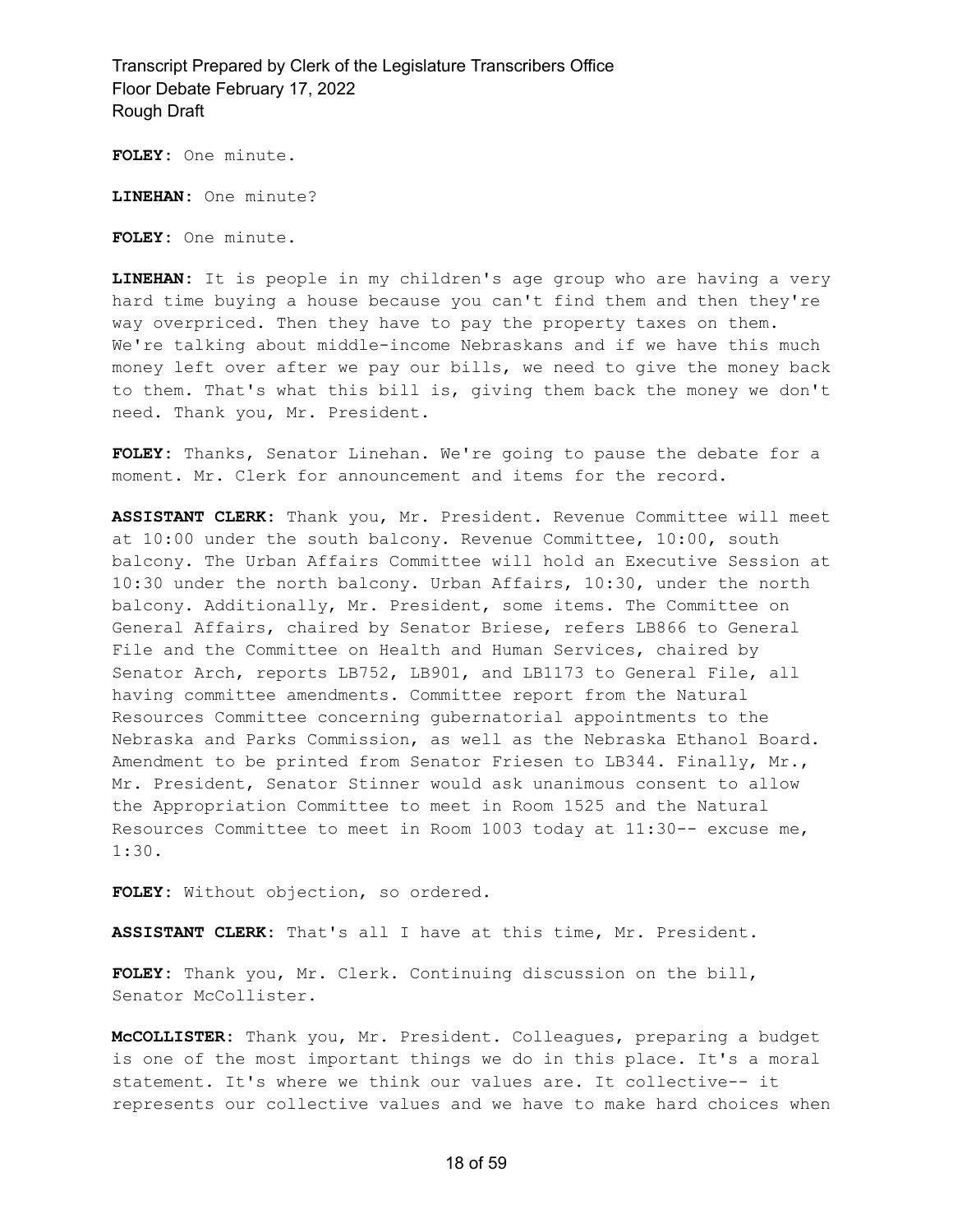we do a budget. We have to think about expenses and we have to think about tax cuts and we have to think about revenue. And when all those things come together, we have to make a decision that-- what's important to the body. In this case, we have a couple of revenue bills coming out of the Revenue Committee that we need to figure out and reconcile with the money coming into the state, which has been good lately. We also have to figure out our values like housing and that, as we know, according to chambers of commerce that we deal with, that's been a major issue in Nebraska. I'd like to ask Senator Williams a few questions about housing if he would yield.

**FOLEY:** Senator Williams, will you yield, please?

**WILLIAMS:** I certainly would.

**McCOLLISTER:** Thank you, Senator Williams. Of course, you represent or did represent a district around Gothenburg. Does Gothenburg have a shortage of housing?

**WILLIAMS:** Absolutely and so does all of rural Nebraska.

**McCOLLISTER:** I'm not surprised. How is the city of Gothenburg dealing with a shortage of good housing?

**WILLIAMS:** Well, and when you say the shortage of housing, what we have a major shortage of is what I call workforce housing. It's for the new school teacher that's tired at the school or the nurse at the hospital. And Gothenburg, like many communities in our state, have now been able to take advantage of the Rural Workforce Housing Grant program that this body passed originally in 2017. A lot of hard work in each one of those communities that received those grants in, in raising the money, a lot of leadership in those communities that has caused that to happen.

**McCOLLISTER:** So those grants go to first-time home buyers, is that correct?

**WILLIAMS:** No, the grants go to the nonprofit development corporation that actually puts in the infrastructure and builds the homes through hiring a contractor and then sells the homes again and recoups the, the money that they have invested into the program so they can continue doing it. Through that program, this body will remember that in 2017, we were able to allocate \$7 million from the Affordable Housing Trust Fund. Currently, that has been used to build over 800 housing units across our state and an investment of over \$110 million.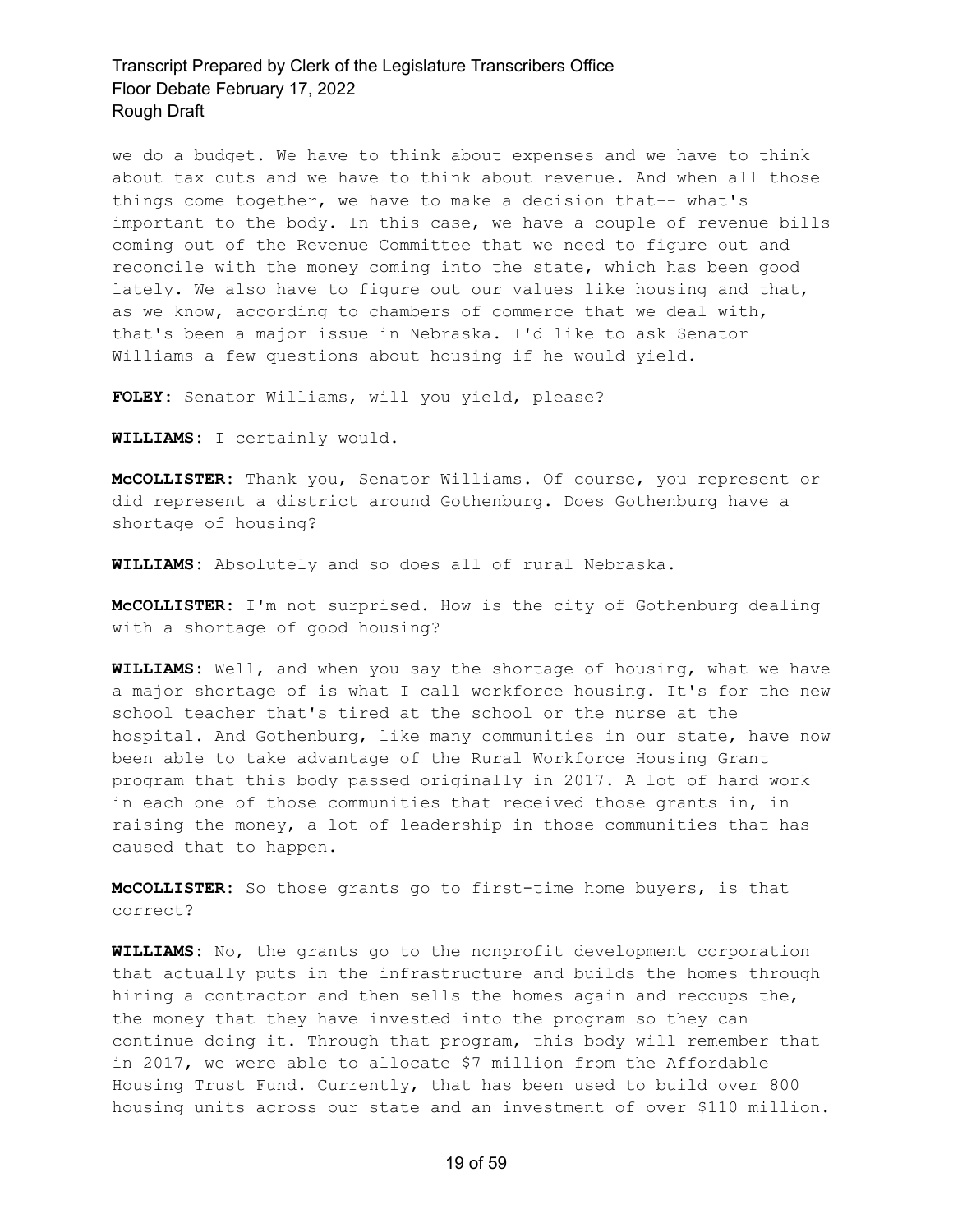That's the first program. We did it again in 2020 with a \$10 million investment from the state, so-- and, and of course, as most of you know, I've introduced three bills this year that would continue that program for the next five years.

**McCOLLISTER:** So you'd say those particular programs give the state a higher rate of return for the money expended.

**WILLIAMS:** Department of Economic Development would tell you that this program is one of the most important and the most well-used program they've ever had in their calculation. It is over a 15 to 1 return on the state's investment.

**McCOLLISTER:** Yeah, thank you, Senator Williams, but that is the issue that we face in this body. How do we spend the state's money for the absolute best return? I noticed in the paper this morning that we're raising provider rates for mental health and that's an-- also a very important item that we need to fund correctly. And so we look at those successful programs and then we have to reconcile that with tax cuts, a Social Security--

**FOLEY:** One minute.

**McCOLLISTER:** --reduction as well, so those are the kinds of things that we need to reconcile when we prepare this moral statement, which we call a budget. Thank you, Mr. President.

**FOLEY:** Thank you, Senator McCollister. Senator DeBoer.

**DeBOER:** Thank you, Mr. President. OK, so since the last time I got up here, one of the things we've been talking about is why did I mention the number of dollars that this was going to take and the amount of money that that kind of equals? Well, the reason is, is because I want us to understand that this is serious money we're talking about here. And I understand that we've been growing for the last couple of years, but that's the thing about growth. We don't know when that ends. We don't, we don't know if we're going to continue to grow at that rate. There are a lot of indicators by really smart people that we won't. So what we're doing is we're gambling with the future of Nebraska that we are going to continue to grow at that rate so we can give this money that we think we might have to do something else and borrowing against the expectation, the hope of future growth makes me very nervous. Senator Williams talked about the instances in which someone sells a business and how their income will be much higher that year than it is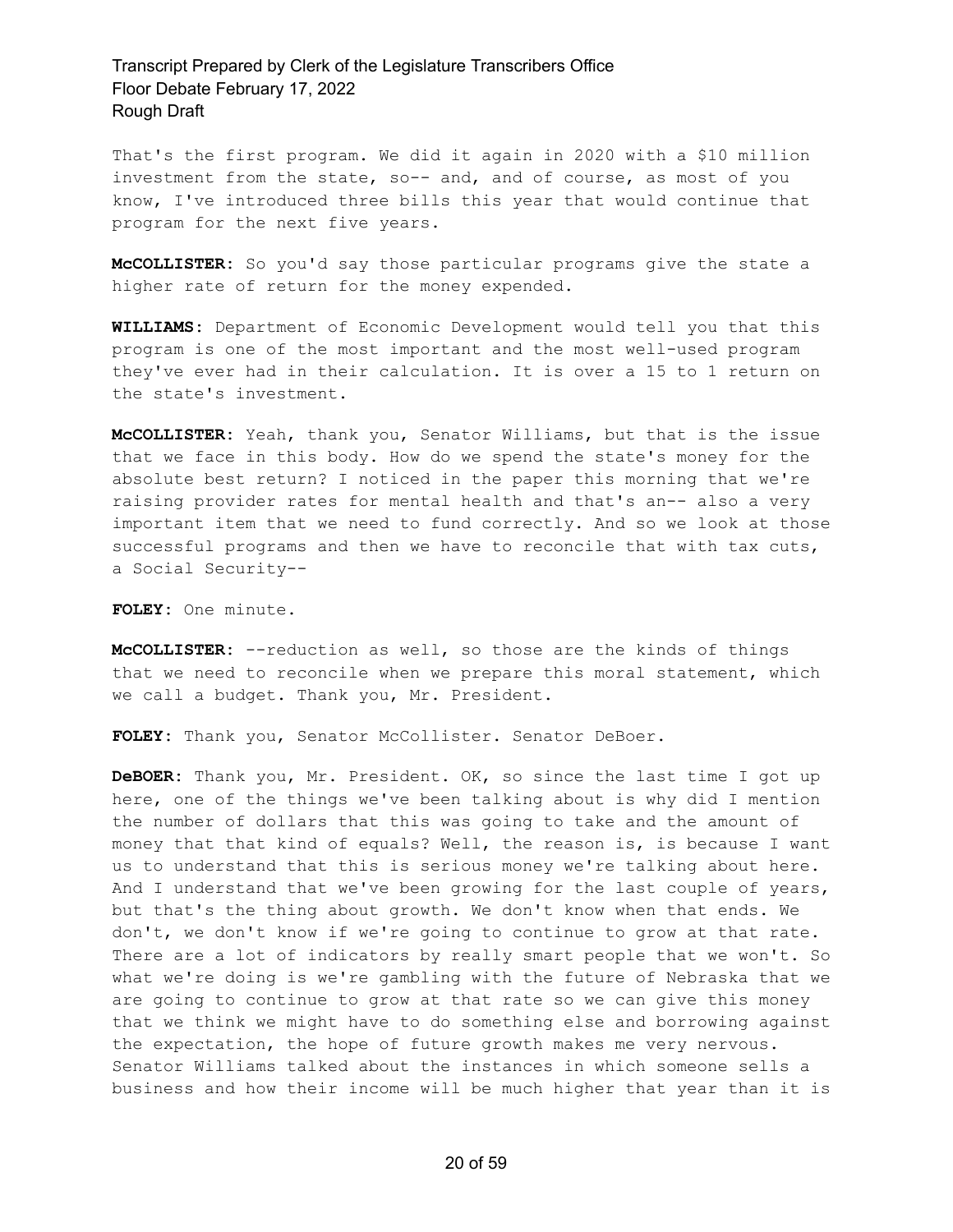in other years. That's one of the reasons, colleagues, that we're talking about median, not mean or average incomes. Median incomes take all of the incomes in an area, they line them up next to each other, and they find the middle one. That way, if you have a couple that are outliers, they're not going to drag the average up. So when you look at a median income, you know that about 50 percent are going to be lower and about 50 percent are going to be higher even if you account for things like one-time, sort of windfall years in terms of what your, your income looks like because you sold a business or had some other outlier event. So when we look at these median incomes in Nebraska, we see that the median income in Nebraska is at about the range \$60,000, \$65,000, \$68,000-- I've seen different numbers-- where this tax credit would maybe start to kick in, depending on how you file, depending on if you're a jointly filing, married or if you're head-of-household filing or whatever, but that means, colleagues, that 50 percent of the people in Nebraska wouldn't see any of this. So that's, that's what we're talking about. We keep hearing this is a tax cut for everyone. It's not. That's the thing that is giving me pause. Sorry, I'm getting a little high pitched here because I am getting excited about this, but it's only 50 percent maybe. Now if we look at this on a district by district, Senator Hilgers' district is Legislative District 21. According to the information I have in 2020, the median income in Senator Hilgers' district was \$63,901. I assume that's married filing jointly. That's not going to get you a cut, 50 percent of the people in that district aren't going to get it. I understand that there are some really good jobs here in Lincoln. And for people who work at those really good jobs and those really good companies, yes, they will get some income back from this income tax reduction, but there's a whole lot of other people. I agree we ought to get money back to the middle class. I don't think this does that. I'll continue to listen. Maybe I'm wrong, but I just don't see how we can do that if we're not even going to give any tax relief to 50 percent of the people in this state and that's what's giving me pause here. It's not just that we might do something terrible in terms of causing real financial hardship to the people who have these offices after us--

**FOLEY:** One minute.

**DeBOER:** --by hoping that we have the money to cover these tax cuts because we will grow into them, which there's a lot of reasons to say maybe that won't happen. There's a lot of federal money that's come into our state and it's flushing our state with all sorts of things. All of those stimulus checks, people have more money to buy things.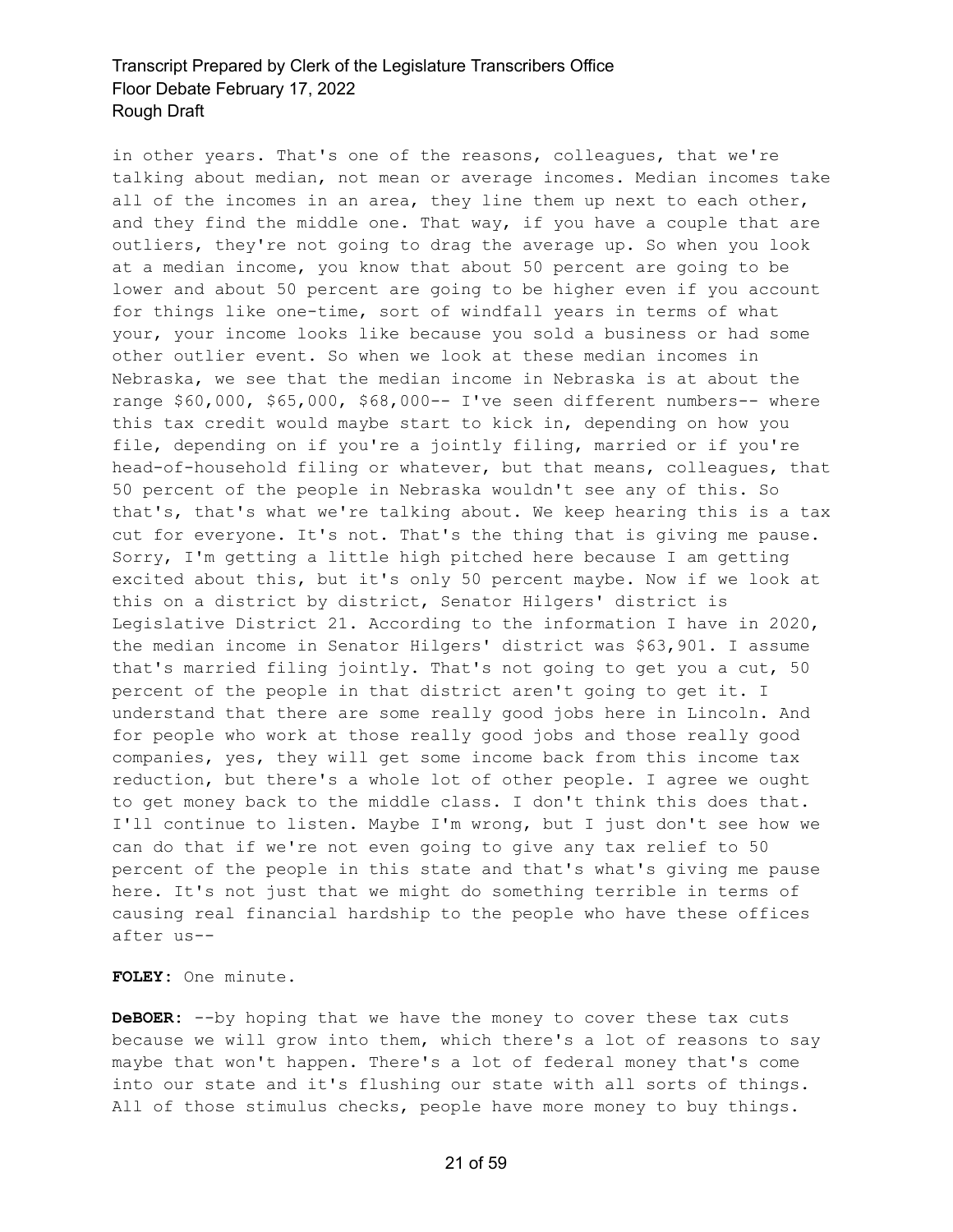You couldn't buy a freezer for a while because everybody was buying freezers. Whatever it is, that money is kind of falsely inflating the amount of growth that we have in our state. We're in a financial bubble, they say. It looks better than it is. I hope that's not true. I really hope that's not true. I hope that I'm wrong and we grow, grow and grow and grow and we have the ability to pay for things like this, but we don't have any guarantee of that at all and indicators say that's a risky proposition; \$430 million--

**FOLEY:** That's time, Senator.

**DeBOER:** --is lot of money to spend on a risky proposition. Thank you, Mr. President.

**FOLEY:** Thank you, Senator DeBoer. Senator Blood.

**BLOOD:** Thank you, Mr. President. Fellow senators, friends, all, I love long debates like this where people actually bring content that I haven't heard before. It's always a great learning experience. I've actually been a fan of the Nebraska Legislature as a citizen for decades. I can remember having snow days and being able to watch it on public television and I always loved that. And that's when people actually debated way back then. Less about just talking on the mike, more about debating and it was always really interesting and a great learning experience. So I've been listening to what everybody has to say. I, I have to put a plug real quick, Senator Groene talked about how overpaid our school administrators are. I, I just want to remind people that there's two things that we're overlooking on that statement. First of all, our teachers are underpaid, so it makes the gap look bigger. And second of all, if those school superintendents worked in the corporate world and had that many employees to oversee, they would be making three to ten times more than what they're making as a school administrator. So we always seem to forget that, that they are, they are paid based on their education, their experience, and the amount of people that they supervise. So with that said, one of the things that I keep hearing is about middle-income Nebraskans. And I don't disagree that they need a break, but I don't see this, as many other senators have said, as a real break for middle income. And I do respect that Senator Linehan says we need to give their money back. What I question is why did we take it in the first place? What about our state statute has prevented us from letting them keep more money in their pocket? We're always trying to give things back that we've already taken from them and that has never made sense to me. So if we're going to take care of middle-class Nebraska, maybe approaching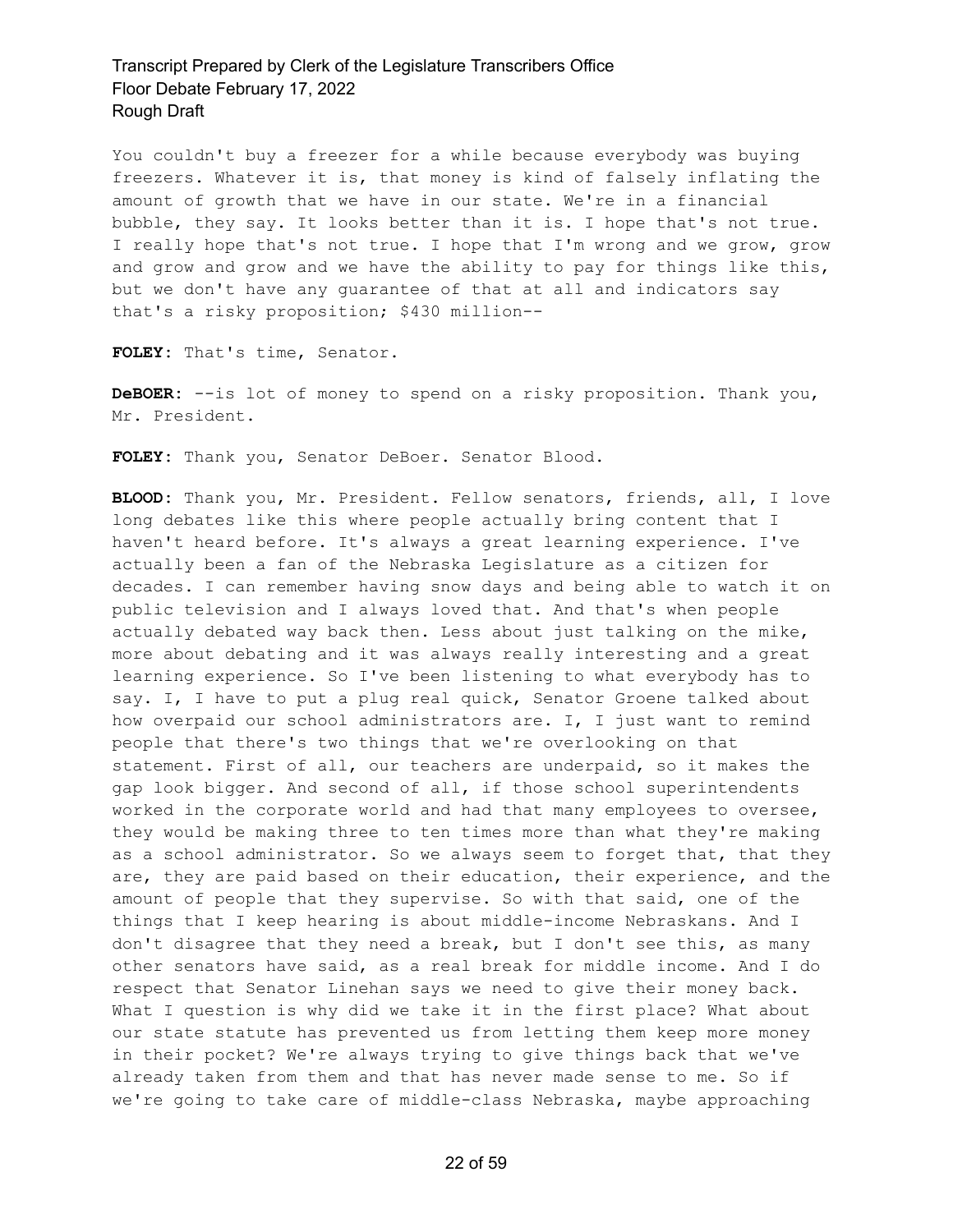it as refunds, returns, that's not the way to approach it. The way to approach it is let's let you keep more money in your pocket to start with, but-- to me, that makes sense. Maybe I'm the only one on the floor that that makes sense to. So listening to what everybody's saying, I mean, I, I still haven't heard the number. How many tax cuts are sitting on Select File right now? What does that amount to, so- and any other bills that are in Revenue Committee right now? I- they-- I mean, they're having an Exec Session at this very minute. What are those bills plus what's sitting and Select, how much does that amount to and is that going to wipe out our current surplus? That's concerning. I remember when I got elected, we were \$1 billion in the hole, folks. How much do we expect the bills on Select and any other bills in the Revenue Committee to advance from, from, from their committee to the floor, how much is that going to add up to? And I have to think that when we're not here, we're not the ones that are going to have to be worried about who pays for it, right? It's just another way for us to kick the can down the road, as has been done in-- for decades in Nebraska. I, I don't think there's ever been a session where people didn't web-- wave flags and said they lowered some sort of taxes. No matter who the party, no matter who the senator, I, I can't remember one time that there wasn't some brouhaha over lowering your property taxes, lower some other types of taxes, putting more money in your pocket, allegedly. But yet we keep coming back to this over and over again. So are we really, truly helping Nebraskans? So I read again over and over this bill and it says we're going to phase tax cuts in by 2025 for personal and 2026 for corporate instead of implemented all at once, which is very prudent and obviously had some thought behind it. But if we don't have the money now, how do we know we're going to have it in the future? Again, we're pushing that problem forward to other senators, other administrations. Who's going to be in the body to make the needed budget cuts--

**FOLEY:** One minute.

**BLOOD:** --in 2025 and 2026? I really worry-- I worry right now, again, about the people of Mead. How are we going to pay for that cleanup? We're so anxious to get rid of funds in our coffers-- and again, not our money; should go to the citizens-- but are we really being prudent? Are we really being good stewards? Are we really thinking ahead or are we just thinking about the now, the here and the now? And I'm not hearing anything that tells me we're thinking about the future. I'm going to keep listening. I'm going to keep learning and I hope that I hear these answers because at this time, I'm not sure I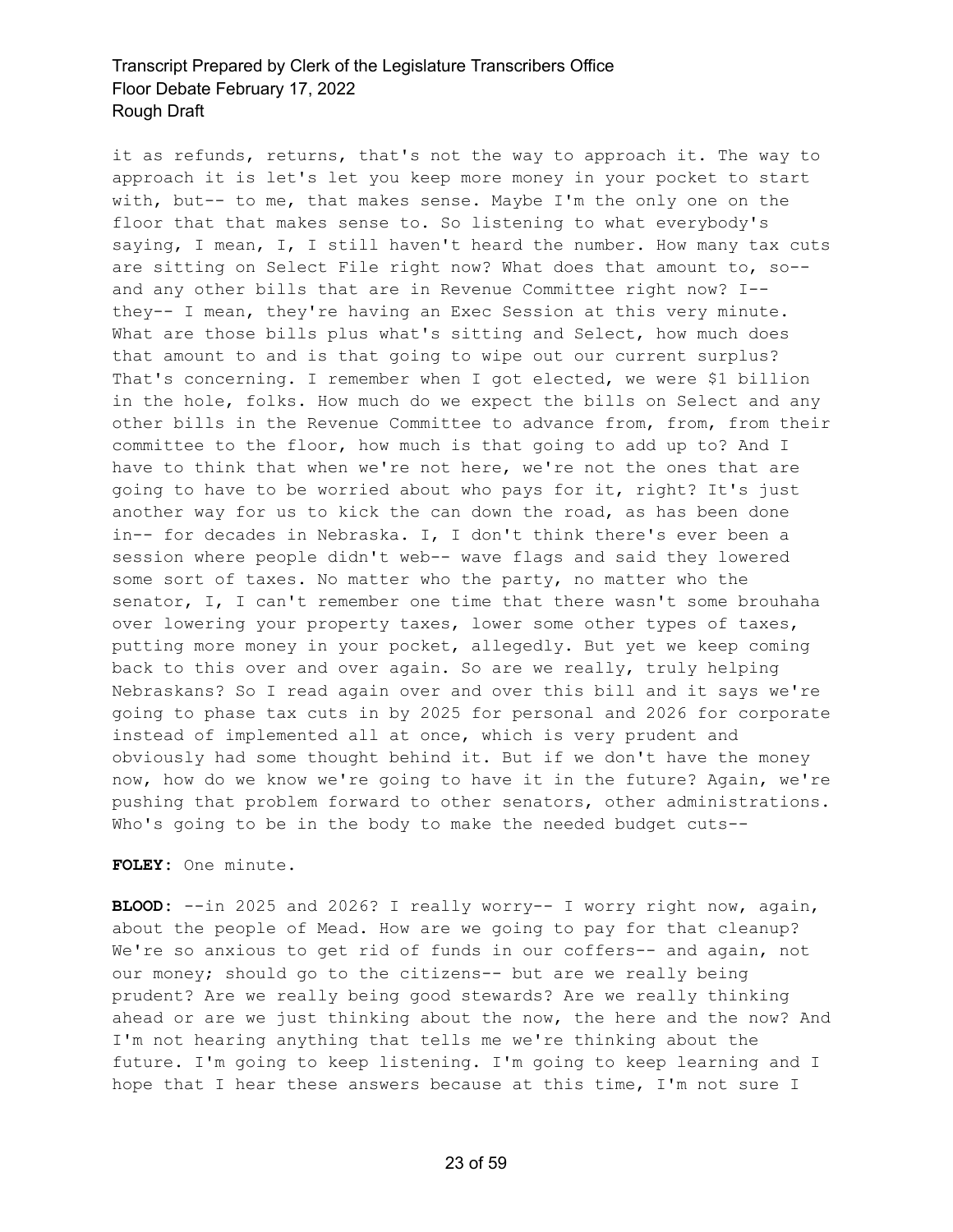support this bill or the underlying amendments. So with that, thank you, Mr. President.

**FOLEY:** Thank you, Senator Blood. Senator Slama.

**SLAMA:** Thank you, Mr. President and good morning, colleagues. I rise today in support of AM1780 and the underlying bill, LB939, and I'm looking forward to AM1820 as negotiations this weekend. That's a placeholder amendment intended to give us room to talk and dialogue this weekend and come to a compromise, which I think is what this wonderful Legislature is all about. So as a rural senator, I've got a lot of questions from my district as to why I would support LB939. Property taxes are still too high and we shouldn't be sawing off part of the leg of the three-legged stool if the other one is still too long. That's a fair point and I agree property taxes are still too high and I think we might possibly address that issue if not in LB939, in later bills on the floor. But it gets to the progress that our legislatures have made over the last few years and I'd like to just highlight some of the fantastic tax cuts that we've put forth in the last few--

**FOLEY:** Excuse me, excuse me, Senator. Members, please come to order.

**SLAMA:** Thank you, Mr. President, and I get it, it's a filibuster. It's been a long day and we're all excited for the long holiday weekend. But I do think it's important to highlight some of our victories that we've gotten in the last few years for taxpayers in Nebraska. We've gotten tax cuts for our military retirement veterans, tax cuts on Social Security. We've gotten the largest property tax relief bill that this Legislature has ever passed, passed in LB1107. So we've had a lot of wins over the last few years, but where we're really lacking are tag-- targeted income tax cuts towards the middle class and I think LB939 achieves that for a few reasons. So in short, when it comes to income taxes, look at Texas and Florida. Look at, look at their lack of an income tax and how people are fleeing high-tax states to go live there. Moreover, all of our surrounding states have lower income tax rates, except for Iowa. I never want to compare myself to Iowa, but they're going to be beating us here in a few years and it's not just in football, it's going to be in our income tax rates too. So really, the onus is on us right now to address not only extremely high property taxes, but the fact that middle-class families, people who are corporals at Tecumseh, for example, or teachers or just any other middle-class job, whether you're in rural Nebraska or in Omaha or Lincoln, are in the highest tax bracket in the state and facing one of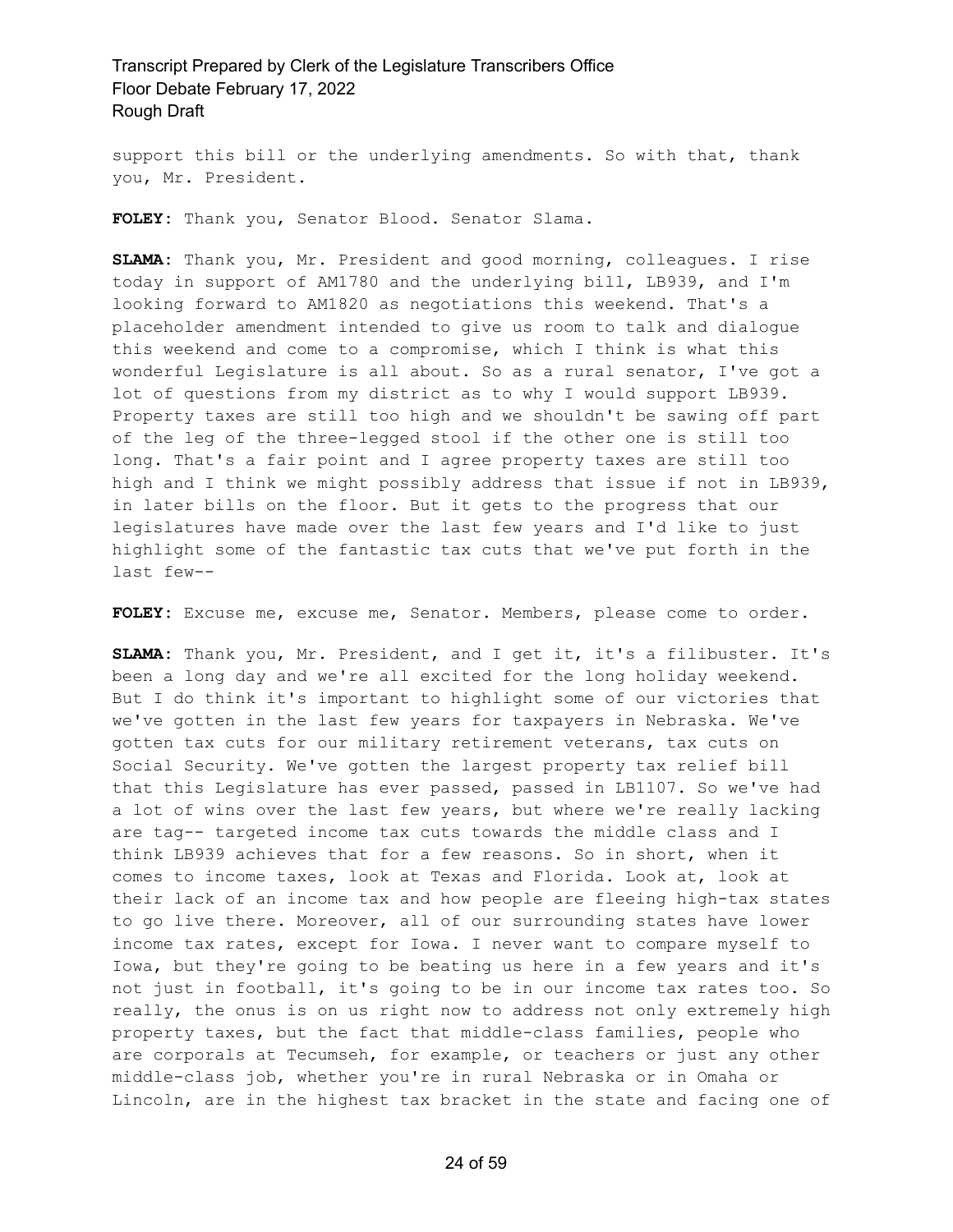the highest tax rates in the country, most certainly in the Midwest. So I think this is a really good, substantive time to talk about this because the revenue forecasts are in, folks. We have the money to achieve this bill and anyone who's arguing that we don't have this money for the long term is absolutely supporting bills, either earlier in the session or moving forward, that spend that much money, if not more. So I'm, I'm very excited to see those who have raised concerns about the money that we would be cutting, in terms of taxes and our tax revenue, where they would want to see that money go instead. Because our numbers are in, our revenue forecasts are in for the long haul and this is sustainable. These tax cuts and their sustainability indicate that we're taking too much money from Nebraskans in taxes and you guys deserve to have your money back. Not-- we don't need more government programs. We need tax relief and this is the most direct way we can do this in addition to property tax relief and the other tax cuts we've gotten over the last few years. So I'm proud to stand in support of LB939 because I think it's a wonderful bill that plays into a larger scheme of tax cuts for our state that get us more balanced out for the long term so we're competitive to recruit young families who work those middle-class jobs and not--

**FOLEY:** One minute.

**SLAMA:** --put them in a situation-- thank you, Mr. President-- where they're, for example, in my district looking at living in Kansas, Missouri, or Iowa because it's cheaper to live there, not only for property taxes, but also for income taxes. We need this bill to be competitive, so I'm proud to stand in support and I look forward to this weekend and seeing if we can come to a good compromise. Thank you, Mr. President.

**FOLEY:** Thank you, Senator Slama. Speaker Hilgers.

**HILGERS:** Thank you, Mr. President. Good morning again, colleagues. I appreciate the conversation on the, on the floor this morning and I appreciate what Senator Slama just said. I, I do think it's important to highlight the good work that we have done. I think the Governor said last year we did have one of the most successful tax-cutting years that we've had, at least in 25 years, if not in modern times and I do think highlighting what we've done for fixed-income seniors and what we've done for the military and others is really important. But when it comes to broad-based relief with lowered rates, this is going to be one of the most consequential things that we can do in this body and I think it will be meaningful for Nebraskans in every legislative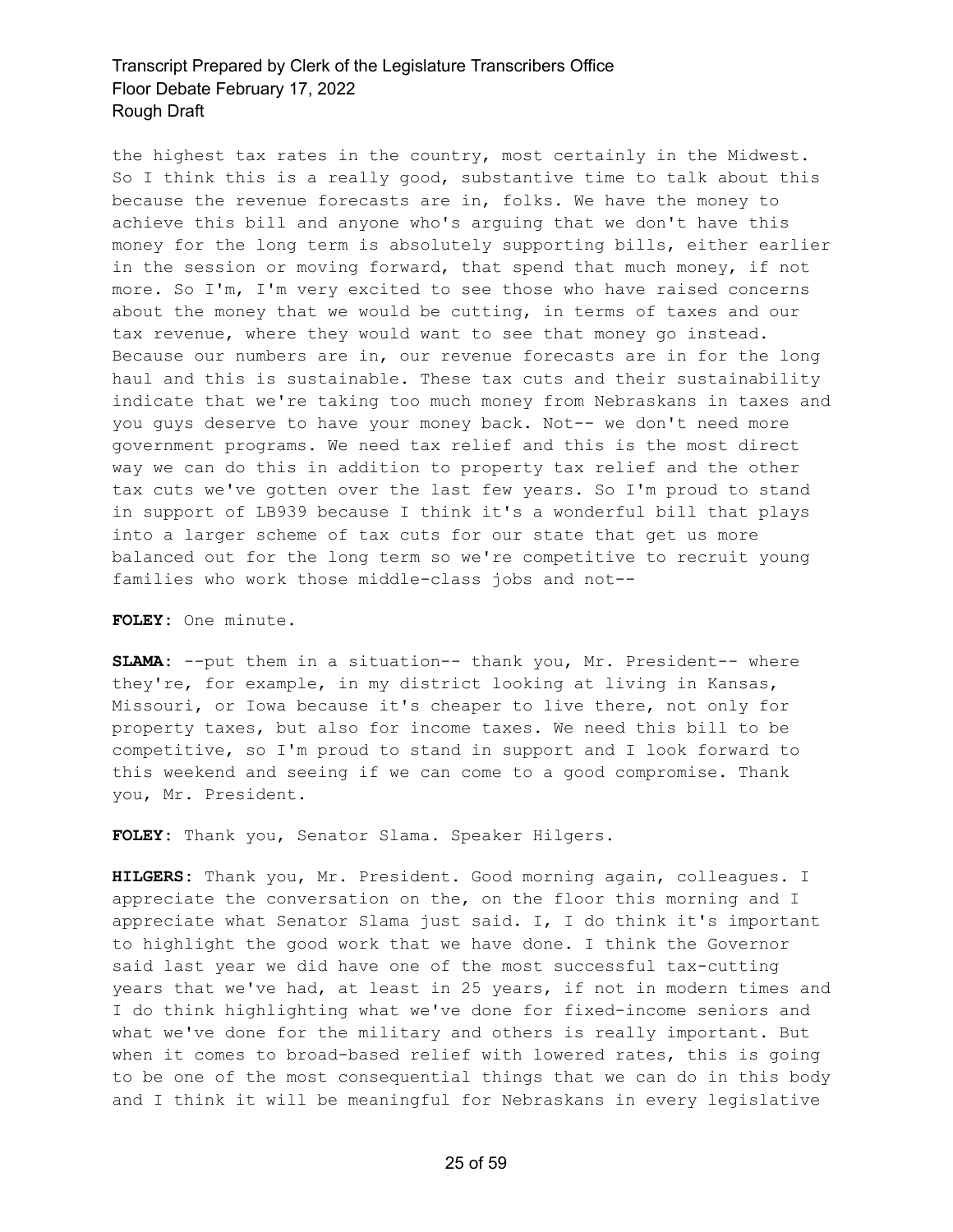district, from west to east to north to south. And I think it's the most direct way to help provide relief to families, give them their own money back so they can make their own decisions on what to do, whether they want to start a business or whether they want to put more-- pay down their student loans or they stay-- safe for a house. So that's why I think we ought to pass LB939. Now, there's been at least two arguments on the floor that I do want to address this morning. One is from Senator DeBoer and we had a conversation yesterday off the mike and she referenced the median income in my district, District 21, north-- northwest Lincoln and north Lancaster County. And I think as-- the argument is, well, look, we're not- because that median income is like around \$60,000, which is roughly, once you do-- once you account for standard deductions, you know, is roughly the cutoff as to where, for a family of four, the highest tax bracket hits. And I think that argument is fair so far as it goes, but I don't think the, the, the what logically follows is to say let's not do this tax cut at all. What I would say is OK, if we want to make this broader and actually do more for the people under that income level, I'm all ears. And if Senator DeBoer puts an amendment on the board that does that, I would vote for it. But what I don't think follows from that fact is to say to the other families who are maybe, maybe making \$70,000 or \$80,000, or \$90,000, those two, two-income households who are working at Duncan or LPS or nurses, that they shouldn't get some of their own money back. I don't think it follows. That's, that's argument number one and I appreciate it, but I think what we ought to do then is make the tax cut broader, which I would support. The second argument, I think, is this-- is an argument as a tax policy in our budget and it's what we don't have-- do we have the money to sustain this? And first, philosophically, I just disagree with the framing. I understand why we talk about it that way. My view is this is the people's money and our first focus ought to be how does this help them? It shouldn't be, well, how do we afford this? I think that's the second-- that is a downstream question I don't think ought to lead the debate, but I do understand the question. I think it's worth talking about. And I certainly understand Senator Stinner and others who have said, hey, look, we don't know to what degree our budget is increased by the stimulus that's going around in the country. And certainly, at least to some, at least in some-- to some degree, our increased revenues is from the stimulus. I think that's only logical. At the same time, I think that this body has followed a well-worn path on providing tax relief and here's what I mean. If you look at other states that have provided long, long-range, meaningful, broad-based tax relief, what they have done is they've done two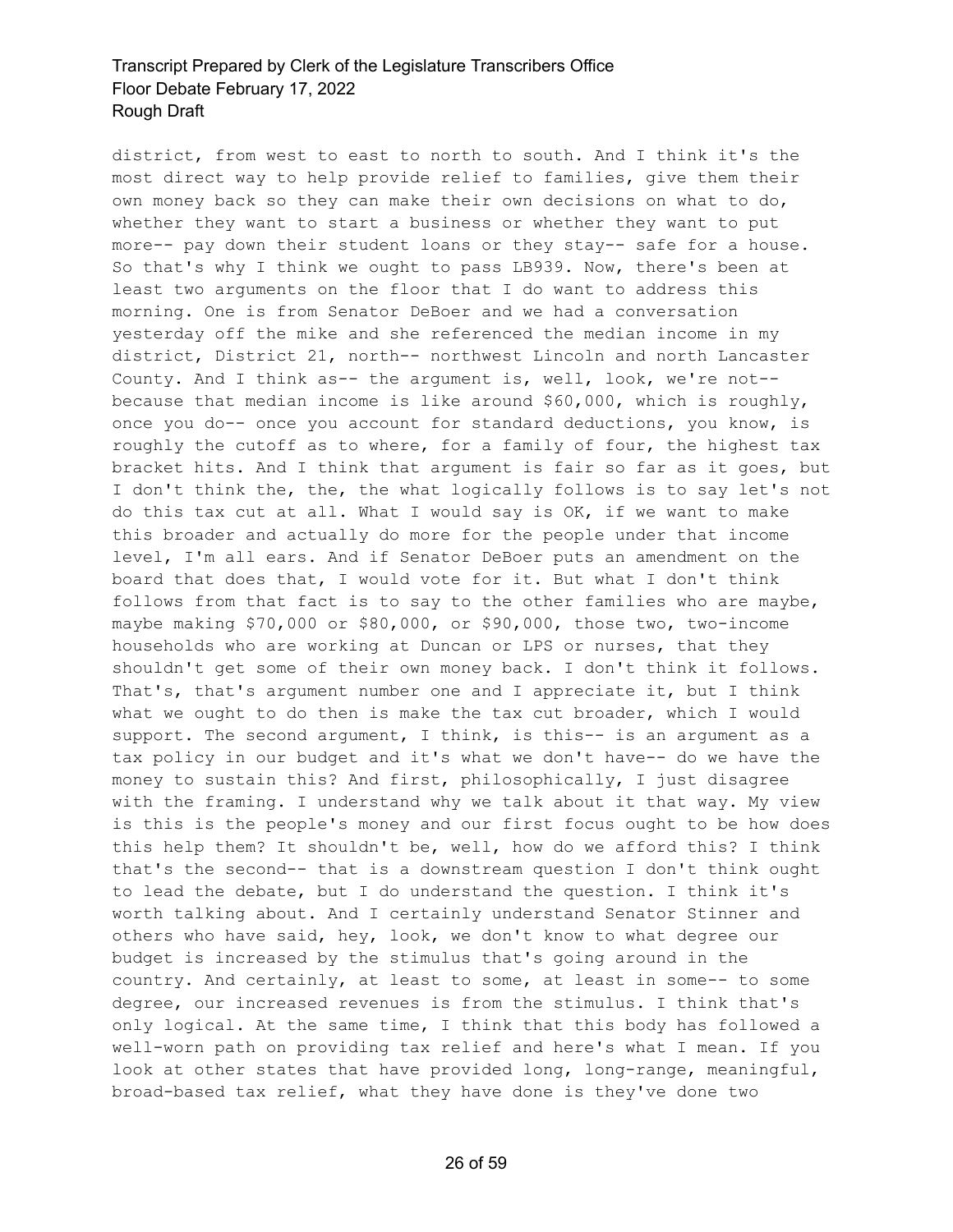things: one is they control their spending so that our growth, it doesn't-- is less over time and then secondly, they cut taxes slowly over time. That's how you avoid a situation that we saw in Kansas or other places where they go from 7.5 percent or 5.5 percent to zero and they cut off immediately significant state revenues. The way that other states have done it, responsibly, in my view, is to cash flow it over time. Well, we have done the first half of that equation. A big reason why we have additional revenues to give back to Nebraskans is because over the last six years-- and I give this Appropriations Committee and Chairman Stinner tremendous credit-- we have kept our spending disciplined. We haven't been at 4 percent growth or 5 percent growth--

**FOLEY:** One minute.

**HILGERS:** --at 6 percent growth. Thank you, Mr. President. And if we had, we wouldn't have nearly the money to give back to taxpayers. So we've done the first half. We've done some of the hard part, which is fund our priorities and do it in a disciplined way and I think this body ought to be proud for the work that we've done in funding our priorities. Now we have additional revenue. Let's give it back to Nebraskans. Now, if there is a real substantive question as to whether this will fit into the out years, I am certain that Chair Linehan and others could work through a modification just like we did last year with Social Security, just like Senator Briese and Senator Stinner did on LB723. There's a path that this Legislature, Legislature has already taken that we can follow to make sure to accommodate some of those concerns. But ultimately, at the end of the day, this is the right thing for Nebraskans and I'd urge your green, I would urge your green vote on the bill. Thank you, Mr. President.

**FOLEY:** Thank you, Mr. Speaker. Senator Matt Hansen.

**M. HANSEN:** Thank you, Mr. President, and good morning again, colleagues. Colleagues, I want to talk a little bit about the bill and more importantly, I want to talk about the half of the bill that nobody so far has really mentioned on the floor today because colleagues, yes, there's individual income tax in here and yes, I'm interested in that and I would love to give that to my constituents in some form or some fashion. What's also in here is a larger tax cut for corporations, including any corporation who does business in the state, whether or not they're headquartered here, because of how we tax sales in the state of Nebraska. So we get up and we talk about this half a percent of one bracket is going to be so meaningful for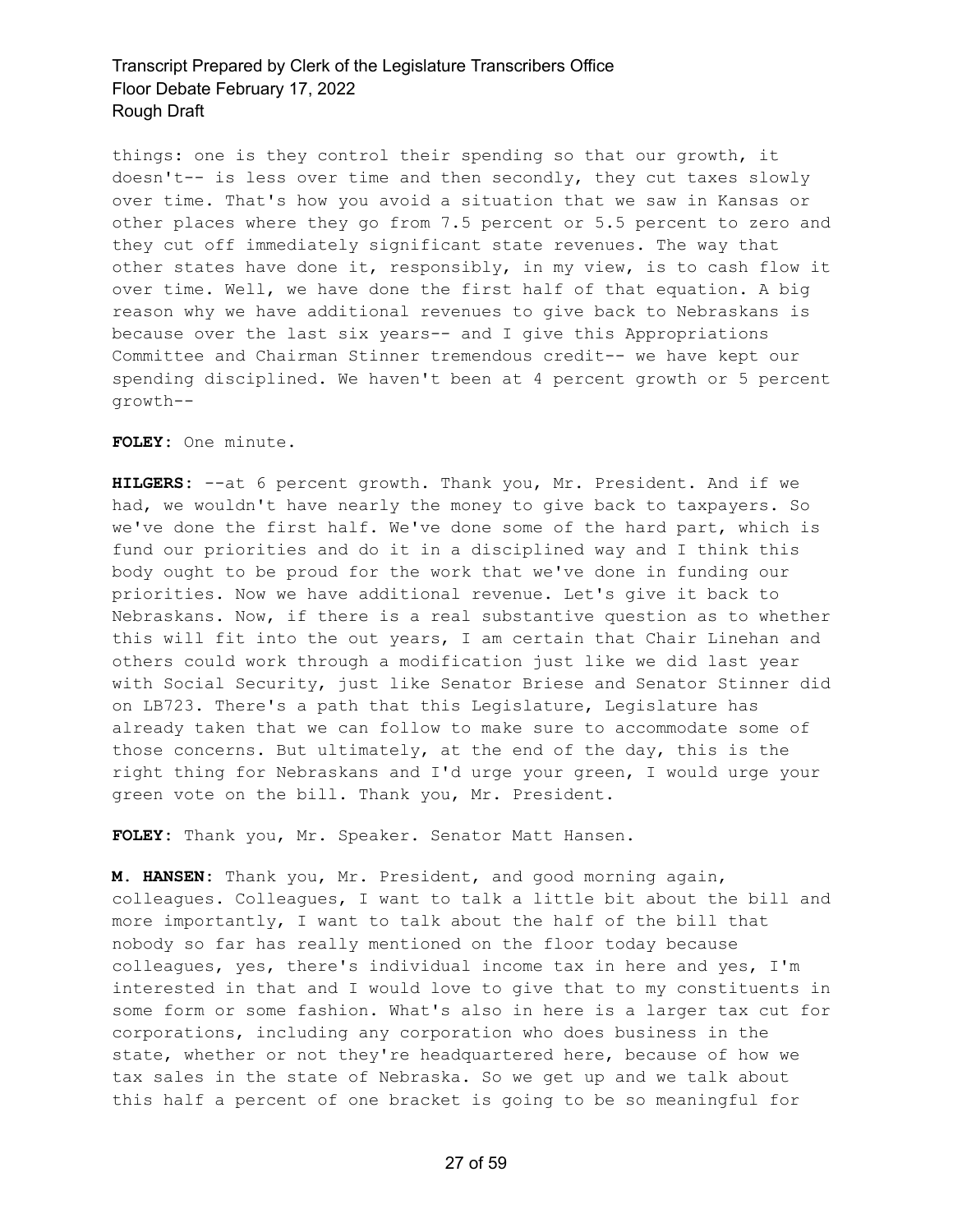our individuals and our families and I appreciate that and I appreciate supporters working on that issue. I think there's been some concessions already that our tax debates over these past eight years have failed our working families and I would 100 percent agree with that. That is not something this body or this Revenue Committee or frankly, this Appropriations Committee has done a great job of in my tenure, much to my chagrin and much to my frustration. So the fact that they are being centered in this debate is good and I'm glad to hear that. I'm glad to hear some people speak on them. The thing I want to point out is, again, as I read this, we're giving a half a percent cut to individuals. We're giving a full 1.2 percent cut to corporations. We're giving twice as much tax relief to corporations as we are individuals and we're framing this as this, like, easygoing, let's all just, you know, give the people their money back. Some of the people are giving the money back or Wal-Mart or Amazon or anybody who does sales in the state of Nebraska for a corporation. We're giving Fortune 500 companies their money back. And maybe that's something we want to do is the state and maybe that's something we decide is good policy, we think it's going to change the business landscape, whatever. But we haven't talked about that and we haven't talked about that being the bigger piece of this, at least in terms of raw percent of who we're giving tax cuts to. So just to clarify, we're not giving tax cuts to anybody making under \$29,000 in adjusted gross income, so that's probably people a little above-- over \$30,000. So if you make \$30,000-some or less, no tax cut. If you're Wal-Mart, tax cut. So I appreciate that we're having a discussion on what's going to impact our constituents and what's going to help people move forward, but let's talk about every piece of the bill. Let's talk about every piece of the bill. I understand the strategy now is to frame anybody who has even the slightest criticism of this bill of not understanding working families. And I think that's unfortunate because there's lots of people here who have spoken on this bill who I think are working families, who would fall into this category of people impacted by this and people who this money is meaningful to. That includes me. This is something that would benefit me personally and I'm skeptical of the corporate provisions we stapled on top of it. Colleagues, I'm somebody who didn't have employer-paid healthcare until my wife got a new job like a year and a half ago, two years ago now. Like, I understand what it's like to budget and to figure things out and to, you know, see what healthcare expenses are and do all the stuff at the kitchen table. I understand that. Like, you don't have to explain what a middle-income family, what a middle, you know, working couple is to me. So don't frame any of my criticism or opposition to the corporate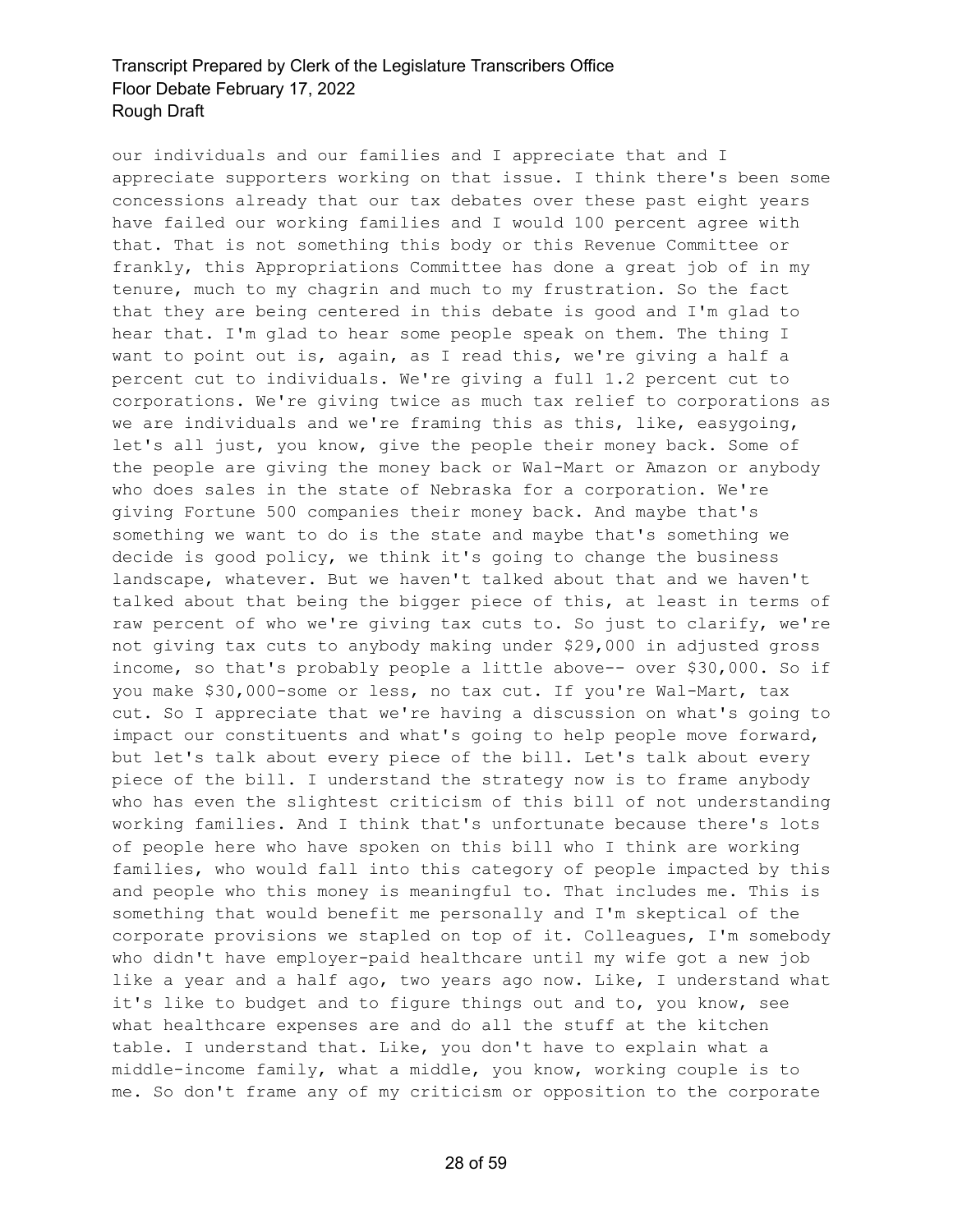tax giveaways packed in this bill as anything other than that. Colleagues, we are giving corporations that sell things in the state of Nebraska a bigger tax cut than our individuals by combining these two bills together. We want some notion-- we know LB1820 [SIC] is a vehicle for compromise. I'm again a little disappointed we've rushed a revenue bill out to the floor, knowing what the discussion is going to be, knowing that we're going to have to take some time to compromise. In that way, I mean, sure, there's, there's a filibuster going on, but in part because we recognize the bill is broken and you guys are already willing to change it. Colleagues, let's have a real debate about the things we are. I appreciate all of the, the flowery speeches about working families, about two teachers and all of that.

#### **FOLEY:** One minute.

**M. HANSEN:** I want to help them too, but I don't want to help them at the risk of other things the state does because we've been too generous to Fortune 500 companies, which is a huge component of LB939. Like, we can't just ignore the bigger tax cut for corporations mixed in this bill. That's, that's the whole-- like, that's the whole point of the Revenue Committee amendment. Like, that's what's in here as well and we haven't had any talk about it. I would love to give all of my constituents a tax cut. I would love to do lots of things. But if you're going to insist on Fortune 500 corporations get a bigger tax cut than some of my constituents, I can't help but cast a skeptical eye on that about where the motivations or goals or priorities are going to be, especially when some other things that I've wanted to do this year have-- already hitting the buzzsaw of we don't have the money to do. OK, like, we either have the money or we don't. If we have the money to do things, we should have the money to do my priorities as well. We're either in a great fiscal situation in which there's no critique or not. Colleagues, let's--

**FOLEY:** That's time.

**M. HANSEN:** Thank you, Mr. President.

**FOLEY:** Thank you, Senator Hansen. Senator John Cavanaugh.

**J. CAVANAUGH:** Thank you, Mr. Lieutenant Governor. Well, I haven't spoken yet today, which has been kind of fun. I've been listening to a lot of conversations and I just wanted to stand up and again state my position. I am opposed to LB939 and I'm going to say something that I know a lot of people don't expect to hear. I agree with Mike Groene.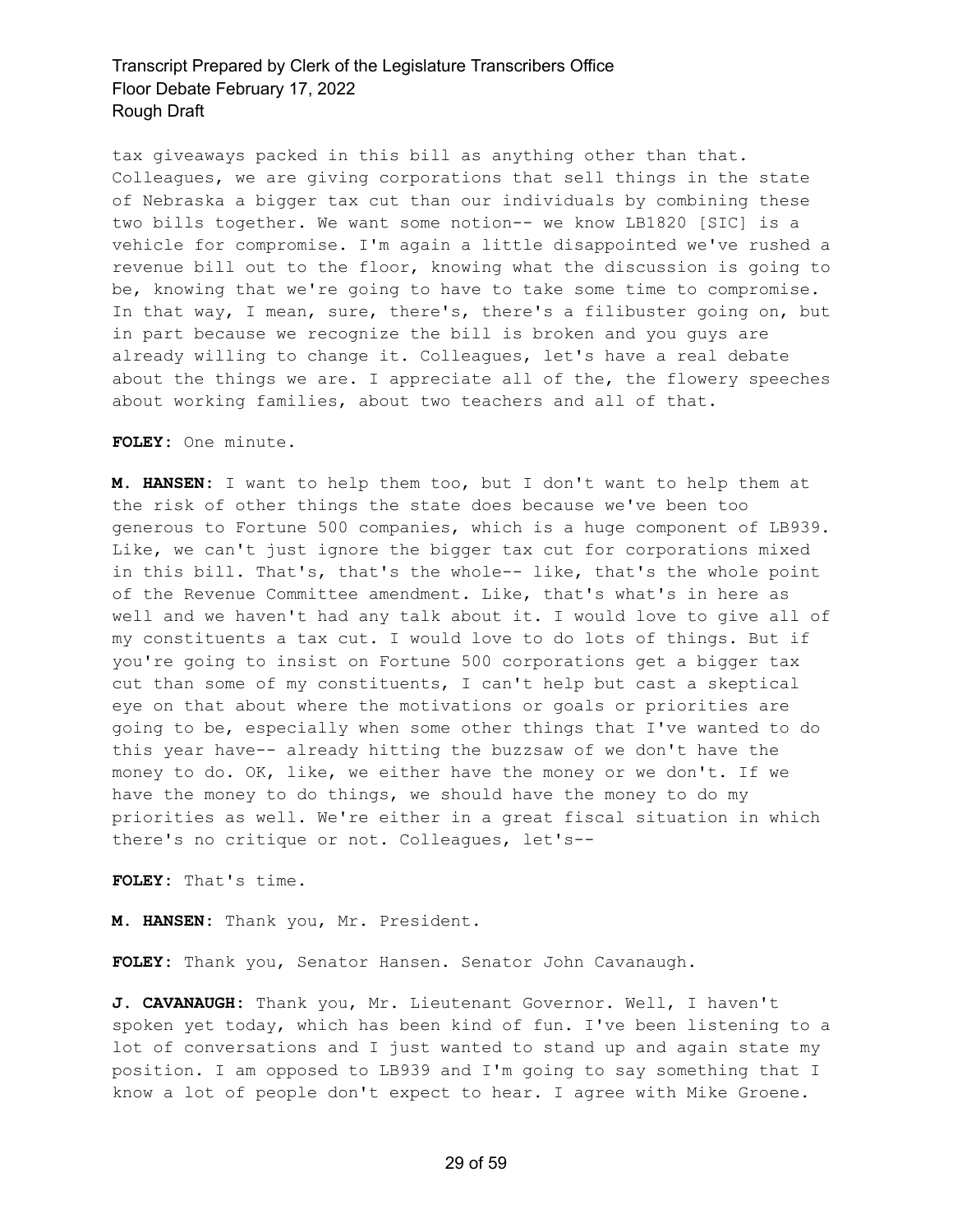Senator Groene said that if you really want to give middle-class tax cuts that you can raise the, the income thresholds. So I was sitting here on my computer like I like to do sometimes and trying to figure out an Excel spreadsheet where I can put in and you can change the thresholds and I'm still working on that, so I'll, I'll report back later. But the thing I wanted to talk about is kind of Senator-- Speaker Hilgers was referencing, you know, that we can have an opportunity to invest in the future and give these tax cuts and those things. And I generally, in principle, agree with the idea that putting more money into the economy were-- will help stimulate the economy and obviously that the amount of money that's come in from the federal government has stimulated our economy to the degree that we're, that we're talking about this now. I do fundamentally think that it is irresponsible for us to make these enormous cuts in taxes with this information that is, we admit, is temporary and uncertain into the future. So I know we're all excited and the Forecasting Board is going to give us another positive outlook for the next year or so, but we don't know what it's going to look like five years down the road and when, when this federal money stops. So I think that this is, one, a rush to do this, but two, the reason really, I rose to rise- to speak was I referenced this report yesterday from the Department of Revenue. It is the 2018 Nebraska Tax Burden Study that the Rev-- Department of Revenue conducted or published on October 29, 2021. And basically, what the Department of Revenue does is they take a hypothetical sales tax cut of \$100,000-- or \$100 million and a hypothetical individual income tax cut of \$100 million and they figure out how that will affect the economy, how that will affect the budget. And there's a-- it's a pretty long report. I guess not long, 22 pages with some charts and things and I've referenced a few of them. But the top line is that a million-- a \$100 million cut in sales tax would result in an \$87 million decline in state revenue. What essentially that means-- and there's other numbers here in terms of increasing disposable income, number of jobs created. Sales tax would create 613 jobs and create new private investment. So the sales tax would create the multiplier effect, the economic benefit that would mean that it would only cost us \$87 million to cut \$100 million in taxes. So it actually does stimulate the economy, but not enough to pay for itself, which is what some people will claim in tax cuts. An individual income tax reduction of \$100 million spread across the tax brackets, not just at the top tax bracket that we're talking about now, would cause- result in a \$94 million-- \$94.73 million decline in state revenue, which essentially means again, it doesn't pay for itself either, but it actually pays for itself less than a sales tax cut, and it would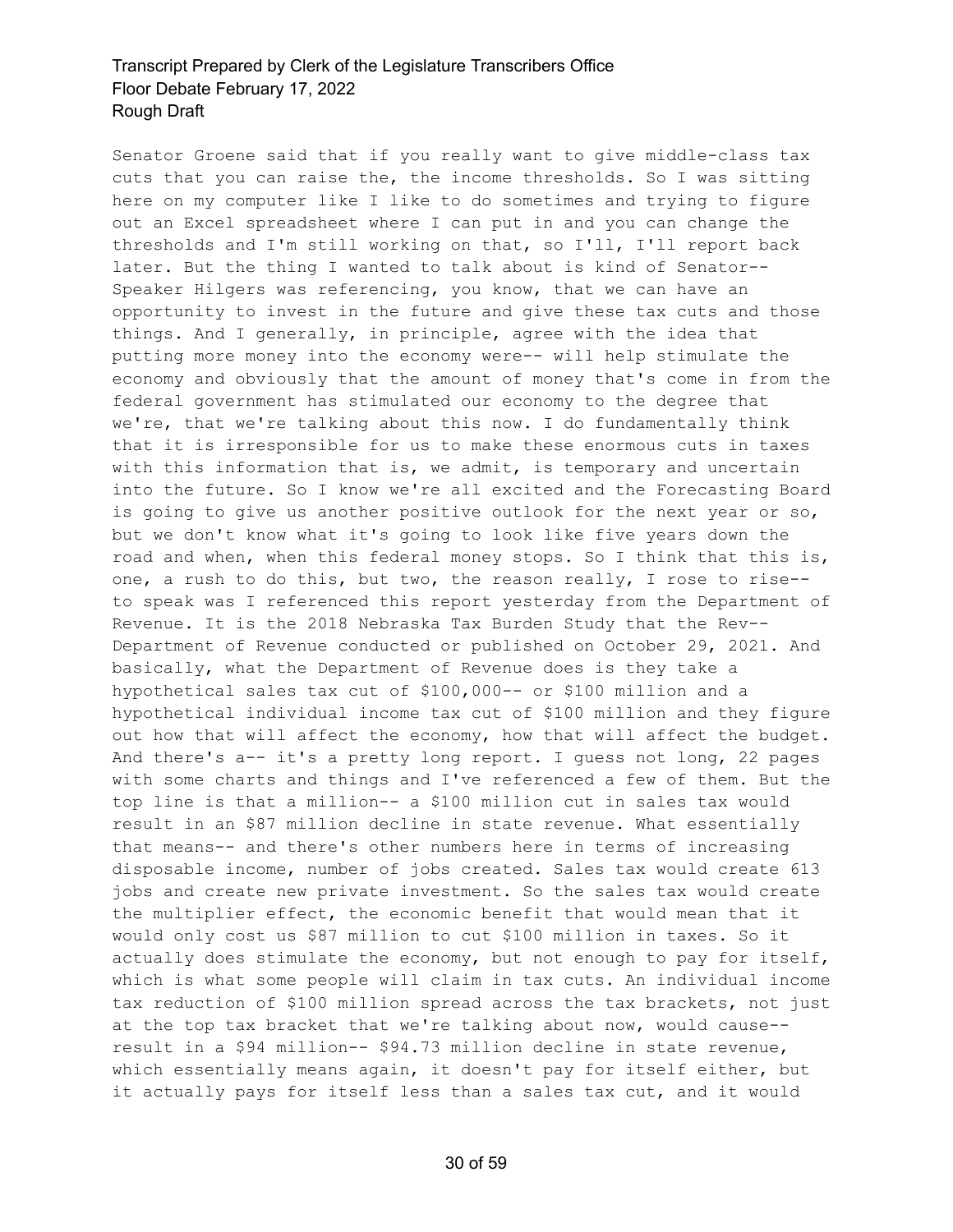generate 1,000 new jobs and \$115 million in disposable income-- or \$111 million disposable income, so it's \$50 million less in disposable income of the sales tax cut and it would increase investment by \$27 million, as opposed to \$102 million. So what this is telling us is, one, that there-- the evidence that cutting taxes will actually pay for themselves is just not based in fac., it's not based on evidence studied by the Department of Revenue and I, I would-- if there's a contradictory report by another institution, I would be happy to see it. But this is the State of Nebraska Department of Revenue says that a tax cut doesn't pay for itself at this level and it's a tax cut that is, is more targeted to lower-income people.

#### **FOLEY:** One minute.

**J. CAVANAUGH:** But what it also says is if your real interest is generating jobs, if your real interest is actually increasing investment in the state, a sales tax cut would be a better way to go. And so if that's our objective, that is another option. So I, I again am in favor of targeted tax cuts that will actually accomplish the things everyone says they want, which is middle-class, middle-class tax relief increasing investment in our economy and that is not what LB39-- LB939 is. There are other ideas out there. Senator Groene's one is closer to the mark and so again, I agree with Senator Groene on this issue. And so I will get back in and we can keep this conversation going, but I appreciate everybody so far today and I'd like the conversation to keep going. Thank you.

**FOLEY:** Thank you, Senator Cavanaugh. Senator Friesen.

**FRIESEN:** Thank you, Mr. President. So what I'm going to do a little bit here, and I will preface this by saying that I am not an accountant. I'm not a tax preparer. So if somebody finds my number is skewed, come talk to me and-- I'm just using some general figures here, but I'm going to talk a little bit about what LB1107 did to provide tax relief in-- like in Lincoln here. So if you are paying around \$10,000 in property taxes on your house, which I think is a probably a medium-size-- priced house. I've heard a lot of complaints about property taxes from everybody and I think the urban residents are, are paying more than they'd like also. But if you take-- you're paying \$10,000 in property taxes on a house and you take that times 62 percent, which is roughly what schools take, that can vary-- in Lincoln here, maybe it is a little higher, some areas, it's a little lower. But I just used 62 percent of that goes to schools, so \$6,200 of your bill would go to schools. And so what LB1107 did when we first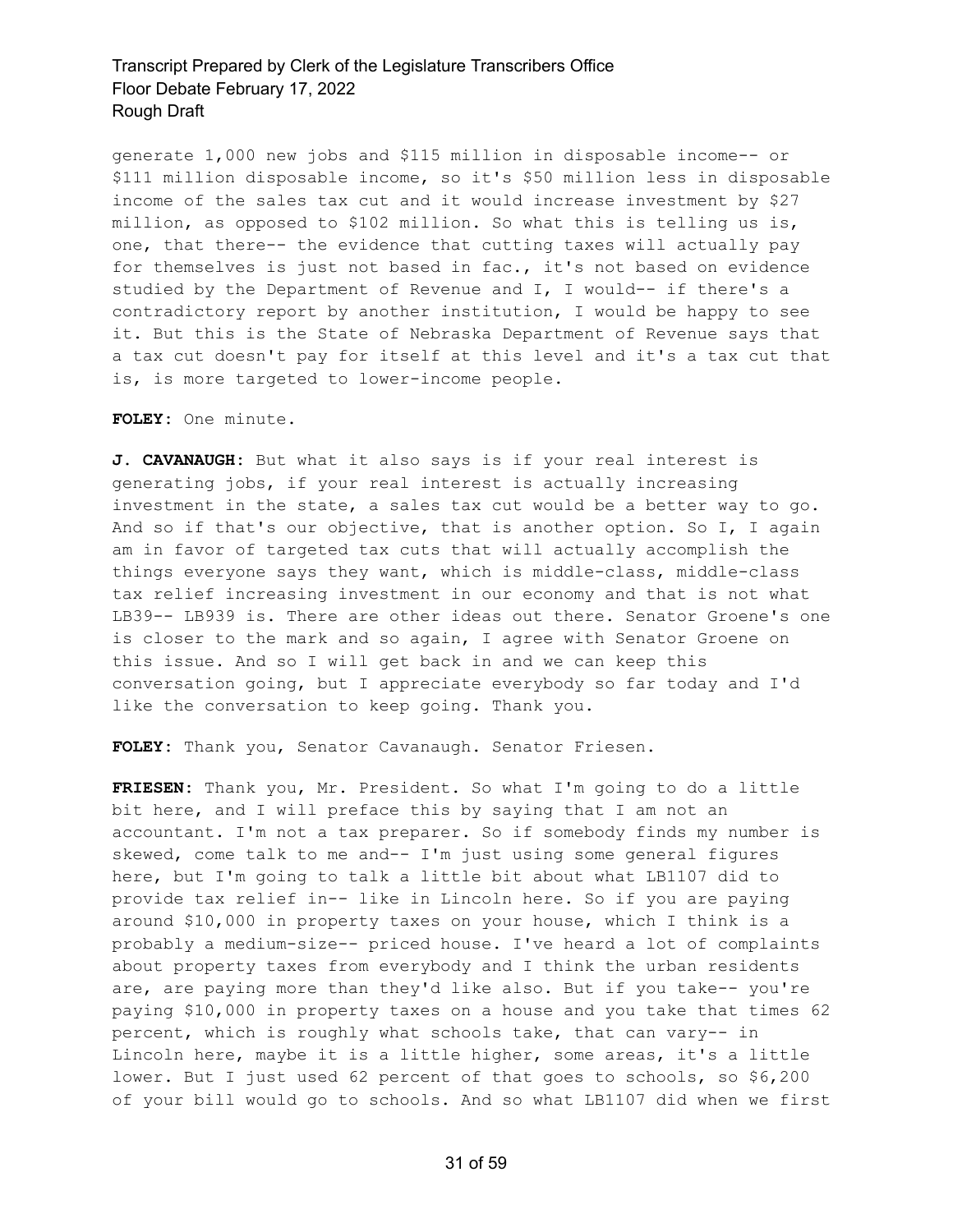drafted it, which, you know, it's exceeded our expectations, but the first year, it only gave you a refund or a rebate-- a refundable tax credit of, of 6 percent. And so it wasn't very much, but this year, when you file your return, you're going to get 25 percent of that back, which would be like \$1,500 refundable tax credit when you file your taxes. So if you take the same person and you-- let's talk taxes and if they, if they're making \$100,000 married filing jointly, you take the, the, the top bracket basically and the income that's exposed to that. So you say at \$81,000, that's when your top bracket kicks in. So you subtract that from there, you're going to have \$18,940 of income above that. And so you'd take that times the 6.8 percent, which would be \$1,287. So you're going to pay \$1,287 on that top bracket. So if we take 1 percent off of that, you're going to get \$12.81 [SIC]. So we have provided a lot of dollars in property tax relief and sometimes I fail to say that on the floor because I've not gotten it distributed the way I'd like through school funding, but we have accomplished a lot and I am appreciative of this body and the way LB1107 worked out, that we could be there today because I think people are really going to notice that this year. But when we-- if we want to look at tax policy, I, I think there's other ways of approaching this for now and I'm looking forward to seeing some of these ideas. And I know Senator Groene had some ideas. There's some others floating around out there, but it's something I think we should look at and how do we provide the most amount of tax relief for that? I was talking earlier about small businesses and, and that bracket of people who are trying to really drive the, the jobs in Nebraska, the increase in jobs, they're hiring people. They are doing well, I think, right now. Coming out of COVID, we're hoping that they really ramp up and we get the supply chain issues fixed. I think our economy could be really good. You look at the farm income right now. I mean, I think most guys would agree that we are on a trajectory to have another good year. That's always dependent on marketing and the weather and things like that, but the possibility is at least there. There are times when we go into a downturn when we know good and well the farm economy is not going to be good for a couple of years in a row, but I do think that the potential is there for a good year, maybe two good years. So when I, when I look at that and all this coming together and if our supply chain issues are fixed and suddenly we can have exports going full speed--

#### **FOLEY:** One minute.

**FRIESEN:** --if we can have our, our business community here running at full speed, I do think that there is a path for a really good number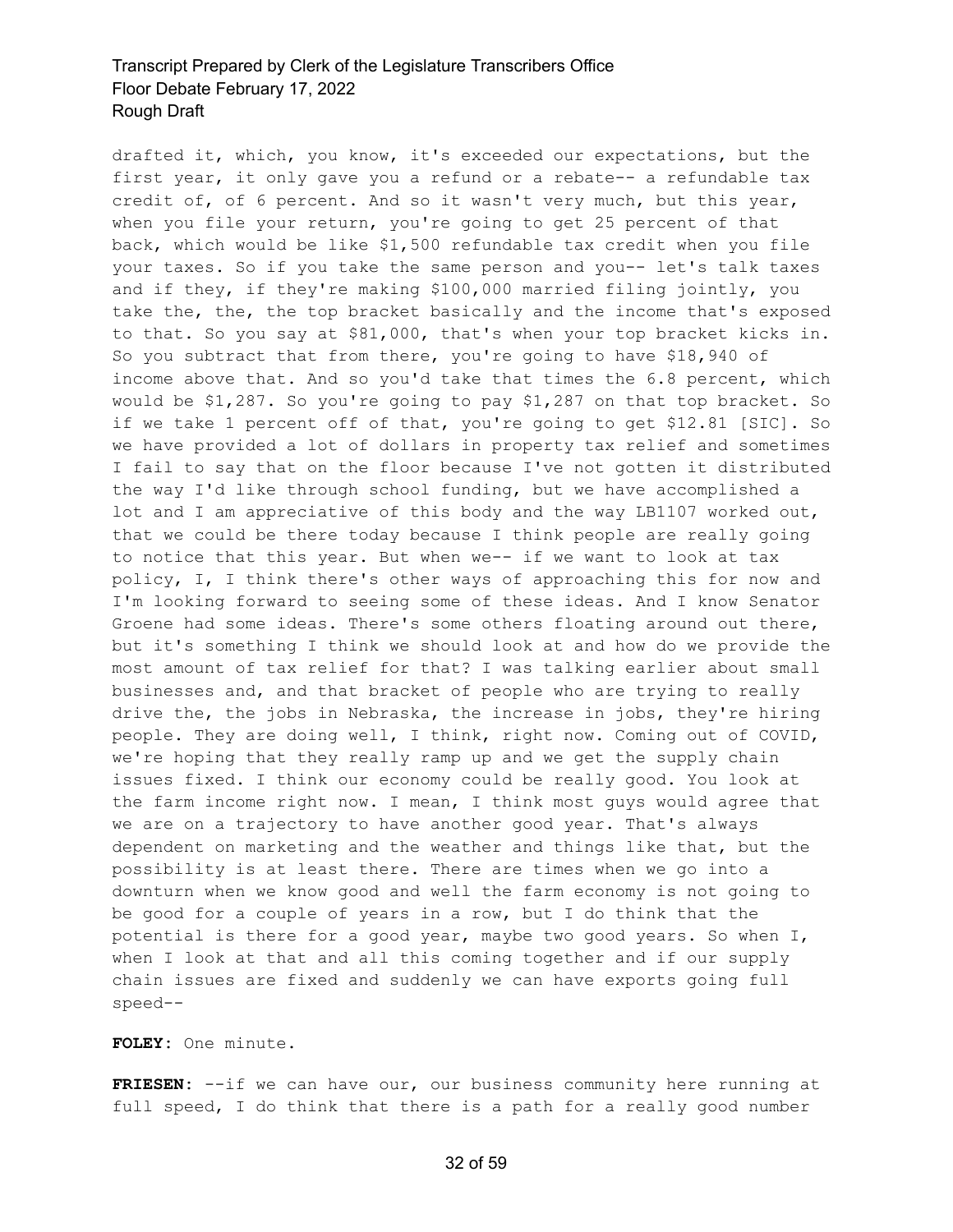of years here. And that's one thing that I've always talked about, too, is if we get some diversity of business in rural Nebraska so that we're not so dependent on farm income, that would tremendously help rural Nebraska going forward so that when we go in these downturns, these cycles, we can depend on businesses maybe to pick up the slack and we don't have the ups and downs that we've experienced in the past. Thank you, Mr. President.

**FOLEY:** Thank you, Senator Friesen, Senator Blood.

**BLOOD:** Thank you, Mr. President. Fellow senators, friends all, those that aren't in an Exec Committee [SIC], which doesn't leave a whole lot of people right now, I keep listening and the thing that always comes to mind and has come to mind since I've been a freshman senator is why do we always reform taxes like we're eating an elephant? When are we going to come up with an all-encompassing bill that really, really is going to change our tax base in Nebraska? I would really love to see that and I'd be open to that in the future, by the way. So I'm listening to what people are talking about and who they're concerned about and there's so many things that we could be doing outside of this bill if we really want to see the people get help that we're talking about today. We could, in Nebraska, increase the minimum wage. We could use savings funds to pay off student debt for those who want to live and work in Nebraska, specifically our teachers, our healthcare professionals. We could add more tax brackets. We could expand the sales tax to include services, especially software as a service, and we could review the Nebraska Constitution to amend the Eighth Amendment to allow for intangible property tax. Now, I'm not saying all of those are good ideas. What I'm saying is that we haven't visited a lot of these ideas and we always have rhetoric of, of cutting taxes, but we never really review the other tax bases. Now, I know Senator Briese had a bill a couple of years ago that-- he, he tried to, but I wasn't really-- for me, it really wasn't going there yet. So I have-- I still have concerns about this bill. I still have concerns about what it means for the future. It's really easy to stand up and say, I'm not worried about the future, but I'm not seeing numbers that show me differently. I believe in facts, I believe in data, and I'm not seeing that. I'm just hearing opinions. And so we also have to make sure when we're standing at the mike that, that we explain sometimes the difference between Tax Day, payroll taxes, actual earnings. You know, Tax Day is once a year. W-4 payroll forms, they no longer have allowances on them, so you can manipulate how much you get on your paycheck. I don't know if you've noticed that. And, and quite frankly, a lot of the people we're talking about don't make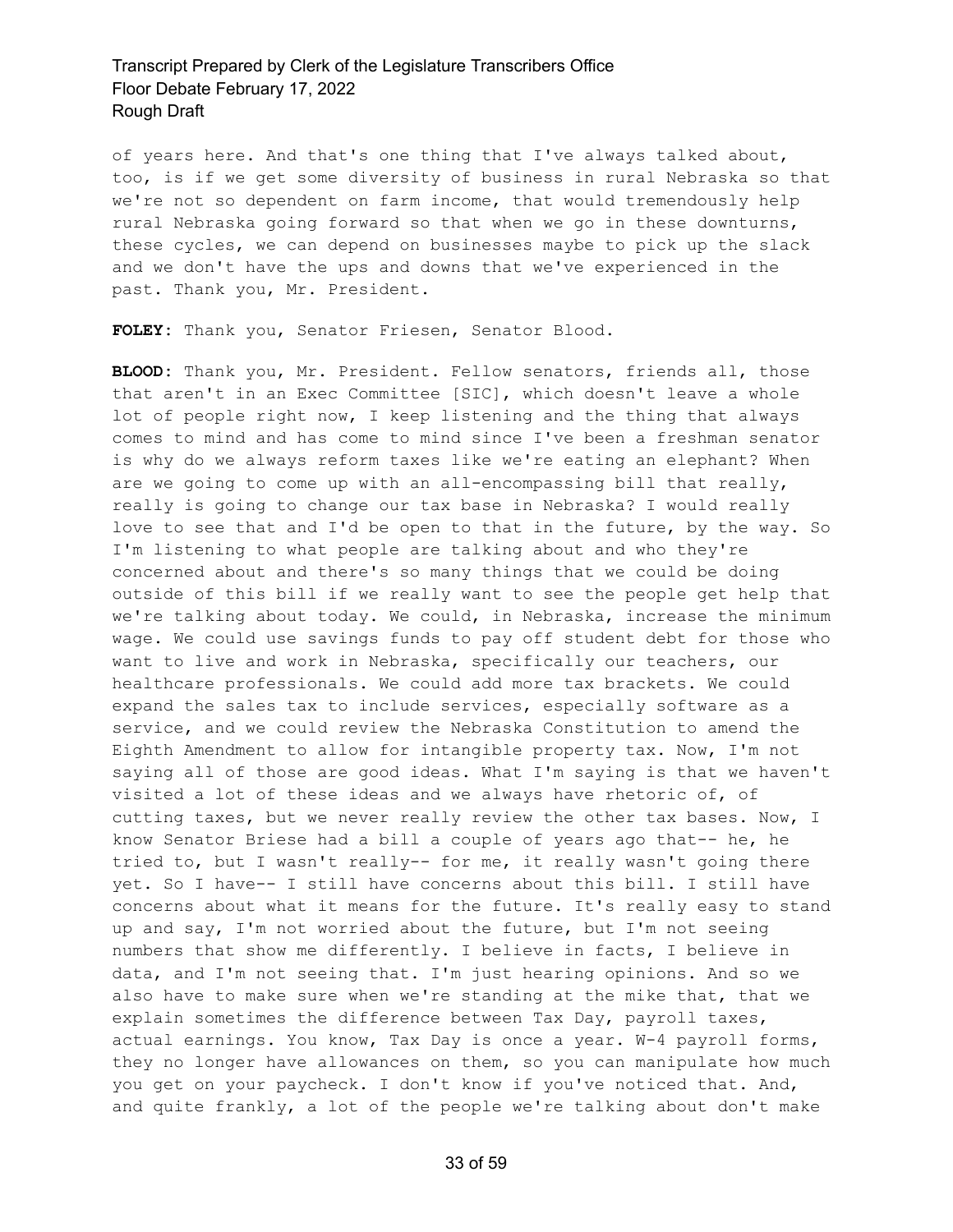that much per hour or on salary to really pay enough or, or any taxes every April. So I don't know, I-- the more I hear the debate, the more questions that I have, the more concerns that I have. I'm hearing Senator Slama talk about people going to Florida. With all due respect, it's the Sunshine State. Are they moving by the ocean? I don't know. I'd like to know that. I did read a really good survey recently and it asked why young people are moving out of states and where they're moving to. And the number one reason was job opportunities-- taxes wasn't number one-- and then change of weather, I think, was number two. So that would explain why people, if they're young, are going to Florida. And I know people that are old and arthritic go to Florida for the heat and hang out by the ocean on the beach. So I just-- I want us to be really careful at how we create a picture. Are we creating false fear based on opinions or based on facts and data? And again, my concern is that we still are leaving a lot of things on the table. There are things that I hope Senator Linehan will talk to me about, such as putting in more, more brackets, but I'm still not there because I am not convinced yet that the future is as sunny as everybody says it is and we will not be here in this body when there is a problem.

#### **FOLEY:** One minute.

**BLOOD:** And I don't like kicking the can down the road to create problems for other senators because they did that to us. Senator Linehan, Senator Albrecht, Senator Briese, Senator Halloran, we came into a \$1 billion deficit and I will always remember that and there was smart people like Senator Stinner that made sure that we got out of that. So let's be smart. Let's really make it about the people that we claim that we're trying to help and maybe let's revisit some of these things like Senator Briese did try to do it one time, I believe, if memory serves correct and see if we can come up with something better, something stronger, something lasting that we won't have to have a knee-jerk reaction to in the future if it doesn't work. Thank you, Mr. President.

**FOLEY:** Thank you, Senator Blood. Senator Pansing Brooks.

**PANSING BROOKS:** Thank you, Mr. Lieutenant Governor. I'm standing up with a lot of concerns about this bill. I have talked to Senator Linehan and, and brought two years' worth of bills on the earned income tax credit. That earned income tax credit is what takes care of middle-class people up to \$52,000 married and filing jointly who are working individuals. It's been shown to be the quickest and most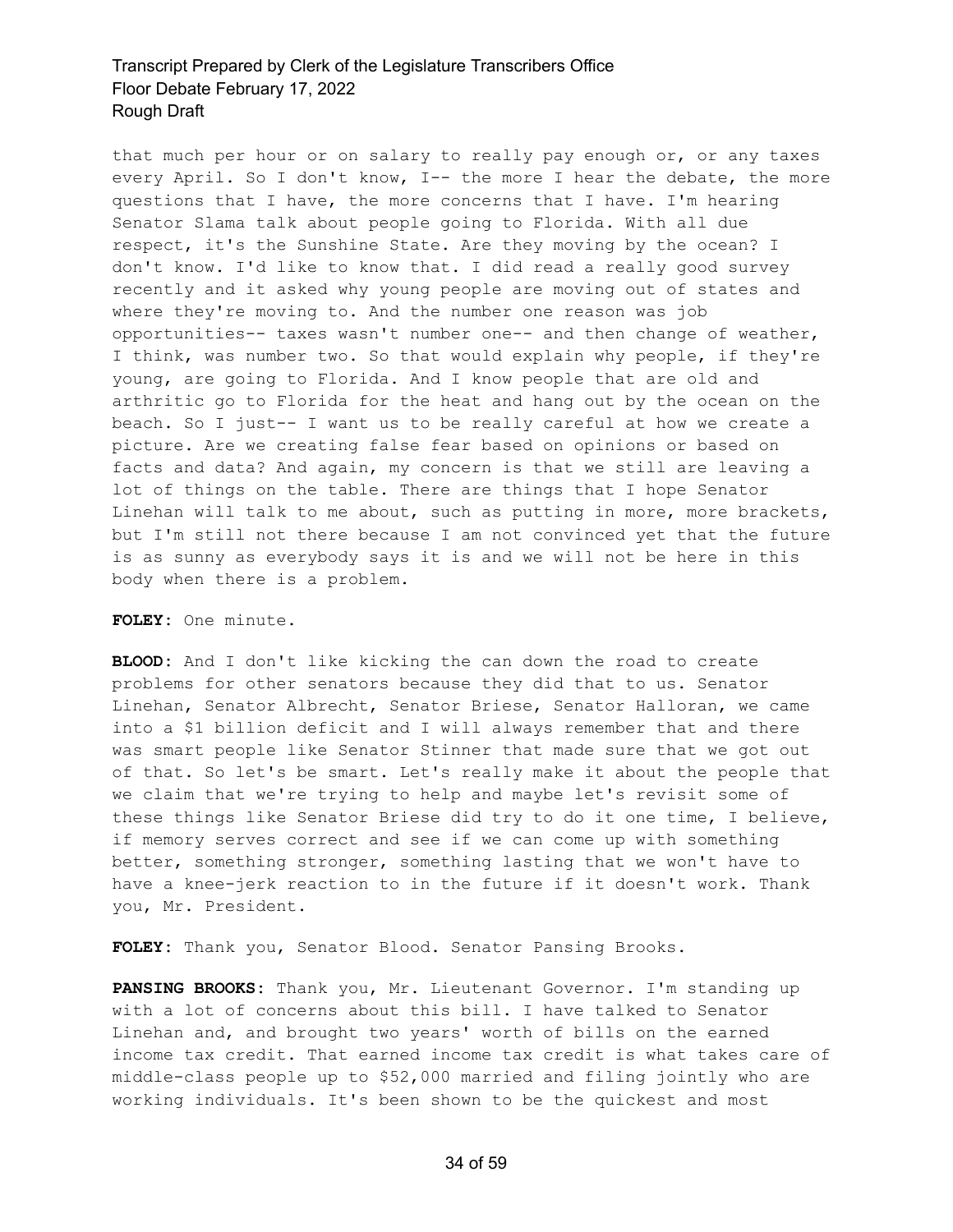effective way out of poverty. So I've talked about-- to her about amending and including, including an increase in the earned income tax credit for Nebraskans who are really hurting and it includes some middle-class Nebraskans as well lower-middle class. So now it's my understanding the average income for Nebraskans is \$61,000 about and when you look at the graph that was, that was printed off and distributed, somebody with \$80,000 income will receive about \$25. If you have \$100,000 income, you'd get \$215, so-- and somebody with \$1 million, \$1 million would get a \$9,215 return, so-- to income. So I just, I just want to stand up and say, if we're looking at the, at the middle class and the average income is \$61,000 and we're not even touching the middle income-- we're not touching the average middle-income earners in the state. And this bill has a cost to the state-- it's not a cost because it's just tax money that's not going to come in-- of \$400,000, so my-- \$400,000 million-- sorry, \$400 million. So my question is what are we cutting? Are we cutting the public schools? Are we cutting programs to people with mental health issues? Where are these-- because we are now, if this passes, going to have \$400 million less to deal with and pay for various programs in our state. What are those programs? What are you ready to cut? Fortunately, this is not going to be my problem in the Legislature because I'm going to be gone after this year, but this is, this is something that's highly concerning, \$400 million of something in our state that's going to be cut. I certainly hope it's not our public schools. There are a lot of things that we pay for that are important. So yes, some, some tax cuts are good, but when you look at corporate income taxes and the fact that out-of-state corporations like Amazon and Facebook and those, those companies that sell products in Nebraska are going to reap the benefits outside of our state, that is a concern to me. So-- and again, the earned income tax credit bill that I brought two years in a row that couldn't get out of committee basically is one of the quickest and surest ways to help middle-income and lower-income people and there's, there's no discussion about that. There's no, no attempt to try to help those who are truly in need. And with that, I'll give the rest of the time to Senator Linehan if she wants it.

**FOLEY:** Senator Linehan, 1:00. She waives that off. Thank you, Senator Pansing Brooks. Senator John Cavanaugh. Is Senator Cavanaugh on the floor? Oh.

**J. CAVANAUGH:** Thank you, Mr. Lieutenant Governor. I was right in front of you, but you couldn't-- I was down low. Sorry. So I was talking a bit ago about, you know, the I guess downstream effect of cutting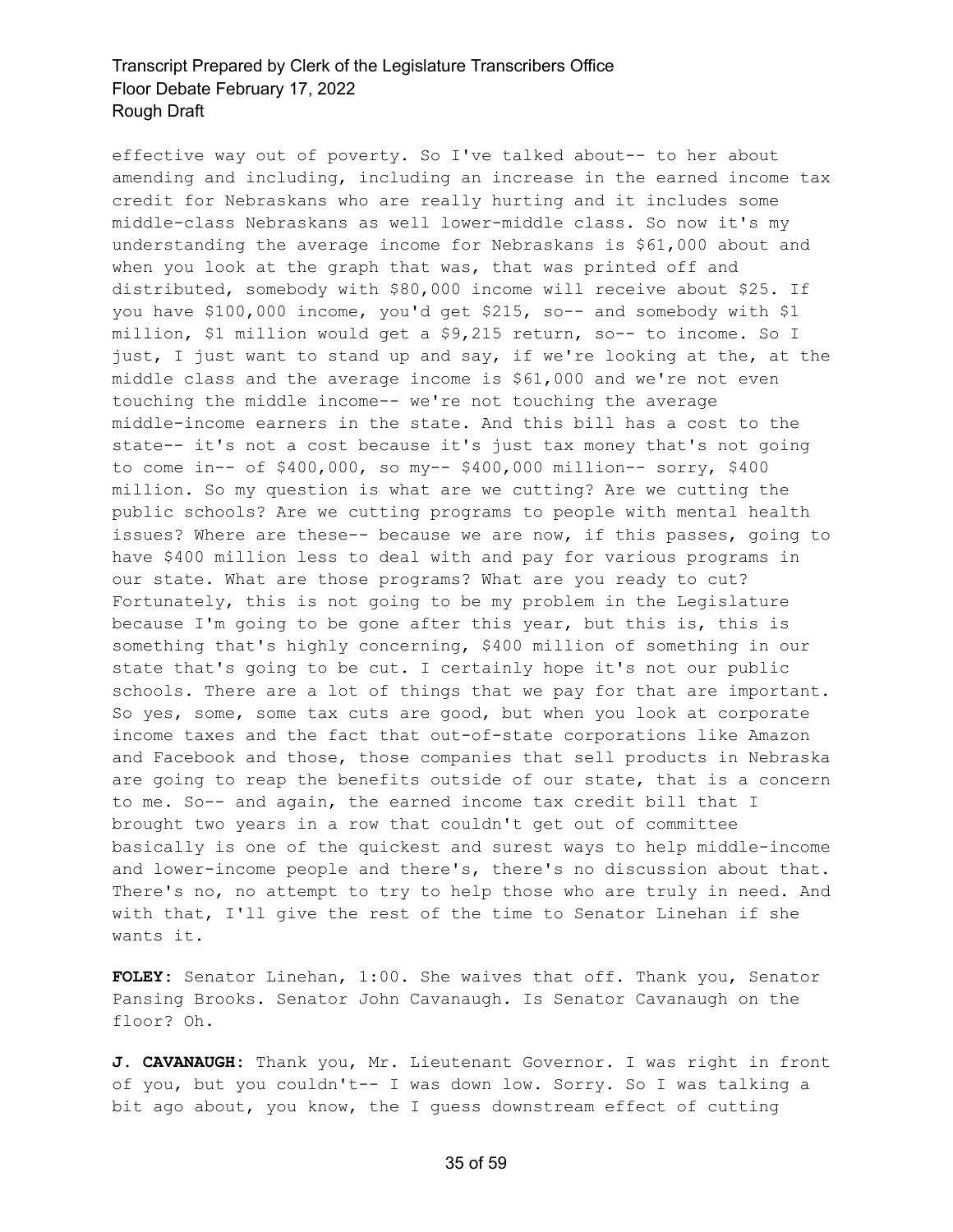taxes and how they actually have this economic benefit and, you know, report is pretty clear that taxes of this nature do not actually achieve that objective. But-- and I said I would-- you know, did some work on the, the Excel spreadsheet and so I kind of put in, you know, different income levels. And so I talked about this yesterday. You have your federal adjusted gross income and then you take a standard deduction from the state of Nebraska and that gives you-- you know, and there's a couple of other things in there as well, but then you- generally, the easiest way to describe it would be to take that \$14,000 for married couple filing jointly. So I just sort of was trying to figure out-- we've talked about-- Senator Linehan mentioned childcare costs about \$1,000 a month, that, that's for one child, and so a-- I was just trying to figure out what income level you'd have to be at to get \$1,000 back in-- under this tax cut. So somebody to get a \$1,000 to pay for one month of childcare, you have to be-- your federal adjusted gross income would have to be \$180,000. That gets you \$1,015. So admittedly, that would be-- I'd be very happy if I was getting one month of my childcare paid for and so that is true when everybody says this is real money. This is money that we shouldn't be scoffing at, money to people. But you have to be much higher than the average income earner than the people we're talking about, a lot of us are talking about, to benefit at the level that, that is being discussed here. So if you are-- say you make \$85,000 a year of your adjusted gross income, your federal income. Your tax savings would be \$65. So when you get down to the real middle-income working people, they're getting a lot less of a share here. If you make \$1 million a year, you will be saving \$9,215.70, so that one person making that amount of money gets-- I don't even know what-- I'd have to do the math on that again, but that's nine times the benefit of somebody making \$180,000 and that is what we're talking about when we keep talking about-- everybody has talk-- got up and said they're in favor, favor of some kind of tax reform. We have an opportunity to do that. But the question is what nature should that take or what form should it take and who should derive the benefit of that tax cut? So I just wanted to make sure that we got-- we put it in context, a little more context and I will try and put some more context to it as we go forward. But when you talk about working people, giving them an opportunity to save, giving them an opportunity to buy a home, giving them an opportunity to save up for their kids' college or to save for their retirement, and that we shouldn't be we shouldn't be scoffing at the amounts of money that people are getting, it is important to consider that there are ways to do that where those people get a benefit, that we are not also giving \$9,215 to somebody who doesn't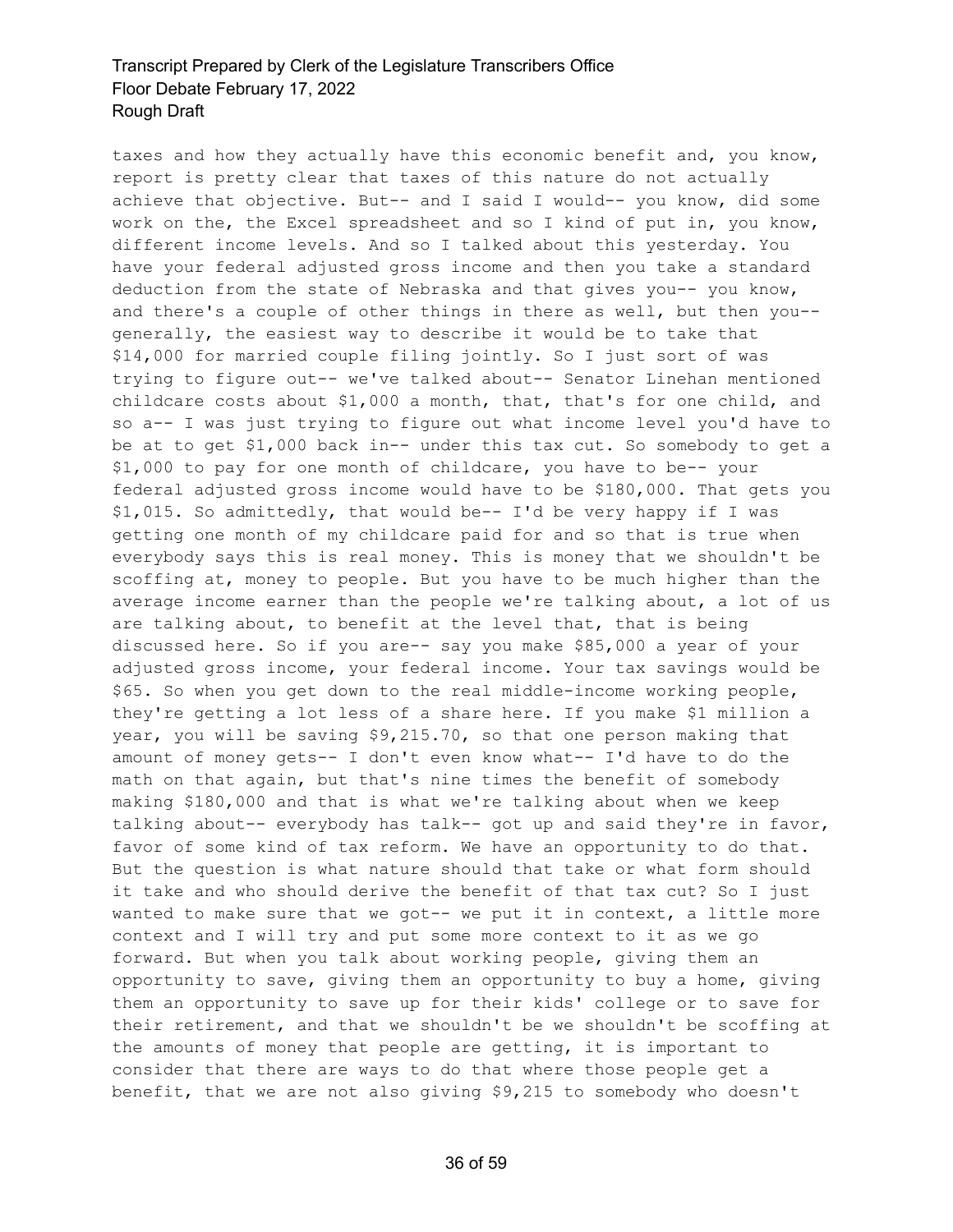need it to save for a home, who doesn't need it to save for their kids' college, who doesn't need it to save for their retirement because they are earning \$1 million a year. And so there are the suggestions and Senator Groene's suggestion. There are-- I think Senator Machaela Cavanaugh had a tax bracket adjustment suggestion. I had a bill for the increase in the earned income tax credit that would put money in the hands of working people making less than \$52,000 a year, if I remember right. And so there are ways--

**FOLEY:** One minute.

**J. CAVANAUGH:** --to put money into the-- you said one minute? Thank you-- put money into the hands of the people that we're all talking about. This is not a conversation about whether or not you want tax cuts or what types-- this is a conversation about where to put those cuts and where they can do the most good for the state of Nebraska, where they can do the most good for job generation, where they can do the most good for economic stimulation, where they can do the most good for the future of Nebraskans. So that is the question here. That is the conversation. That's what we should be thinking about and looking at and this bill does not accomplish that. Cutting the highest tax bracket does not do that. Doing other things that have been suggested by other people will-- are much more likely to accomplish that. So thank you, Mr. Lieutenant Governor.

**FOLEY:** Thank you, Senator Cavanaugh. Members, we're about to proceed to a vote on Senator Hunt's motion to recommit the bill. Senator Hunt is currently checked out. Has she authorized anyone to speak on her behalf for the closing statement? I see no one, therefore we'll proceed to a vote. The question before the body is the adoption Senator Hunt's motion to recommit the bill.

**LINEHAN:** Call of the house.

**FOLEY:** There's been a request to place the house under call. All those in favor of calling the house vote aye; those opposed vote nay. Record, please.

**ASSISTANT CLERK:** 14 ayes, 1 nay to place the house under call.

**FOLEY:** The house is under call. All members, please return to the Chamber and check in. The house is under call. All members, please return to the Chamber and check in. The house is under call. All members, please return and check in. The house is under call. Senators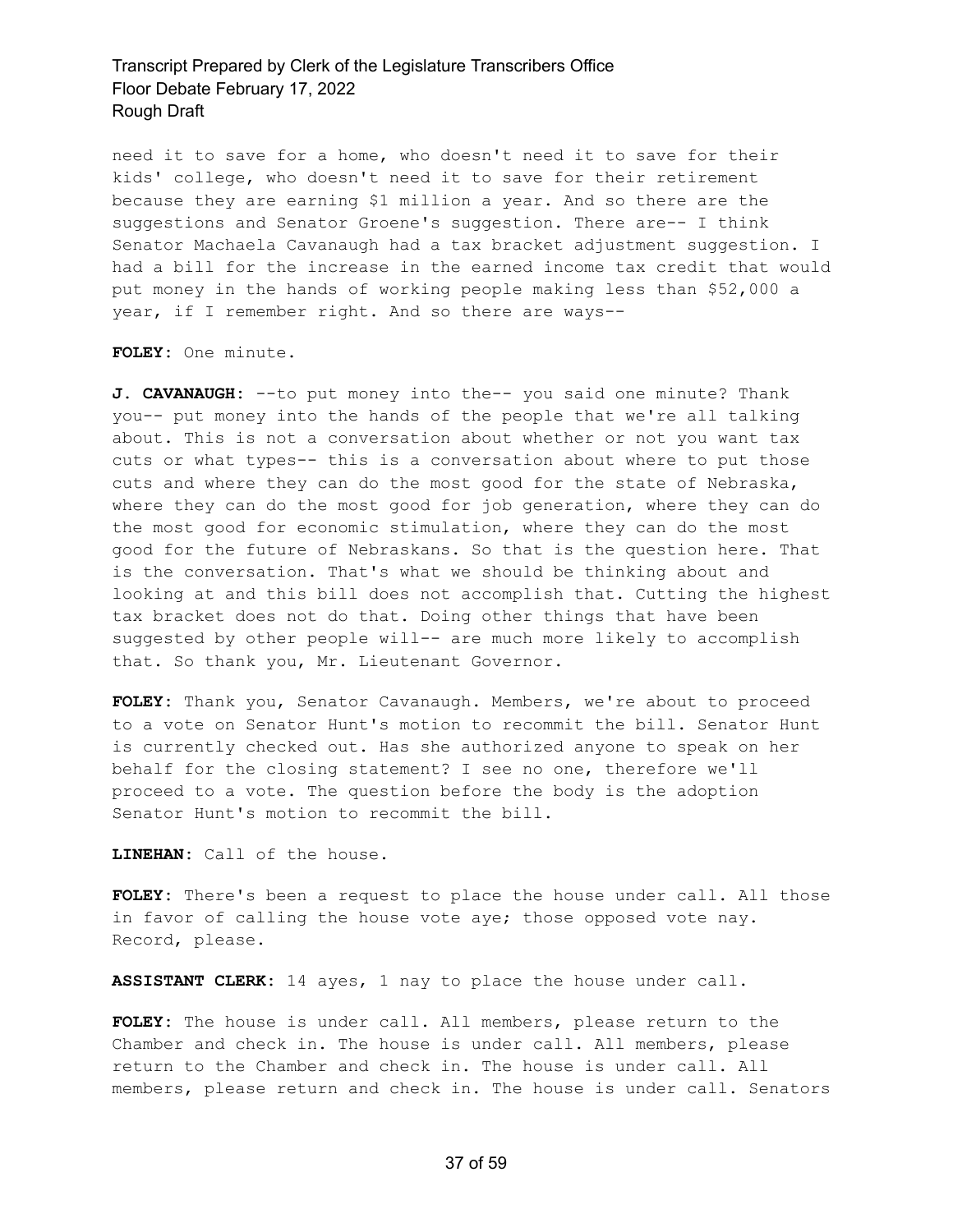Kolterman, Lathrop, Ben Hansen, and Senator Arch, please check in. Senator Lathrop and Senator Ben Hansen, please return to the Chamber. Check in. All unexcused members are now present. The question before the body is Senator Hunt's motion to recommit the bill. A roll call vote in regular order has been requested. Mr. Clerk.

**ASSISTANT CLERK:** Senator Aguilar voting no. Senator Albrecht voting no. Senator Arch voting no. Senator Blood voting no. Senator Bostar. Senator Bostelman voting no. Senator Brandt voting no. Senator Brewer voting no. Senator Briese voting no. Senator John Cavanaugh voting yes. Senator Machaela Cavanaugh voting yes. Senator Clements voting no. Senator Day voting no. Senator DeBoer not voting. Senator Dorn. Senator Erdman voting no. Senator Flood voting no. Senator Friesen voting no. Senator Geist voting no. Senator Gragert voting no. Senator Groene. Senator Halloran voting no. Senator Ben Hansen voting no. Senator Matt Hansen voting no. Senator Hilgers voting no. Senator Hilkemann voting no. Senator Hughes voting no. Senator Hunt. Senator Kolterman voting no. Senator Lathrop voting no. Senator Lindstrom voting no. Senator Linehan voting no. Senator Lowe voting no. Senator McCollister voting no. Senator McDonnell voting no. Senator McKinney voting no. Senator Morfeld not voting. Senator Moser voting no. Senator Murman voting no. Senator Pahls voting no. Senator Pansing Brooks voting no. Senator Sanders voting no. Senator Slama voting no. Senator Stinner voting no. Senator Vargas voting no. Senator Walz. Senator Wayne voting no. Senator Williams voting no. Senator Wishart. Vote is 2 ayes, 39 nays, Mr. President.

**FOLEY:** The motion is not successful. I raise the call. Items for the record, please.

**ASSISTANT CLERK:** Thank you, Mr. President. A communication from the Governor: Engrossed LB310 was received in my office February 11, 2022. The bill was signed and delivered to the Secretary of State on February 17, 2022, signed Pete Ricketts, Governor, received February 17, 2022. Priority bill designation: Senator Vargas, as Chair of the Legislative Planning Committee, designates LB741 as the committee's priority bill. Additionally, the Urban Affairs Committee selects LB800 and LB1024 as the committee priority bills. Notice of committee hearing from the Revenue Committee, as well as the Executive Board. Committee report: the Committee on Health Human Services, chaired by Senator Arch, prefers LB698 and LB1068 on Gen-- to General, General File. Senator McDonnell introduces LR297. That will be laid over. That's all I have at this time, Mr. President.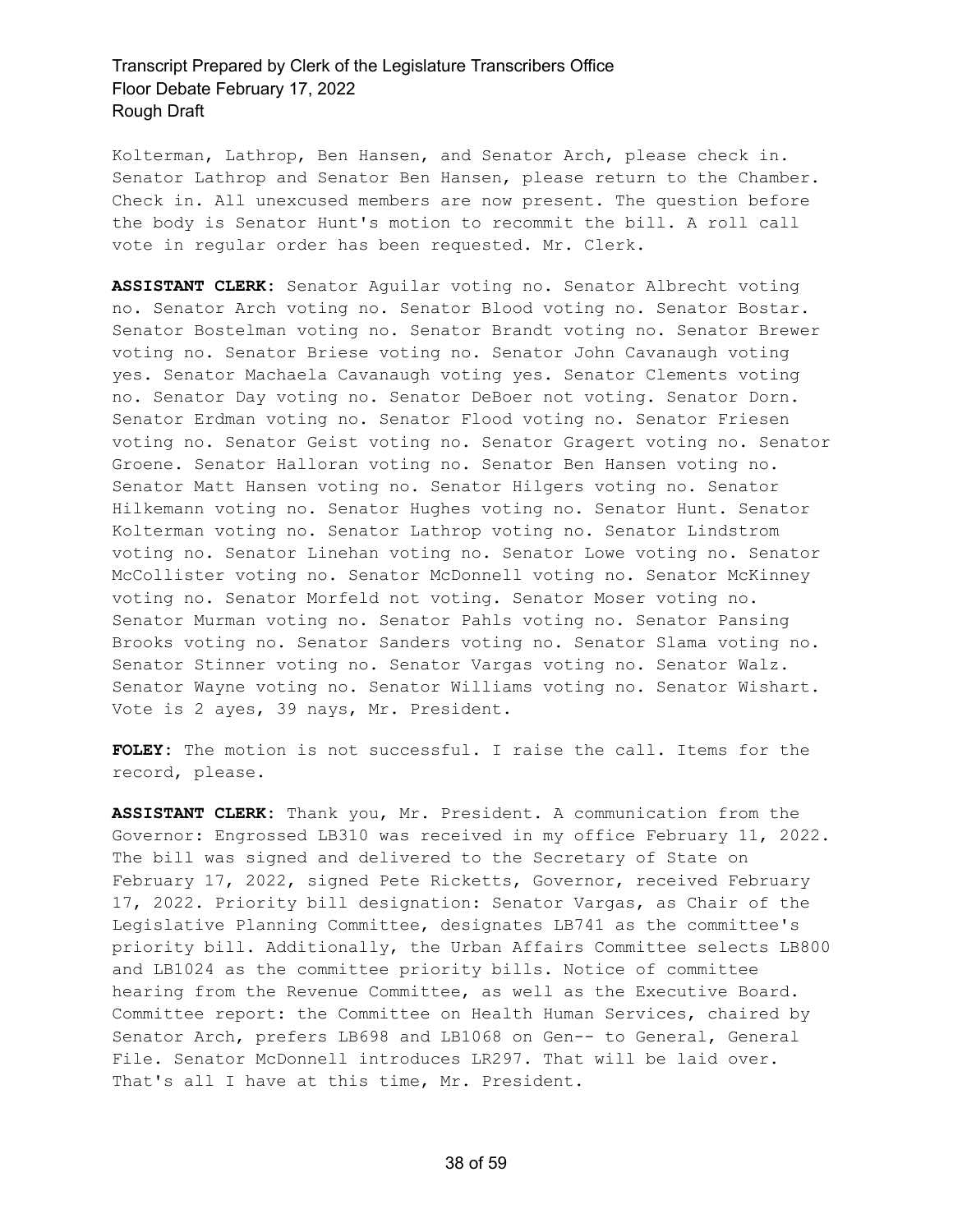**FOLEY:** Thank you, Mr. Clerk. Returning to debate on LB939 and the pending amendments. Is there any member wishing to speak? I see none. Senator Linehan, you're recognized the close on AM1820.

**LINEHAN:** I am-- yeah, I'll pull it.

**FOLEY:** AM1820 has been pulled. Did I understand you correctly, Senator?

**LINEHAN:** Withdraw, please.

**FOLEY:** AM1820 has been withdrawn. Mr. Clerk.

**ASSISTANT CLERK:** Thank you, Mr. President. Senator Friesen would move to amend with AM1815.

**FOLEY:** Senator Friesen, you're recognized to open on AM1815.

**FRIESEN:** Thank you, Mr. President. Basically, this was a, an amendment thrown in there to create more discussion, I guess. What it does is strike section 1, which deals with the individual income tax bracket changes. So again, as we're talking about tax policy and what this bill did in tax cuts versus what I keep hearing on the floor over and over again that people want to do something, but they want to look at how we structure the brackets and how we might go forward in setting what we would call major tax policy on our income taxes. So what this does is strike that whole section and would open it up then to an amendment maybe that could reach some sort of an agreement here on who to target those tax cuts to if that's what I'm hearing on the floor of where we're headed with implementing some income tax changes. So I still expect that we want to work on some brackets and we can use this amendment as kind of a, a placeholder here to have that discussion. So when we-- earlier when I walked through the process of, of who might get this tax cut, we saw that it was not really for what we would call the median-income small business. And I can talk also a little bit about the corporate tax. In the past, when I first started here, I was very much in favor of taking the corporate rate down to zero. And so as I have learned about corporate tax policy and how C corps are treated in this state, I have changed my position on there. I'm open to having the discussion on changing some rates, but being a C corp holder myself, I, I don't really ever exceed that \$100,000 threshold, so this bill really would have no impact on me and it doesn't have an impact on most corporations in the state. I think this corporate tax cut probably does only cut taxes for 2,000-some corporations and most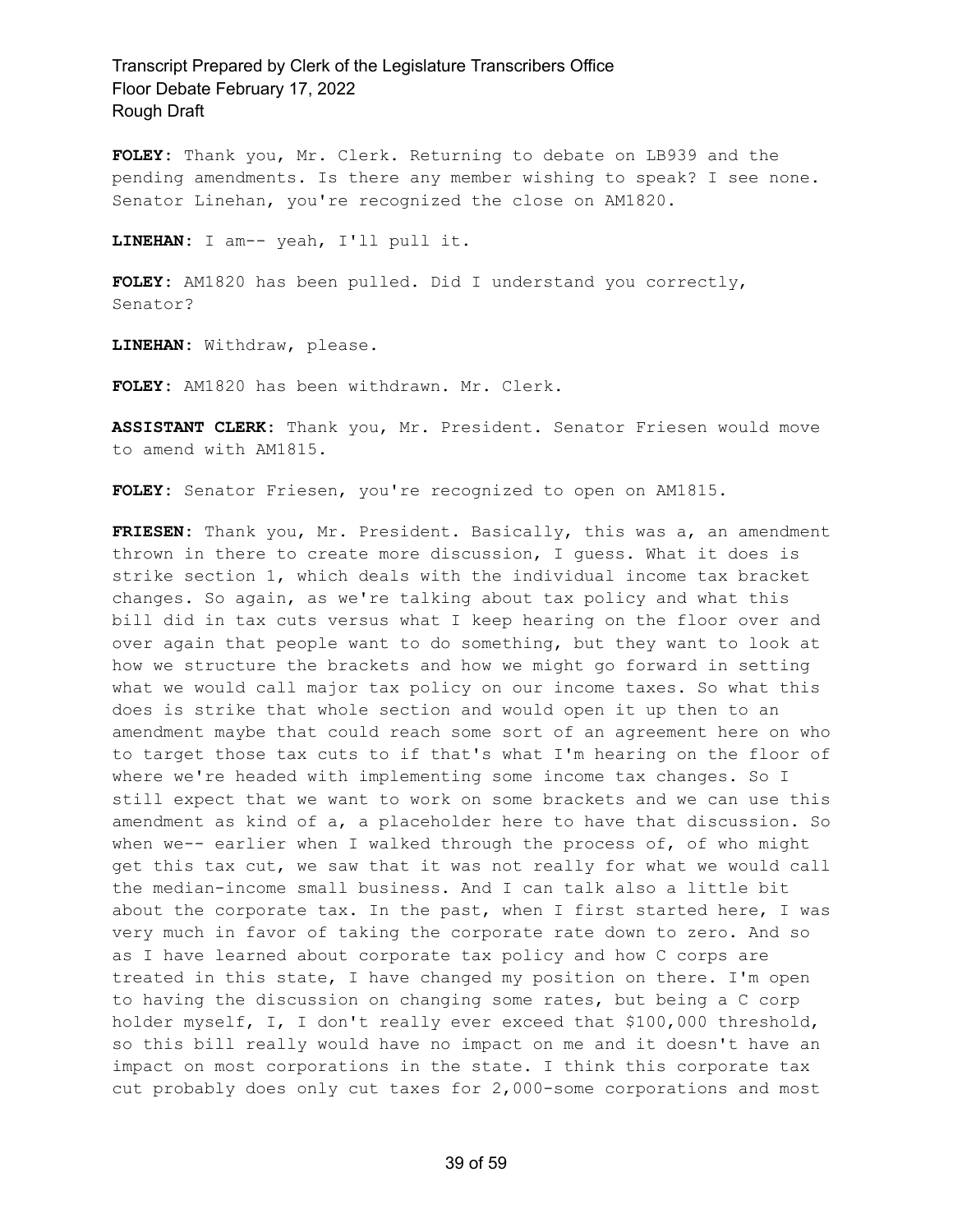of those are based out of the state of Nebraska. So even the, the small business owners that have decided to incorporate, even today, if you were starting up a new business, you would probably not choose the C corp model. There's too many other options. But back in the '90s when I chose to form a C corp, there were some other tax advantages that really aren't relevant today. So if I was to start up a, a new business today, I would probably start it up under a subchapter S or a-- some sort of LLC whose taxes then would flow from that corporation to me on my personal rates and that's where most business startups are today. But I think, as Senator Hilgers has mentioned probably, I mean, any corporation who eventually wants to go public, they would have transformed themselves into a C corp because that's the only structure that's recognized when you go public. So there's a lot of what I would call small C corps, small businesses that formed back in the day who are formed under the C corp. And when the federal government did their Tax Cuts and Jobs Act a few years ago, they actually raised my taxes because they eliminated the bottom bracket on the federal taxes and they implemented a 21 percent tax rate, so my taxes back then increased by about 7, 7 percent. So it wasn't a tax cut even back then for everyone. And so now the federal rate is at 21 percent and there's a lot of talk of changing that back up to 29 percent, but whether or not they can get anything done has yet to be seen, as they've pretty well shown they can't do anything. So when we look at Nebraska's taxes and the effective tax rate that I pay on my C corp, basically all of my income now is at that 21 percent rate because they have no bottom bracket. Now, when you are able to deduct your taxes off your-- like off your federal return, your state taxes, in the end, it never adds up to the advertised rate. We-- no corporation in the state pays the advertised rate. We pay what we call the effective rate. So that's what will be left and the bill is talking about is corporate taxes now, if this motion would pass, which I do think we have to look at some other solutions to the individual. But when we're talking about corporate taxes now, we can focus a little bit on, on what changes would do there and how small business would be affected by changes to the corporate tax rate. So again, it focuses on anyone over \$100,000 of income on a C corp and you would see parity in that rate. They want to bring the corporate rate. We already adjusted a little bit. It's slowly being implemented over the next five years to, to get it down some, but this would end up taking it down to parity with their individual rates, which is something, as-- you know, we've talked about here for years and trying to get done. From my standpoint, I'm- my corporate rates. I can live with that. I'm not going to leave the state and all my business is done here in the state, so it's all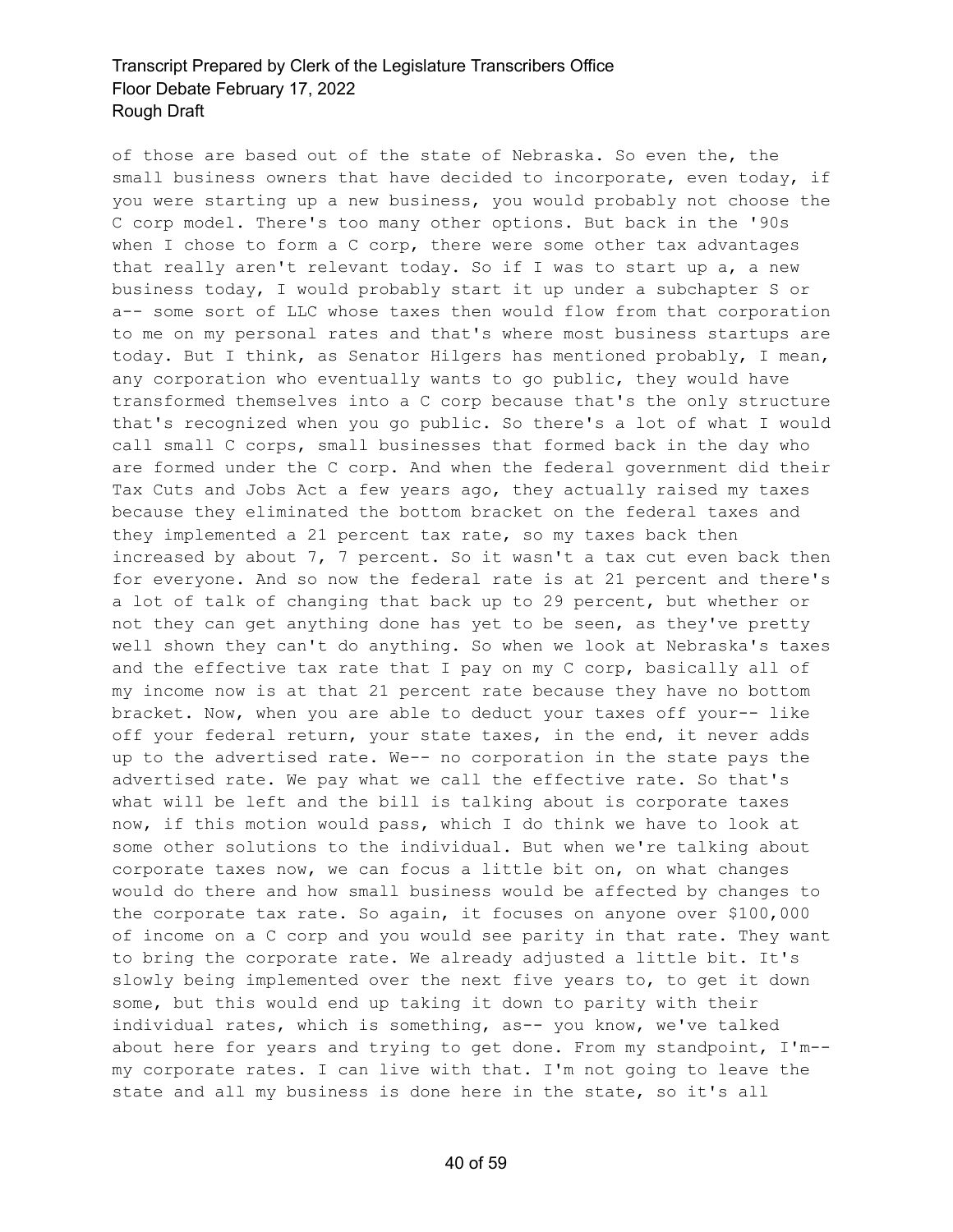subject to the 6.8 percent corporate tax. Now, if I was to branch out into Kansas or Oklahoma or Texas, on that income that I earn, I would pay no Nebraska taxes because it's earned outside the state. So when people talk about corporate taxes and, and we think about John Deere, for instance, they do business in the state of Nebraska, but they're not headquartered here and so they're taxed on the earnings that they earn in Nebraska. So again, you're talking about lowering their corporate rate. It's not going to lower the price of a tractor or a combine or products they sell here. It's just going to give them a corporate tax break at their headquarters and that's located out of the state. Now, it would be nice if we could separate out corporations that are headquartered here and give them different tax treatment, but I don't think that's constitutionally possible. But those are the businesses we would always like to help is the local businesses here, the ones that are growing in Nebraska, that are doing business in Nebraska that eventually might grow up to be the next Peter Kiewit or some firm like that who works internationally. They bring a lot of, I think, a lot of publicity in Nebraska. They're a great company. They've shown that they've grown, they do good work, they tackle big, giant projects. Those are the types of firms-- they bring their people back here to train them. But again, most of their income is probably earned outside the state of Nebraska. And I am not sure even what kind of tax structure they have over there, so I-- it's probably an example that's not a C corp, but that's the difference in tax policy when we're talking here. And when we talk brackets, the ones that I'm basically eliminating from here, those are the ones where we have four tax brackets in this state, I believe is what they are, and the high tax rate does start too soon. Those brackets, I think, need to be moved up so that the average median-wage worker is not paying the top rate on their wages. And so what this does, again, is just-- it eliminates section 1 of the bill and renumbers the remaining structure. Thank you, Mr. President.

**FOLEY:** Thank you, Senator Friesen. Mr. Clerk for an announcement.

**CLERK:** Mr. President, Tribal Relations Committee will meet underneath the north balcony immediately. State-Tribal Relations Committee, north balcony. Thank you.

**FOLEY:** Thank you, Mr. Clerk. Before proceeding, Speaker Hilgers would like to recognize 20 members of the Nebraska State Bar Association Leadership Academy. They're with us up in the north balcony. If those citizens could please rise, we'd like to welcome you to the Nebraska Legislature. Continuing discussion, Senator John Cavanaugh.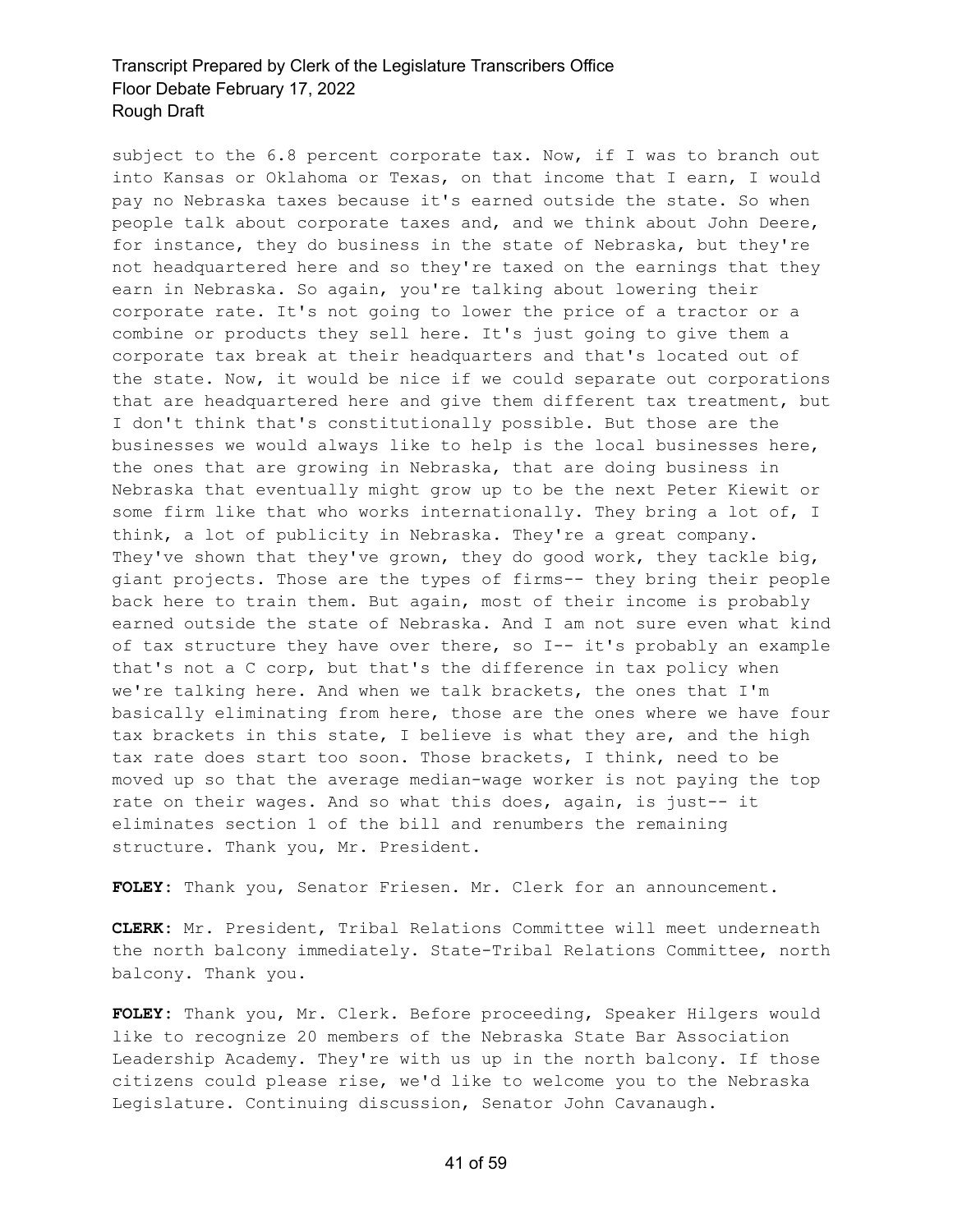**J. CAVANAUGH:** Thank you, Mr. Lieutenant Governor. So I was taking that time when we voted to do a little more math here and so I-- the thing that I thought struck me as interesting, when I-- my last comments about the fact that we want to give tax relief to these middle-income people and we want to make sure that people have these opportunities for investment and that folks making less than, say, \$180,000 in adjusted gross income would actually be able to have that money and invest in the economy as opposed to a person making over \$1 million would get \$9,215 in a tax cut. So I just went through and I did what each basically tranche, but I think it's called decile on the sheet that Senator Linehan handed out yesterday, what each one of those cuts would cost us. And so for that highest decile, which is people making more than \$1 million of adjusted gross income in Nebraska-- and obviously, that's just if you just set it at \$1 million. Some people are making more than \$1 million-- that would cost us-- this, this cut for those individuals, which is 88-- 8,811 people, would cost us \$81 million. So that is one group of people getting-- I think this bill costs about \$400 million. They're getting about a quarter, a little less than a quarter of the benefit of this. The next group, the \$250,000 and above, would cost us \$70 million. Those people that are \$250000 to \$499,000 and obviously, that's just at the \$250,000 level because I'm not good enough at math to make it go an average across that scale. So that's just the lowest amount. It actually would cost us more for people making above-- between \$250,000 and \$500,000. People making \$500,000 and above, \$500,000 to \$1 million, would cost us \$37 million. And then the cost for individuals making \$81,000 would cost us \$2 million. So the middle-income people, the teachers, the nurses, the police officers, the corporals at Tecumseh that we've all talked about, that tax cut is \$2.5 million to the state of Nebraska. The tax cut to millionaires is \$81 million. So again, the question that we're having here, the question about what policy to pursue going forward is not whether or not you want to cut taxes to middle-income people because we've always said that that's what we want to do. The question is how you go about it and whether or not you are also giving a massive tax cut to people who are making over \$1 million a year and whether that state can afford that, whether that's the smart thing to do, whether we actually get the economic benefit that we claim or we're hoping for when we make those cuts. That is the question. What is the best way to go about giving tax relief to working Nebraskans who need a little bit of help and we have the opportunity to do it and whether or not you have to do that in conjunction with a tax cut to the wealthiest in Nebraska. Senator Friesen did a very nice example of problems with the corporate tax cuts in his, his journey on that, his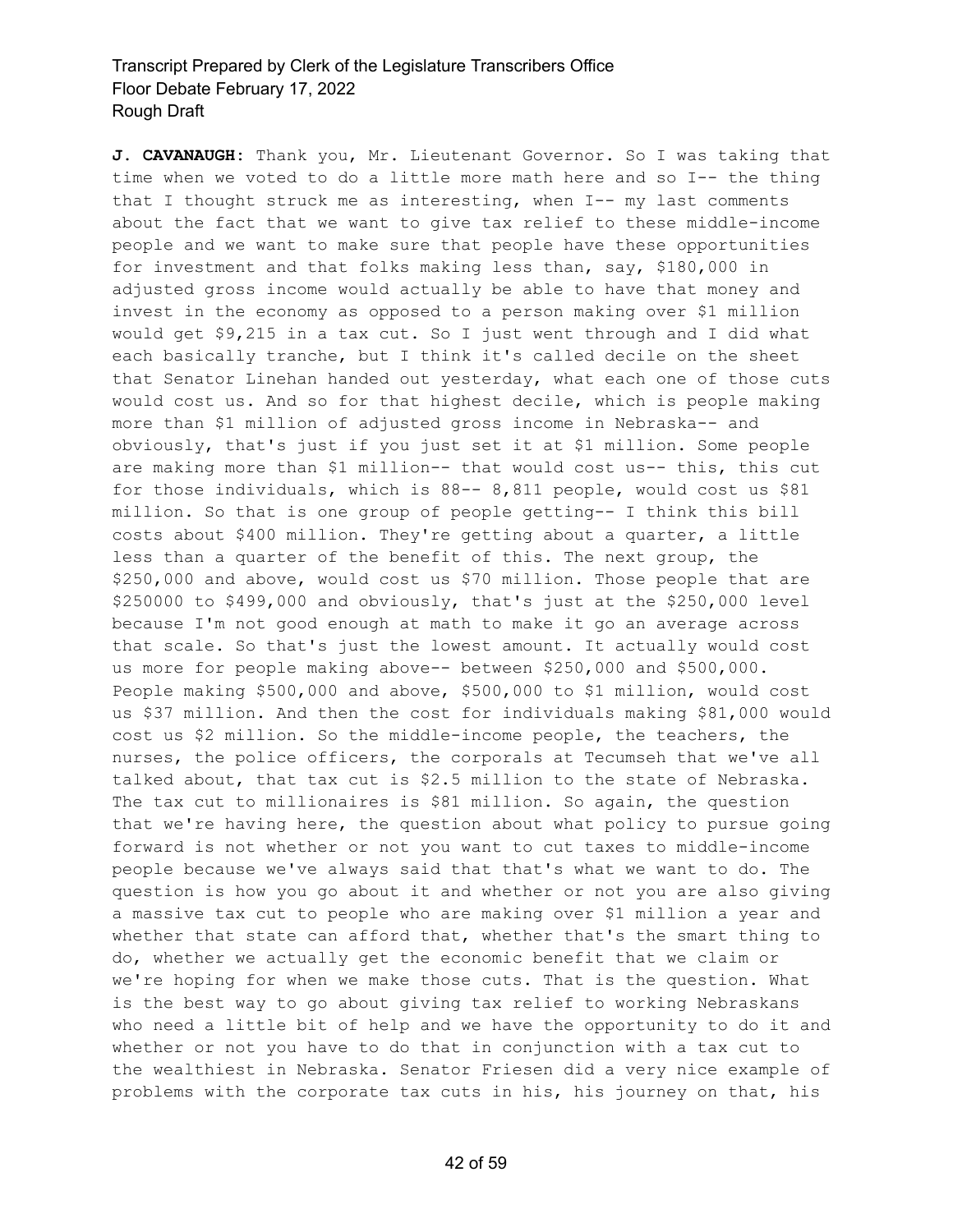Saul on the road to Damascus conversion, I guess. And I thought that was very helpful and I appreciate that and I haven't spent much time talking about the corporate tax cuts. I don't even think-- I, I am not interested in cutting corporate taxes in the state of Nebraska at this point. We cut them last year. I agreed to cut them last year because the argument that it would-- we would increase economic activity in the state through that cut. We haven't had any time to see whether or not that's been beneficial. I actually said-- Senator Flood and I had this conversation on the mike-- that I would bring the bill to continue to cut the corporate taxes if it was demonstrated that that tax cut actually increased economic benefit and generated--

#### **FOLEY:** One minute.

**J. CAVANAUGH:** --more activity in the state. And so we haven't had that. There's no evidence of that. I'm not bringing that bill at this point in time. I've become more convinced since then that it will not do that and so that's why I think that the corporate tax cut doesn't even-- isn't even part of the actual conversation here. The corp- when you cut these corporate taxes, as I think Senator Friesen talked about, most of it-- 80 percent, I think, in one study, maybe more- will go to corporations not in the state of Nebraska. And that's not going to affect how people-- how corporations decide whether or not to do business here. It is not going to affect whether corporations decide to site here. There's actually a study-- a article-- I'll pull it up and talk about it next time I'm on the mike-- about a corporation that left the state of Nebraska and had nothing to do with the taxes. So I will push my light and get back on. Thank you, Mr. Lieutenant Governor.

**FOLEY:** Thank you, Senator Cavanaugh. Senator Linehan.

**LINEHAN:** Thank you, Mr. President. Senator Blood, can I borrow that because-- Senator Blood-- thank you. One of the things we're kind of- and this is on me. So at the beginning of the year, the Revenue Committee looked at the Governor's budget and the tax bills that we've brought to the floor fit in the Governor's budget, so that was Social Security and LB723 and this bill. So if you look at the fiscal note on LB939, it fits in the Governor's budget. I understand the concerns about the brackets and we do this and do that, but-- and we'll probably get to this next week. Sorry, Senator Machaela Cavanaugh. She's got an amendment on the bill to change the brackets and it's- well, this is LB1180, so I'm not sure what her amendment does, but when you change the brackets-- and we'll get to this afternoon in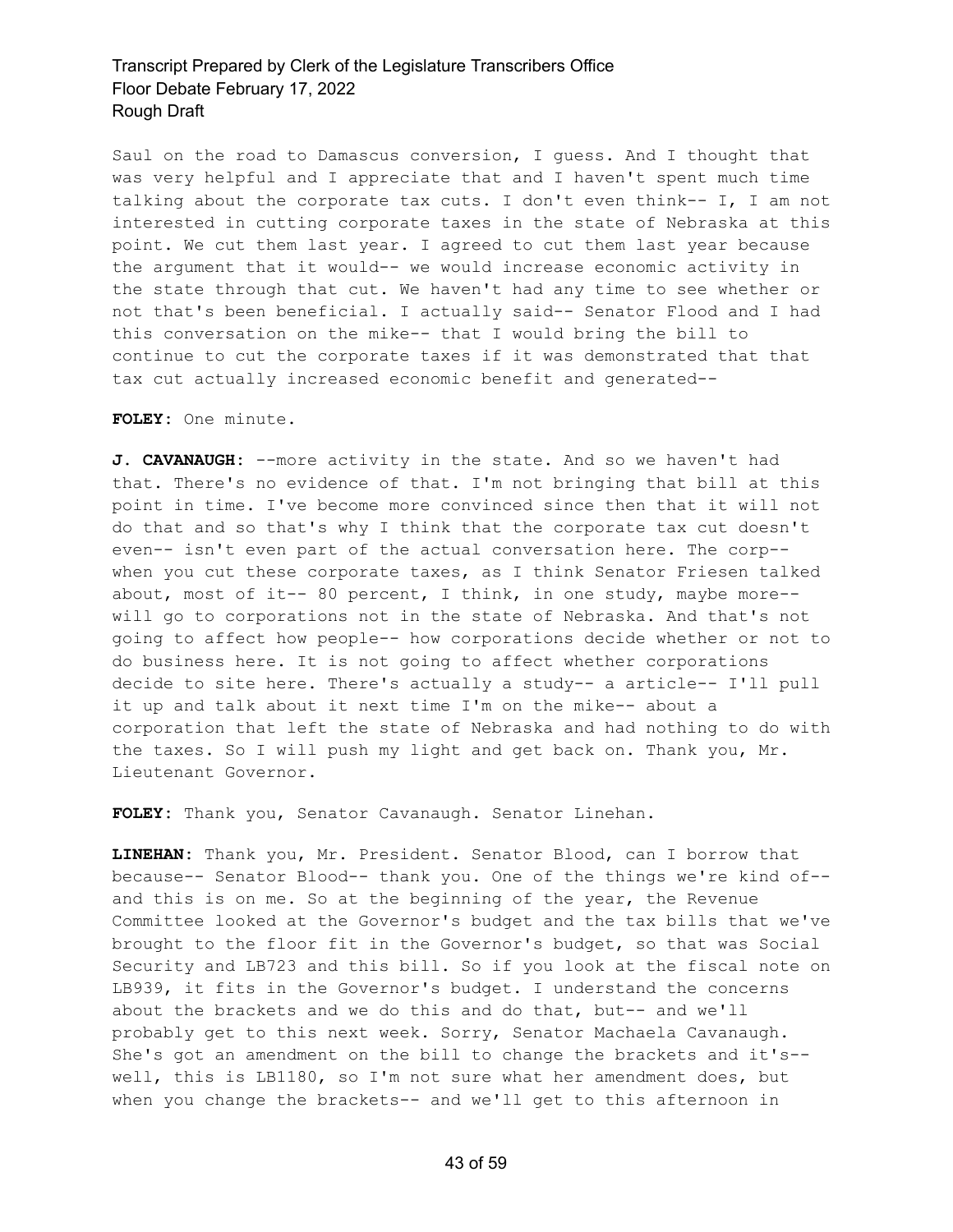Revenue Committee hearing with Senator Groene-- increase the cost of this greatly. So conversations outside of the money we actually have available, they're good because many of us will come back next year and we can hopefully keep working on this. But if you're talking about numbers that are outside the parameters of the money we have to spend, it's not going to work. So I just think when we're all mulling this over this weekend and what we can do, you need to stay within the numbers on the fiscal note of LB939 and LB938 or you're going to be outside of the parameters of the budget. Secondly, Senator Pansing Brooks did come to me yesterday on the earned income tax credit. So I think it's good to start what we currently do, so that's the page from the-- so if you go to-- and Senator Blood just asked me where I got this. So if you go to Department of Revenue's website, it-- there's a whole book that can tell you all you want to know about income taxes in Nebraska, who gets what cuts, what the deductions are, what the credits are. And actually, when I showed this to Senator Slama earlier this week, she goes, oh, show that to Senator Clements because his eyes will light up and they did. Literally, he was thrilled to see the book. So this is on your earned income, current law. It's connected to the federal and what I don't know-- and this is something for staff to look into over the weekend because I, I read there is a big push now to get-- make sure everybody is filing their income taxes even if they don't think they pay any because the Biden administration was very- did a-- I would agree-- did good job last year at getting money to people with children. I think they increased the child credit from \$2,000 to \$3,600 for those under six and 6-18, \$3,000. So I don't know how that's going to affect this. We'll try and figure that out over the weekend, but my understanding, it's 10 percent of that. And if you look down here in the blue part-- so you can apply for the earned income tax credit if you're at \$51,464 or \$57,414 if married filing jointly for three or more qualified children. And then it goes two unqualified children, one qualified child, child and then evil- single. So we do have an earned income tax credit. I think what I would request us to do over the weekend-- I'm mostly talking to people on my staff and other staffs--

**FOLEY:** One minute.

**LINEHAN:** --who are working on this-- to figure out what this is going to mean to Nebraskans that are filing their taxes right now. And then finally, I didn't give him heads up, so we'll wait until-- I'm giving him a heads up now-- on Senator Cavanaugh's-- when he's working these numbers in these brackets, when you're talking about the high income, have you figured out what, what these people are paying in income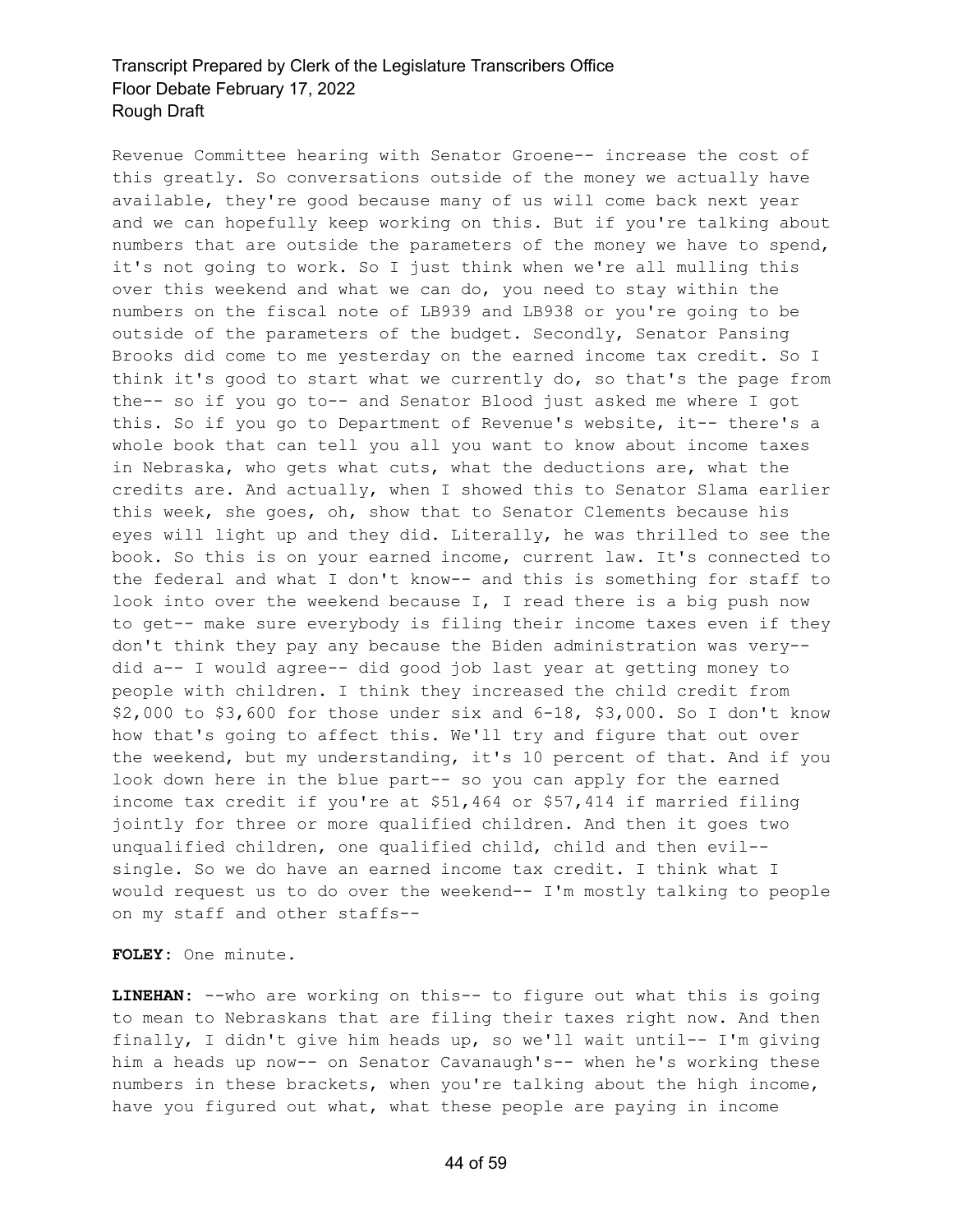taxes? Because when I look at the change in the brackets from the bills that I've looked at, Senator Machaela Cavanaugh's, Senator Groene's, you can raise those high brackets a lot and it doesn't come close to paying for reducing the others. So thank you very much.

**FOLEY:** Thanks you, Senator Linehan. Mr. Clerk, you're recognized for an announcement and items.

**ASSISTANT CLERK:** Thank you, Mr. President. The Judiciary Committee will hold an Exec Session now under the north balcony. Judic-- Exec Session, north balcony, now. Additionally, Mr. President, notice of committee hearings the Revenue-- from the Revenue Committee. The Committee on General Affairs, chaired by Senator Briese, reports LB840 and LB1204 to General File, both having committee amendments. Chair on-- excuse me, the Committee on Revenue, chaired by Senator Linehan, reports LB1176 to General File. Senator Hilgers introduces LR298, LR299, LR300. Those will all be laid over. That's all I have at this time, Mr. President.

**FOLEY:** Thank you, Mr. Clerk. Continuing debate, Senator Machaela Cavanaugh.

**M. CAVANAUGH:** Thank you, Mr. Lieutenant Governor. Good morning, colleagues. So I apologize to Senator Linehan. I didn't hear all that she was saying about my amendment, but yes, I do have an amendment pending on LB939. I introduced a bill to the Revenue Committee this year that changes the income tax brackets as well and it had some issues with it that Senator Linehan has-- had graciously spoke with me about and talked-- walked through why it lost so much revenue. So this amendment addresses a lot of that and really works on reworking the, the levels, but since we're not on it right now, I wasn't actually planning to speak on it at this moment. I will just for a moment say that I don't-- as it is right now, I don't support LB939 or AM1780, partly-- a large part of it is the corporate tax piece because we did do a corporate tax cut last year and I haven't heard from any corporations that have moved to Omaha or who have left Omaha that the corporate taxes really impact that decision and really what they are focused on is having a workforce. And so I don't view that as an essential need right now for our economic development in the state, but I do think that our income taxes need to be addressed and I wholeheartedly agree with that and the idea behind changing our income tax brackets. When I first learned that the highest income tax bracket starts at such a low rate, I was really flabbergasted. I don't know how long that's been like that, but it certainly needs to change.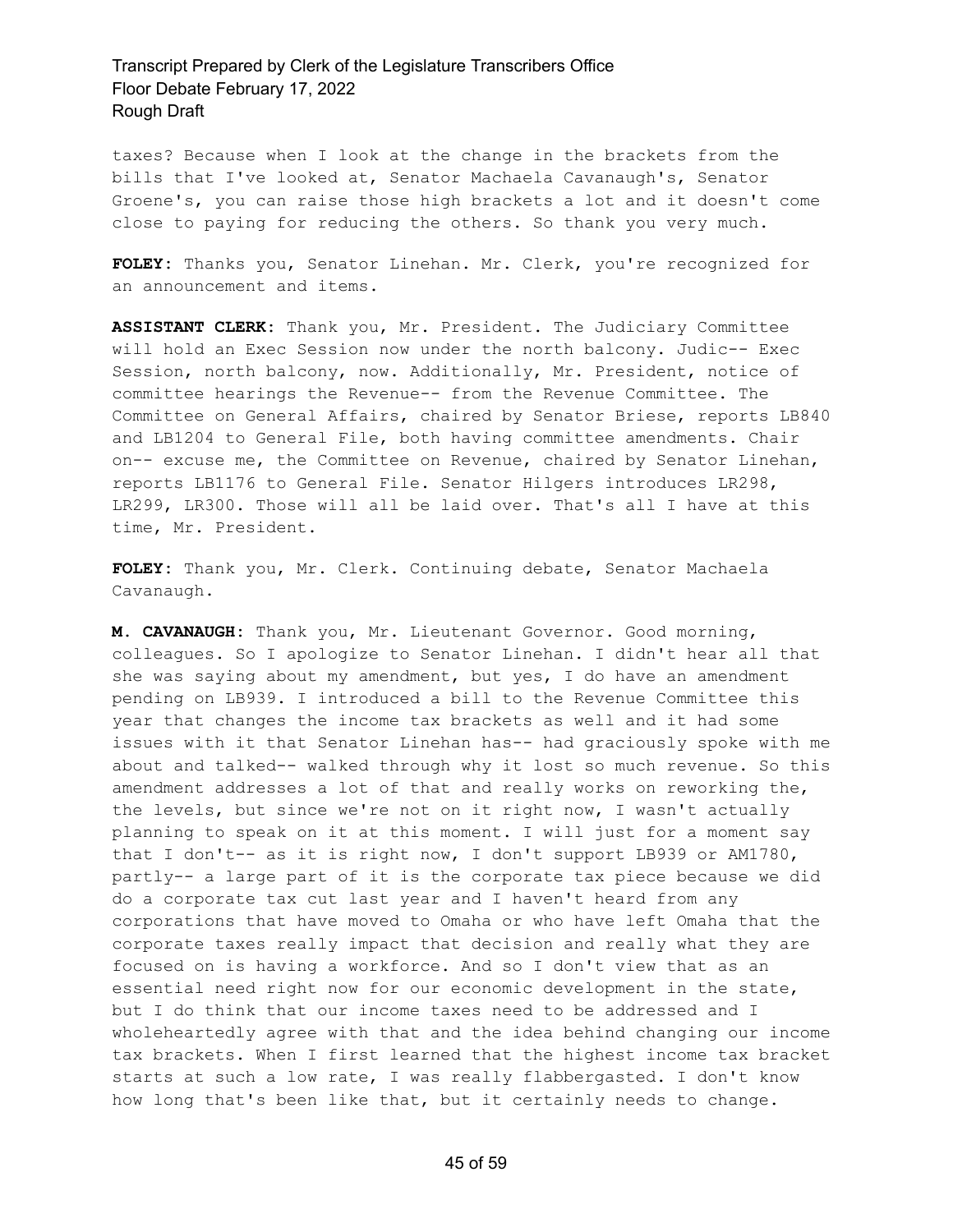People who make \$50,000 and \$500,000 shouldn't be paying the same percentage of income taxes. And to, to Senator Linehan's comments about the federal filing for your income taxes even if you didn't make any money, yes, do that. Do that. I've worked on my income taxes and, as I have said numerous times, I make \$12,000 a year. And because of the changes at the federal level, I can afford childcare for a couple more months. So it is very, very helpful. The child tax credits this year are extremely helpful and I am so grateful for them as a working parent who makes under the poverty line, but fortunately, I have a partner. I just really appreciate having that level of security coming in and I don't think anybody-- maybe they would-- I've never been accused of not working hard. I've usually had-- until I was an adult and out of college, I always had more than one job to help pay for school, pay for high school, and I, I worked to do that and I worked to pay for college and graduate school. And so the fact that I'm getting tax credits now, I feel OK about that. It's really helpful. It helps me be a productive member of society and alleviate some of that toxic stress that can come with financial insecurity.

**FOLEY:** One minute.

**M. CAVANAUGH:** Thank you, Mr. Lieutenant Governor. So I will speak more on my actual amendment. I just wasn't really prepared to do that at this moment. But I, as it stands right now, I'm not in support of the bill, but I am happy to continue the conversation and Senator Linehan sounds open to continuing the conversation over the weekend about what changes can be made to bring more people on board. So I appreciate that and I will yield the remainder of my time. Thank you.

**FOLEY:** Thank you, Senator Cavanaugh. Senator John Cavanaugh.

**J. CAVANAUGH:** Thank you, Mr. Lieutenant Governor. So I was talking to some people about just general ideas. And so I was trying to wrap my mind around the cost of if we just raised the income threshold for married filing jointly to \$100,000 from the--I think it's \$64,000 right now is the current top. And I, and I know we've talked about this, but sometimes it's good to do a refresher of how this works. So we have what's called a graduated tax structure in state Nebraska, which is similar to the federal tax structure, and we have several tax brackets. So for married filing jointly, if you make between zero and \$6,660, you're taxed at 2.46 percent, so on that in-- that taxable income. So your taxable income is derived from-- in Nebraska, you take your federal adjusted gross income. So you fill out your federal income tax and there are some deductions and things you would take in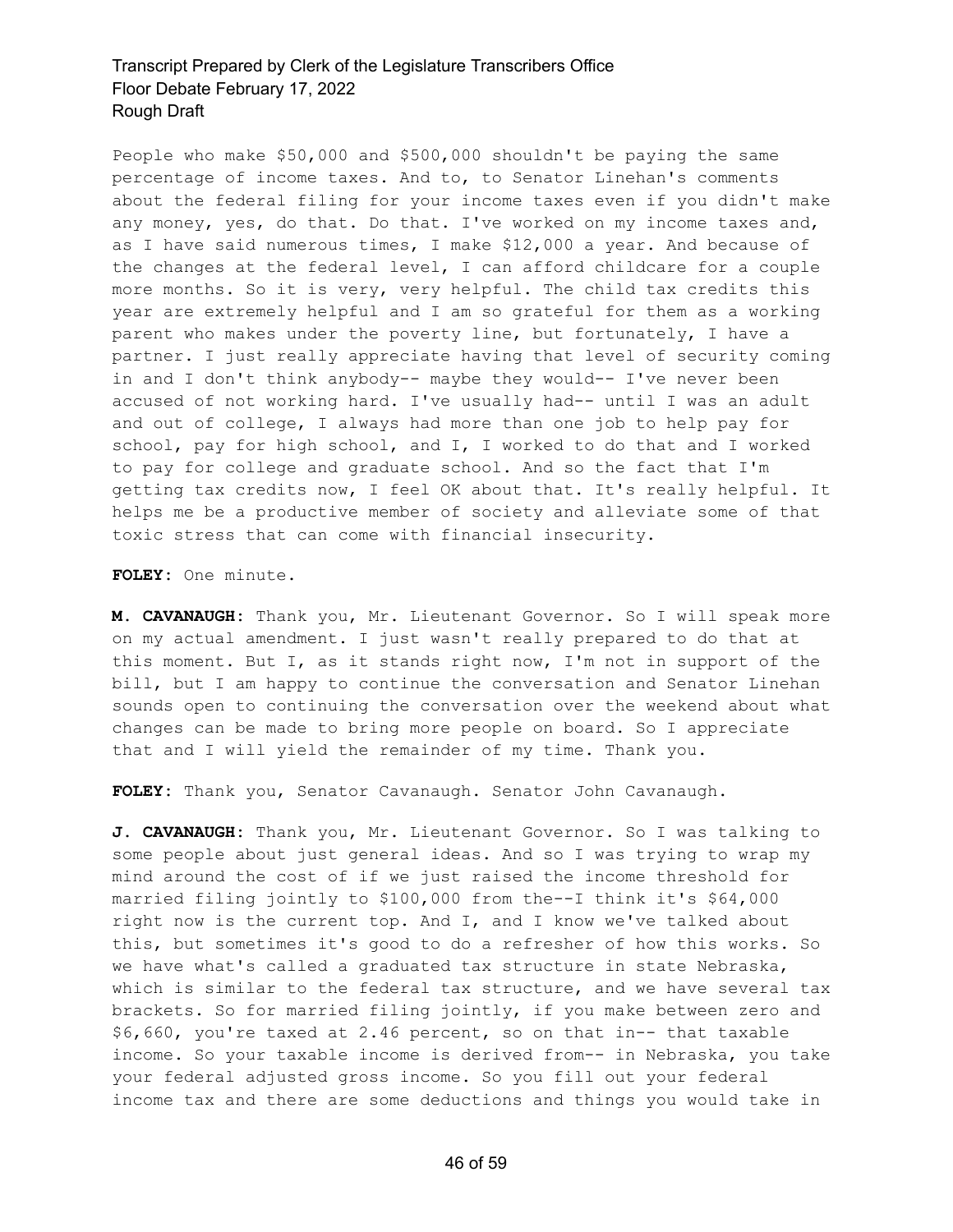that. So you put your W-2 and your federal income tax and then you get to your federal adjusted gross income, which I think is, like, line 9 or something like that. And then you take that line 9 and you put it into your Nebraska taxes. So then you have your Nebraska federal adjusted gross income and from that, there are deductions and other things and credits, including the property tax credit fund, that is taken after you calculate your, your tax, your tax liability. But so you would still-- before that, you deduct, for married filing jointly, \$14,000. So to be in that first tax bracket for married filing jointly of income up to \$6,660, you would essentially be somebody making \$20,000. Second bracket: \$6,660 up to \$39,990. Again, that is up to people making 40--or \$55,0000 and that tax rate is 3.51 percent for the income over \$6,000. So what that means is you get 2.46 percent on the first \$6,600 and then 3.5 percent on the next increment between that, which is about \$36,000-- \$33,000. And then you go \$39,990 up to \$64,430 and that is taxed at 5.01 percent and that is for that income in between that  $$39,990$  and  $$64,000$ , so-- and then after  $$64,000$ , anything you make above that in taxable income is taxed at 6.84 percent, which is why when we talk about \$64,430 is not-- that's your taxable income. That is not your W-2 income and that's not your adjusted gross income. So when we say somebody has to make \$81,000 to even get any tax break here, that's because that is what your W-2 or your-- actually, your adjusted gross would be, depending on how you do the cuts, before your Nebraska standard deduction of \$14,000, get you down to the-- to where we're at. So that's what-- where these numbers come from that we're talking about. So conversation Senator Groene suggested and that I think-- and I've talked to some other people about-- is taking that \$64,430 and raising it up to a higher threshold and say it would be \$100,000. So married filing jointly would go up to \$100,000, single taxpayer or married taxpayer filing separately go up from the \$32,000 to-- I, I don't know what the suggestion was, but maybe up another \$40,000 as well. That would be-- would mean that every person that makes in that range between \$64,000 and \$100,000 would get a tax benefit, but it would also mean that those people making over \$1 million would get the tax break as well, but it would be smaller than the \$9,200 we're talking about. It would be the same. Everyone making over \$100,000 would get the same tax cut--

#### **FOLEY:** One minute.

**J. CAVANAUGH:** --as anyone else. So if you make \$150,000, you get the same tax cut. If you make \$1 million, you get the same tax cut in terms of dollar amount. It would be a more substantial tax cut for those individuals in that range because their tax rate would actually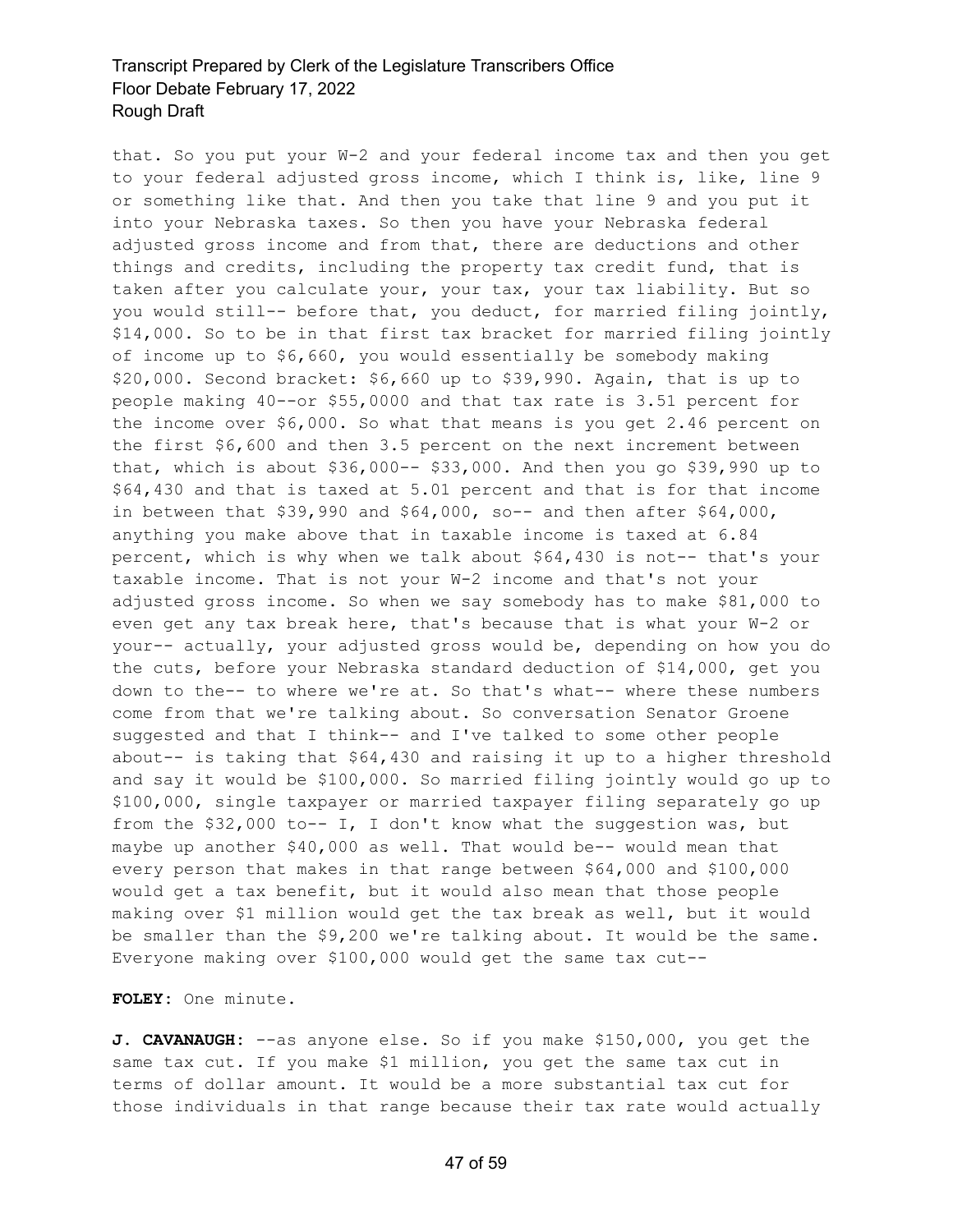go down for the amount-- if you make \$81,000, your tax rate would actually go down from 6.84 percent to 5.01 percent. So it actually be a bigger tax cut for those people. So this is-- and I will work on it on my Excel spreadsheet here and I'll share it all with you because I know you all are waiting with bated breath on my Excel spreadsheet reports-- but that to me is one option that would actually be fair, would actually give tax relief to middle-class and working people, and would not disproportionately-- again, the tax break to that top one- over \$1 million earners would cost us \$70 million-- I'm sorry--

**FOLEY:** That's time, Senator.

**J. CAVANAUGH:** --\$81 million. Thank you, Mr. President.

**FOLEY:** Thank you, Senator Cavanaugh. I see no other members wishing to speak. Senator Friesen, you're recognized to close on AM1815.

**FRIESEN:** Thank you, Mr. President. Again, as we talk tax policy and where we might head in this state, I do think everybody needs to be aware of how do we grow rural Nebraska? How do we help north Omaha? Some of the incentives we used deal with our tax policy because we are known-- you know, everybody keeps saying we're a high tax state. Well, we can say we're a high tax state, but unless we cut spending and hold down our spending, we will always be a high tax state. And I think this body has done a good job of holding down our spending in the last four or five years. If you go previously to that, I mean, our spending was increasing at 5 to 6 percent and our revenues were increasing at about the same rate, so we spent it as fast as we took it in. So if our economy is going to continue to improve, I don't think we need to spend it either. We need to cut taxes. And the Governor has gone statewide and he's talked a lot about cutting taxes. He has just never focused on which tax we're going to cut, whether it's property taxes or income taxes or corporate taxes or sales taxes. He says he wants tax relief. And so that's the broader policy decision that we have to make is which tax provides the most bang for the buck, so to speak? What tax can we cut that incentivizes businesses to add employees and to buy new machines and ramp up production that continues to bring in revenue to the state? That is the tax policy I think we should look at and that's why I was one of those that was adamantly opposed to the ImagiNE Act. I wanted to focus on growing our companies. I wanted to focus on entrepreneurs that start up businesses like Cabela's in a small town in rural Nebraska and hopefully they do grow big enough that they eventually may are-- be bought out and-- but look at the good they did while they were here. Look at the jobs they generated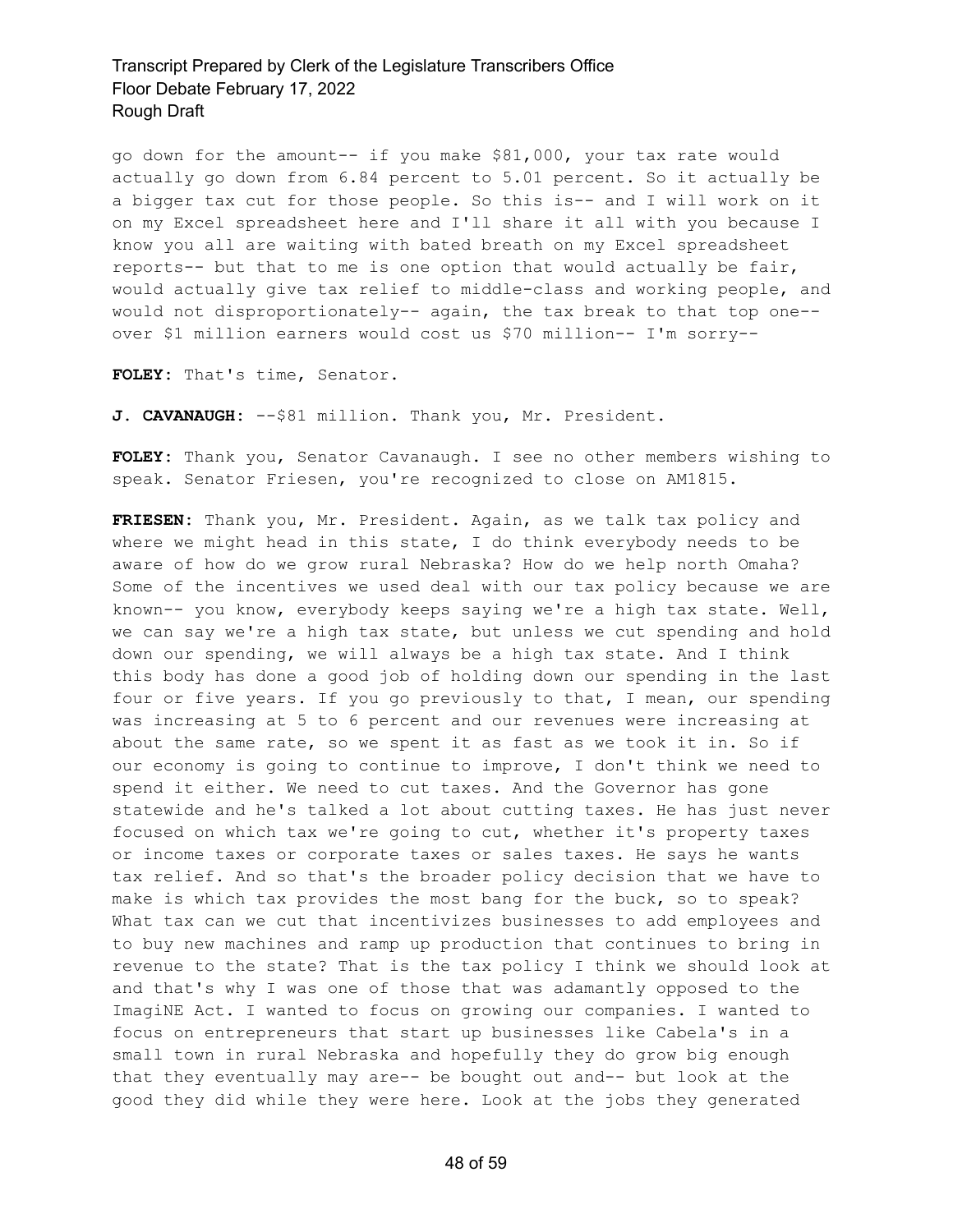for how many years. And not all of them leave, a lot of them do choose to stay here and create those jobs. And so, I mean, that's the discussion I think we need to be having is what is that we can do, besides the incentive program? Is it tax policy that incents people to start up businesses, that gets them to grow their business, that gets them to hire one or two people? I like small businesses. I like incentivizing small business. They're the ones that create the most jobs in the state overall. So how do we do that with our tax policy versus incentives? You can talk about a program that might treat business startups like, like we do tax increment financing, TIF funding. If a business starts up, maybe for the first five years, they get to keep all the revenue they collect in sales tax, payroll taxes; don't pay any income tax or state tax, at least, and they get to keep that to grow their business because if business wasn't there, there would be no revenue, so it would-- really it would be at no cost to the state. Now, you get into things where you might have a competing business, so you have to be careful there. You don't want to put a business out of-- take one business and put it out of commission while you're building a new one. So there are issues there that we have to be careful of and the unintended consequences sometimes of our tax policy. So with that, I, I am going to withdraw this amendment and I think it's created a little more discussion and we can move on. Thank you, Mr. President.

**FOLEY:** Thank you, Senator Friesen. AM1815 has been withdrawn. Mr. Clerk.

**ASSISTANT CLERK:** Mr. President, the next motion-- or excuse me, amendment from Senator Friesen, AM1818.

**FOLEY:** Senator Friesen, you're recognized to open on your next amendment.

**FRIESEN:** Thank you, Mr. President. So what this amendment does is basically strikes the implementation dates of 2023 and inserts the year 2050. So in the end, we would be adopting tax policy, but would not be subject to that basically for a lot of years. Again, a bill or an amendment that is a-- bring up discussion so that we can further talk about incentives, the incentive package. Which is the right tax policy that we can incentivize small business in Nebraska? What tax policy is driving people out of the state? We hear over and over that people on a fixed income tend to move to states that have low property taxes. If you're on a fixed retirement income, again, you-- your property taxes continue to go up and you look at those states maybe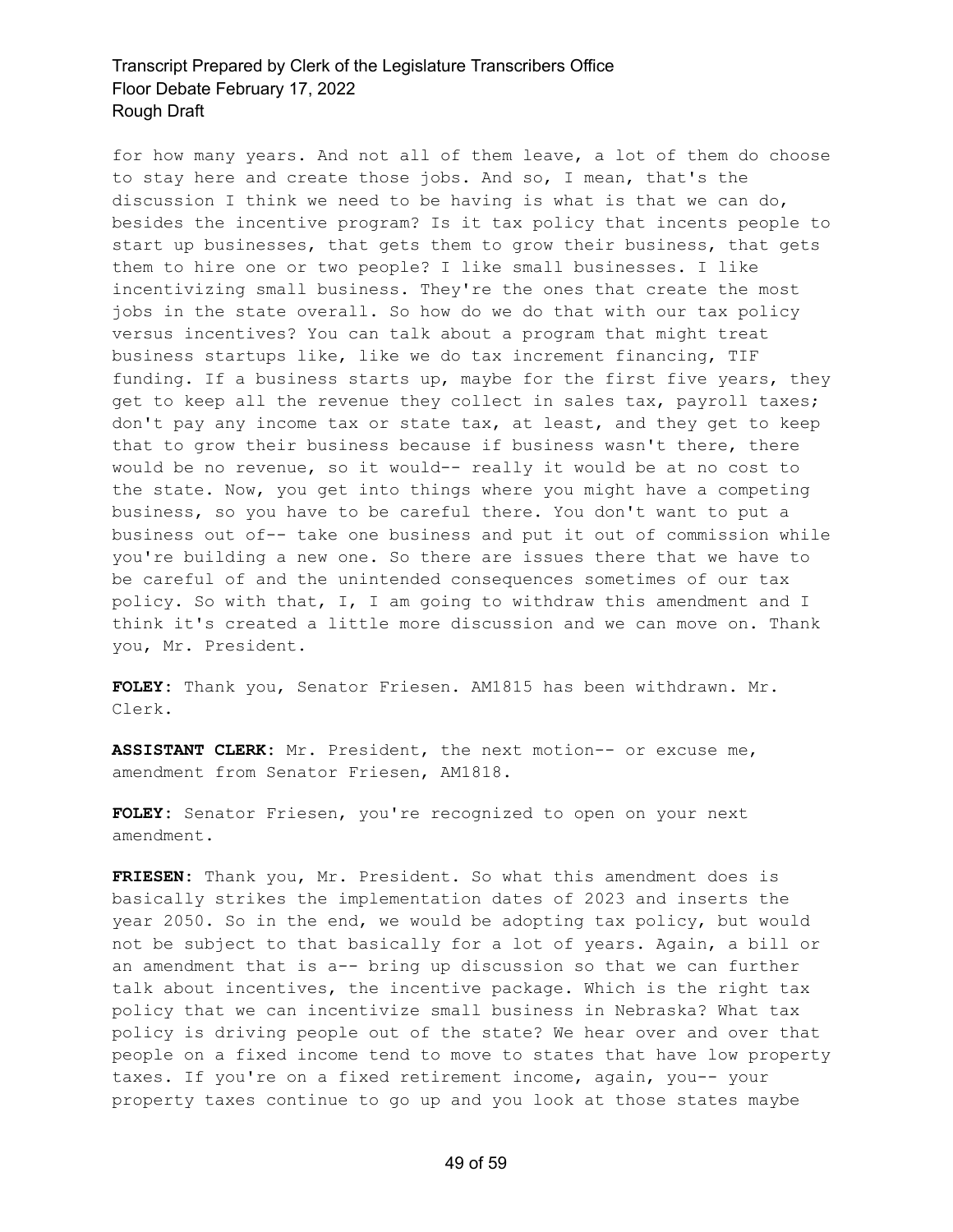that have a low property tax. So it's not necessarily a tax-- income tax, but if you want to tie those two together, you can pick a state like Florida or Wyoming or South Dakota who may have low property taxes and no income taxes. To me, most people and me included are going to stay in the state. This is where I've grown up. This is where I've been able to make a good living. I'm going to stay no matter what, but there are people who, if they're on a fixed income, maybe can't stay. Maybe sometimes they're forced to move. I can't answer that question, but I think the statistics will show that most people want to live close to their kids, so we still have to continually look at our tax policy and what are we trying to achieve? Are we trying to achieve-- is it to bring in workers from other states to make Nebraska look like a better place to live? We advertise we're the good life. Is some of our tax policy keeping people from moving into the state? Which tax is too high? Is it property tax is too high or is it income taxes are too high? When I have talked to people and when several of my children move back, I mean, they did not look at the income tax as an issue. They did look at the property taxes to make sure that they would be comparable to what they'd been paying, but in the end, that wasn't one of the issues that came up. But what they said-- they'd been living on the East Coast, they'd been living in D.C.-- we have all the amenities that they have there and we do it cheaper and better. Nebraska's got a great, I think, business climate. Is there something we can do to make it better? Sure, we can, but which tax policy we're going to focus on? And that, I think, is what we need to have more of a discussion on. We put the incentives in place because we were a high tax state. Can the incentives go away if we lower our brackets? Can-- if we change our tax policy on the income tax side, can we get rid of the incentive package? That would be, to me, an admirable goal because I wasn't a big fan of the incentive package because it does just try to attack-- attract large companies and it hasn't been as successful as everyone thought it would be and it costs a lot of money. We've probably designed a better program than we had in the past. The Advantage Act, to me, it looked like created a lot of minimum-wage jobs and actually incentivized companies to the point where they have an effective tax rate below zero. We paid them to be here. The new plan, at least, I think, looks at that differently and it lists-- just incentivizes to come, but hopefully that we don't have a negative effective tax rate. So I'm, I'm hoping we have a little more discussion on how everybody feels about which tax brackets, what we should be working on. Is it corporate taxes? Is it individual rates? Is it the fact that most small businesses are formed as LLCs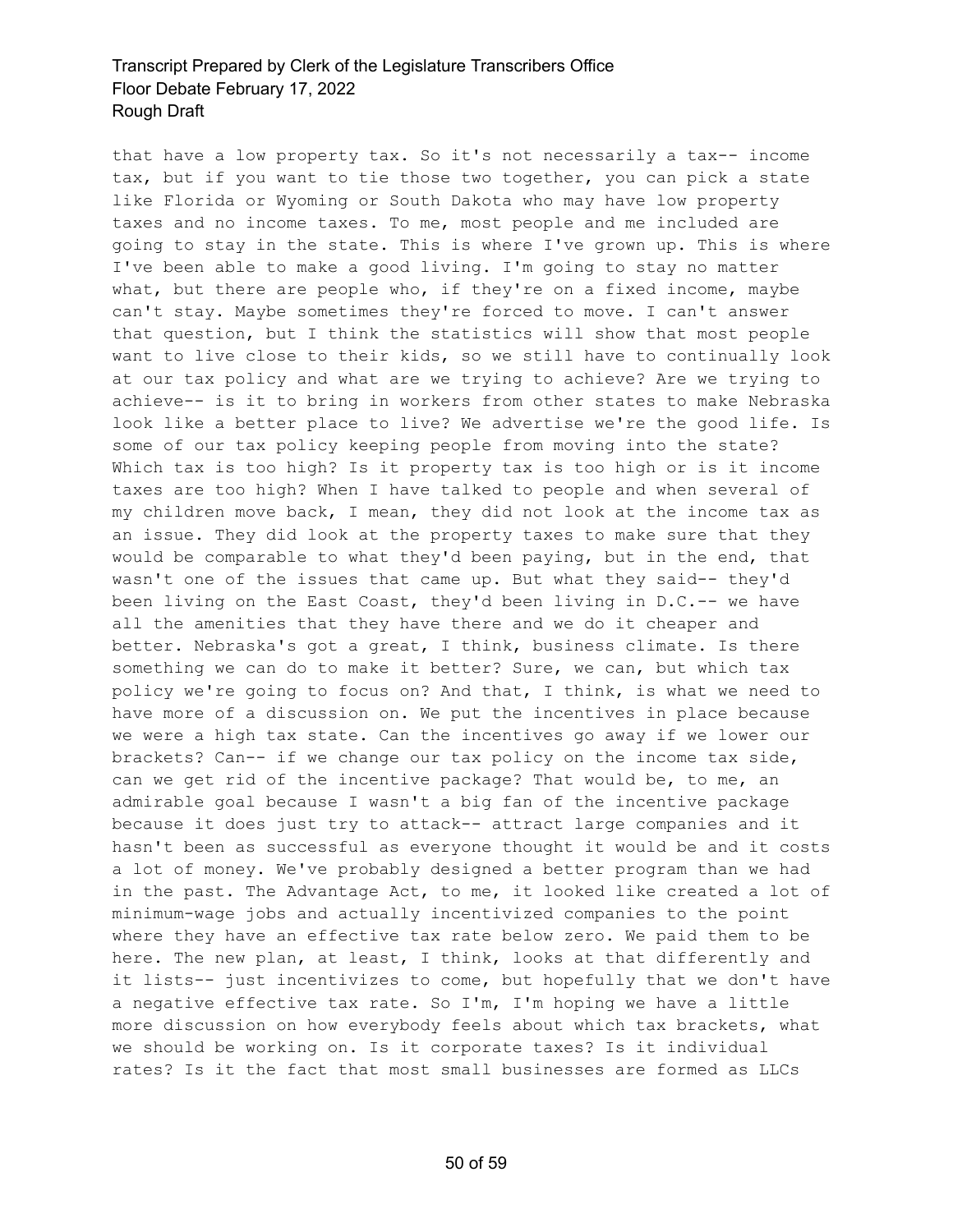and their income transfers to their personal rates? Those are the discussions I think we have-- need to have. Thank you, Mr. President.

**FOLEY:** Thank you, Senator Friesen. Senator McCollister.

**McCOLLISTER:** Thank you, Mr. President. Good morning again, colleagues. When I was on the Revenue Committee, we looked at modernizing Nebraska's tax system. Of course, we always talk about the three-legged stool and as we look at that stool, the sales tax portion of that, that stool has been underdeveloped, underdeveloped. And I think most states that want to modernize their tax system, you know, take a look at those sales taxes. And in Nebraska, as I mentioned earlier, we have an underdeveloped, a too-narrow sales tax system. As the composition of sales tax has gone, a greater percentage of that is in services and Nebraska doesn't tax services like many other states. Would Senator Friesen yield to a few questions?

**FOLEY:** Senator Friesen, would you yield, please?

**FRIESEN:** Yes, I would.

**McCOLLISTER:** Senator Friesen, when I was on the Revenue Committee, did we go through our sales tax policies and reach a conclusion that you wish to share?

**FRIESEN:** Yes, we-- Senator Briese, me, you, numerous of us-- Senator Kolterman was very involved in looking at broadening our sales tax base and we spent hours, days combing through every exemption out there. Senator Pahls would have appreciated being there. He loves exemptions, but we did. We spent days going through the individual exemptions, labeling whether we should keep them, whether they're valid, or whether we should get rid of them.

**McCOLLISTER:** Why didn't we make any progress with that effort?

**FRIESEN:** We were blocked by the administration, basically, because his policy was that no tax increases and he made it very clear to me that when you take away an exemption, you are raising taxes. If I'm not paying tax on something today and I am tomorrow, you have raised taxes and that's been his policy since day one, he has stayed the course. He has not changed one iota. And so I guess from my standpoint, that's where we stand today.

**McCOLLISTER:** Well, it's my recollection that Tennessee and a number of states have modernized their tax system and done that by making their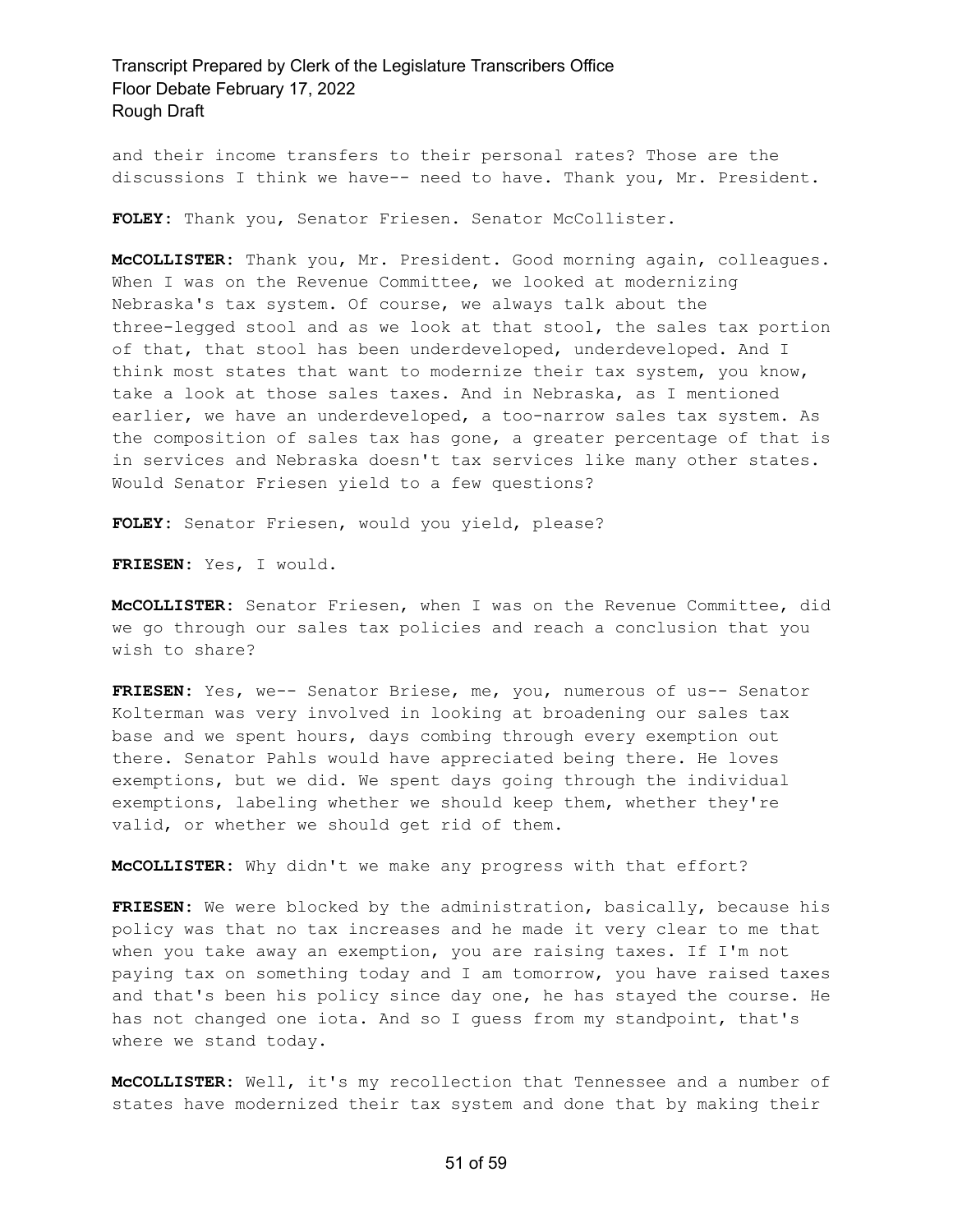sales tax wider and taxing services. And Nebraska hasn't done that and if we did that, could we perhaps generate maybe a half a, half a billion dollars if we were to update our sales tax policies?

**FRIESEN:** I, I do believe that there was a pretty easy way to get to a half a billion dollars. Well, I'd have to go back and look at some of those numbers because we had different ones out there and some of them got into the food area, soft drinks and candy. But yes, if we compare ourselves-- like to South Dakota, South Dakota taxes a lot more items than we do. And so yes, we could easily generate a lot more revenue through sales tax than we are now.

**McCOLLISTER:** Well, I recall that my sales tax bill on candy and pop would generate \$30 million. Is that the number you remember?

**FRIESEN:** That sounds legitimate.

**McCOLLISTER:** Thank you, Senator Friesen. Senator Pahls, would you yield to a few questions?

**FOLEY:** Senator Pahls, would you yield, please?

**PAHLS:** Yes, I will.

**McCOLLISTER:** Senator Pahls, this is your second or third time in this Legislature, isn't that correct?

**PAHLS:** Yes.

**McCOLLISTER:** And in a previous life, you offered a bill to get rid of every exemption that Nebraska had in its tax rolls, is that correct?

**PAHLS:** That's true and--

**McCOLLISTER:** What, what was the rationale for doing that?

**PAHLS:** Well, we wanted to do away with income tax--

**FOLEY:** One minute.

PAHLS: --property tax, or a combination of that and we had the data that shows that we could do-- get rid of one totally or a combination, but there was so much pushback. In fact, the lobbyists thanked me because they said I would continue to provide more jobs for them, for those people who would fight it.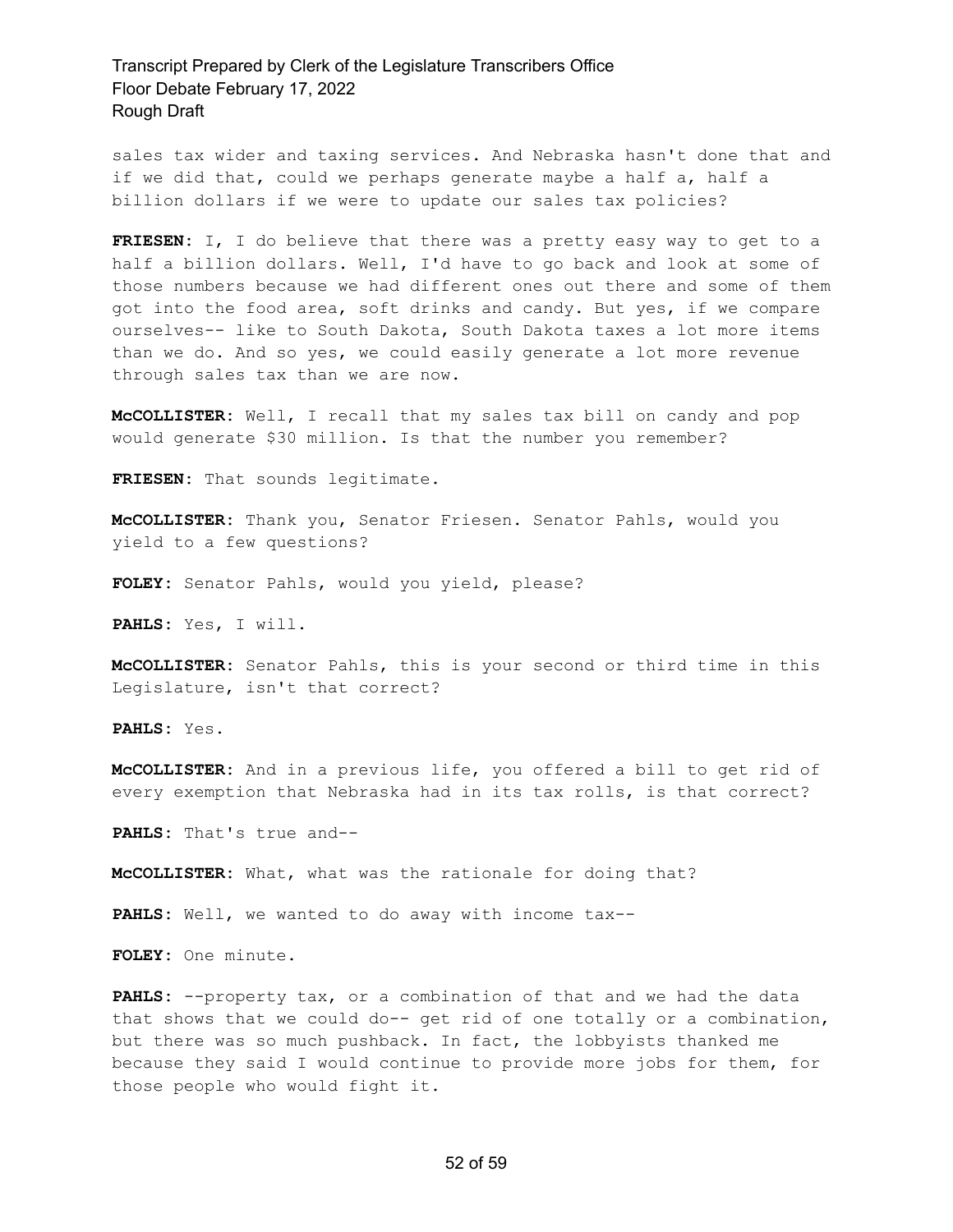**McCOLLISTER:** So it was job security for the lobbyists?

**PAHLS:** Well, right. I mean, in fairness, they're doing what they're supposed to be doing.

**McCOLLISTER:** Thank you, Senator Pahls.

**PAHLS:** Thank you.

**McCOLLISTER:** Thank you, Mr. President.

**FOLEY:** Thank you, Senator McCollister. I see no other members wishing to speak. Senator Friesen, you're recognized to close on AM1818.

**FRIESEN:** Thank you, Mr. President. Well, being as we have a few more minutes to go, we'll try and drag this out to the end. Senator McCollister, would you yield to a question?

FOLEY: Senator McCollister, would you yield, please?

**McCOLLISTER:** Sure. Turnabout is fair play.

**FRIESEN:** Senator McCollister, in, in the years that you served on Revenue with me, which, which tax policies do you feel we focused on the most?

**McCOLLISTER:** Well, certainly property tax and that's a, a situation where Nebraska truly is an outlier, although Senator Friesen, we don't get recognition for the, the programs that we instituted. And I think if you were to look at the Tax Foundation numbers for property tax, you would see that we're maybe not nearly as bad as appears in their records and that's an unfortunate thing about--

**FRIESEN:** So, so you're--

**McCOLLISTER:** --the programs we instituted.

**FRIESEN:** --saying basically that the method we're delivering property tax relief is not recognized as funding for schools and therefore, we still look like we're 48th in the country.

**McCOLLISTER:** That's exactly right, although I think the, the two policies that we enacted on property tax reform didn't necessary- well, I guess they do reflect on the school taxes, but yeah, we don't, we don't get credit for what we have done the last three or four years.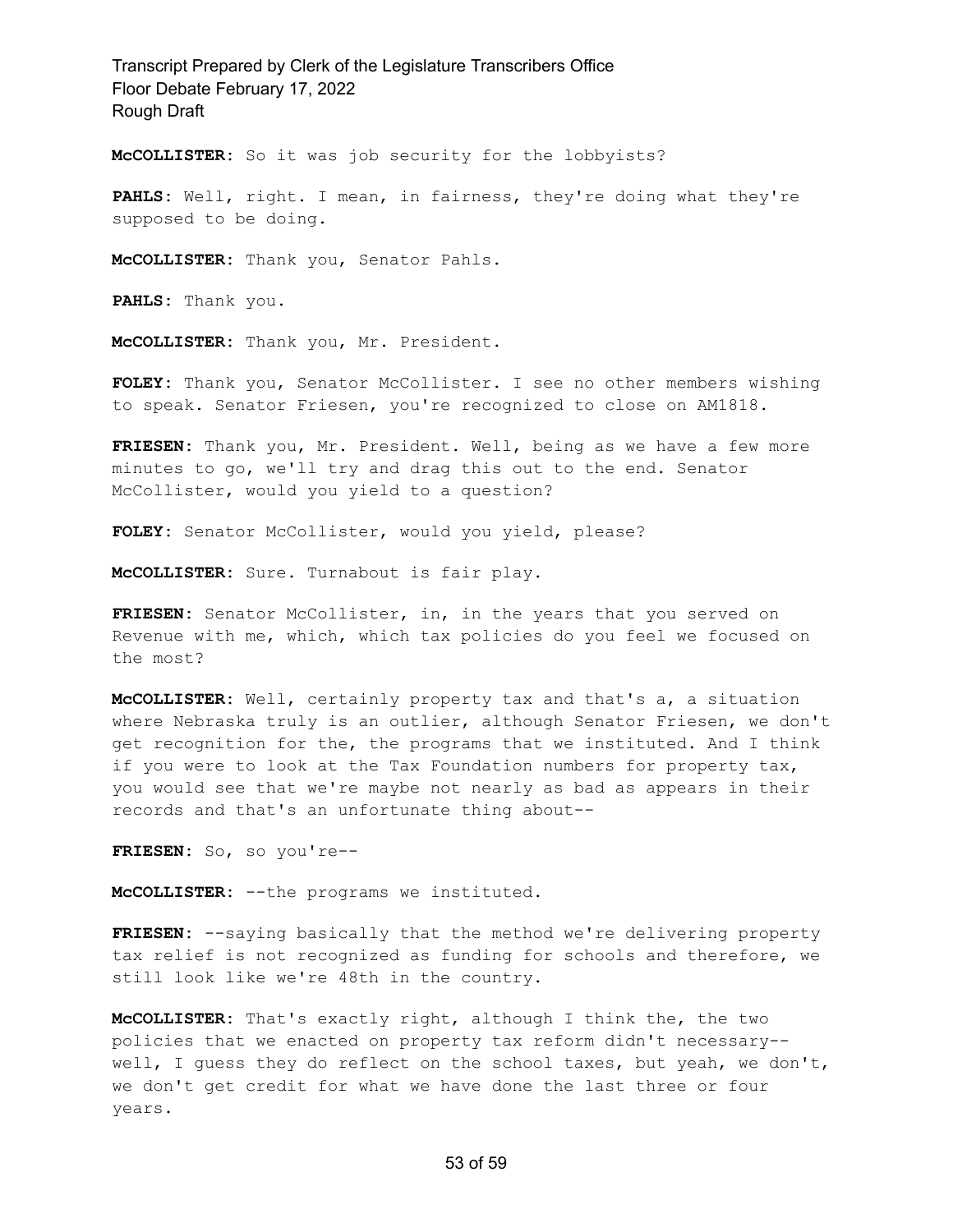**FRIESEN:** So did we work on any income tax issues? I think we worked on some veterans tax cuts, some other things too that were enacted in the past few years.

**McCOLLISTER:** That's true and the fact that we didn't do anything on sales tax made that job more difficult.

**FRIESEN:** Did we ever get a property tax bill passed?

**McCOLLISTER:** In my two years, no. We did subsequent to that, but not, not during my time.

**FRIESEN:** What was the main reason for not being able to accomplish that goal?

**McCOLLISTER:** I suppose a combination of the fact that we didn't do more with the schools.

**FRIESEN:** But it was, it-- was it lack of funding? I mean, we were- our revenue stream to the state was barely maintainable. We didn't have any extra money for the floor to spend. Would that be a--

**McCOLLISTER:** Not like we have now, that's correct.

**FRIESEN:** And so every time we tried to implement something, we had to either raise the funds somewheres, which was increasing taxes. Is that fair statement?

**McCOLLISTER:** Yeah. The best analogy is like a balloon. You push, push the balloon in one spot and the, and the balloon--

**FRIESEN:** So, so you, you were in business a number of years and I, I know you're probably out of that business now, but back when you were operating in your, in your beginning startup years, what kind of tax policy would have helped you the most in, in growing your business to where you were when you retired?

**McCOLLISTER:** I suppose some of the incentive programs would have helped, but the big-- hardest time we had when-- when I was in business were the 80s-- where interest rates were 15, 16, 17 percent and, you know, we almost bought the farm, so to speak, during that time. But some of those incentive programs would have helped when we expanded our plant and the tax rates, at least for business when we weren't making much money, were irrelevant.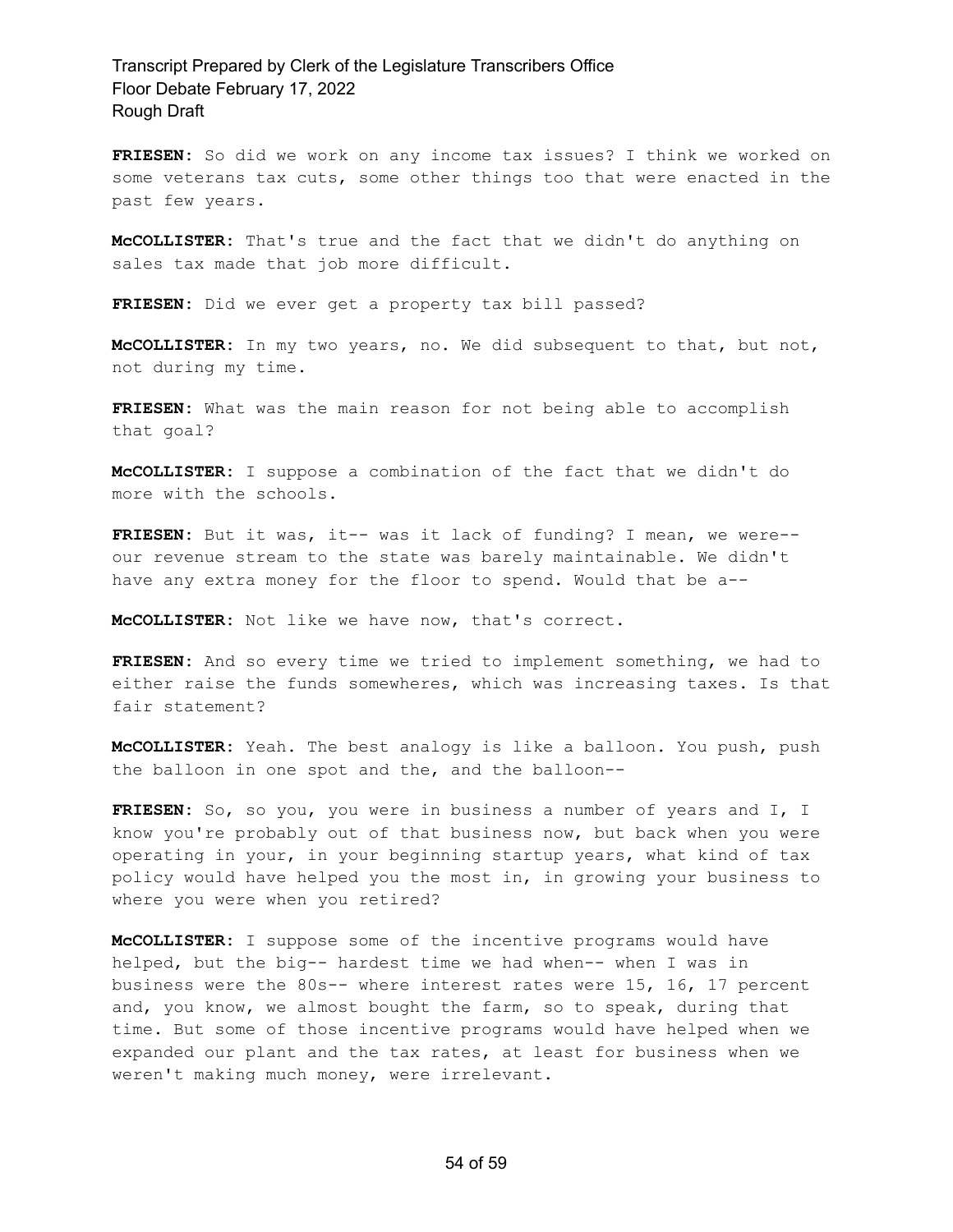**FRIESEN:** That's what I was going to kind of mention. When you're a startup company and you're getting going, you're not really paying taxes--

**McCOLLISTER:** That's correct.

**FRIESEN:** --because of depreciation and equipment purchases, things like that, so. Again, thank you, Senator McCollister. I, I do think our overall tax policy, we should be looking at how do we help the small startup businesses get going? Those are the ones that are-- grow to eventually and hire in 20, 25, 30 employees, 50 employees. How do we incentivize them to do what they do best and that's create jobs? We, as a state, do not create jobs.

**FOLEY:** One minute.

**FRIESEN:** All we do is get in the way of people, again, that do create the jobs. We need to look at that tax policy that does it best and figure out, I guess, in our big scheme of things when we do have revenue to work with, how do we do that? Thank you, Mr. President. With that, I will ask you to pull this amendment.

**FOLEY:** AM1818 has been withdrawn. Mr. Clerk.

**ASSISTANT CLERK:** Mr. President, Senator Matt Hansen would offer AM1869.

**FOLEY:** Senator Matt Hansen, you're welcome to open on AM1869.

**M. HANSEN:** Thank you, Mr. President. Good afternoon, colleagues. What 1869-- AM1869 does, or at least what its intent is to do, is to eliminate provisions that have sunsetted or since expired. I suggested it to Bill Drafters one way, they sent it down this way. My understanding is that it repeals all of the prior income tax rates for tax years that have since expired. Hopefully, that just cleans up the statute and makes the overall the bill shorter. I did want to talk a little bit, continuing my discussion on tax policy that I had mentioned earlier. And I appreciate some of the discussions we've just had, including the exchange between Senator McCollister, Senator Friesen-- I believe Senator Pahls spoke for a little bit. You know, there have been things we have tried to do in the past in this body that have failed to move forward. And one of the, the reasons for that, and it was said earlier, is, you know, the Governor weighs in pretty heavily on tax bills. And obviously that is his right that a statewide elected official, he should. But I don't want people in this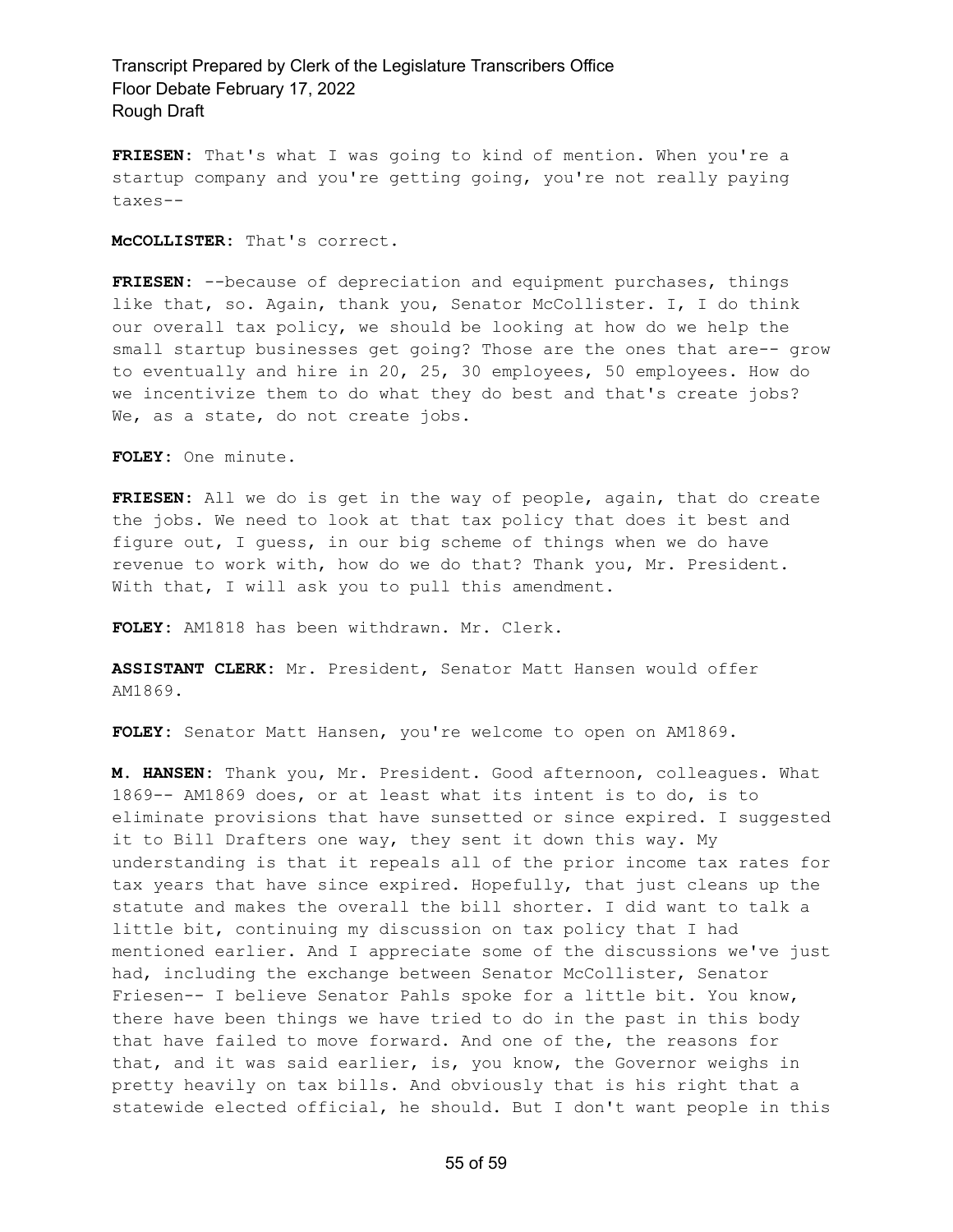body or the people at home to think that the Governor's influence on taxes is representative of necessarily the body and vice versa. And so when we talk about some of the things that we've had, the fact that Nebraska pretty clearly has a pretty haphazard sales tax exemption list and lots of people get breaks on lots of kind of special interests, largely the reason we can't solve that has been mentioned is that the Governor's belief that any sort of repeal of an exemption is a tax increase based upon the logic shared earlier, that, you know, if you are not paying a tax today and you're paying a tax tomorrow, even if it's a special tax break we took away from you, that's still a tax increase. And I actually can't criticize or fault that logic at all, but when the Governor weighs in and kind of says that's a nonstarter, kind of threatens a veto on bills that do that, that does take away a lot of negotiating room in this body. I would be hesitant to do some of those things, but I'm not outright opposed to doing some of those things if there truly are some egregious sales tax exemptions that are special interest carve-outs. Because as we talked about making our sales tax and our income tax and our property tax, three-legged stool, I appreciate that we should be mindful of, you know, our constituents, our working families, you know, young parents, retirees, homeowners, renters, everyone, looking at the tax system and how it impacts them and maybe giving one industry or one special interest a sales tax exemption so they can save, you know, 5 percent, 5.5 percent, 7.5 percent, wherever they are in the state each time. It doesn't necessarily line up. The reason I wanted to talk about that, though, is, again, we sometimes have these tax discussions about, you know, who's negotiating with who or who's representing what. I want to-- I appreciate that apparently, Senator Linehan has broached some offers. I appreciate that there's maybe some work the Revenue Committee is going to do over this long weekend. I'd be glad to hear that, glad to see what they come up with. But I just remind everybody about being, you know, representative of who's in the room. You know, sometimes when it's just Revenue Committee members negotiating with the Governor, there's a lot of us who aren't really represented on the Revenue Committee. There are a lot of us, you know, who have different ideological perspectives than most members of the Revenue Committee and so when you limit the negotiations to that, sometimes you don't necessarily get a whole perspective of the body, which I understand is then what floor debate is. But I just kind of want to flag that for everyone because I think that's one of the repeated things that we've seen in this body is occasionally, we talk about an issue is the body is unwilling to do this, the body is unwilling to address sales tax exemptions. The body is unwilling to do that largely because the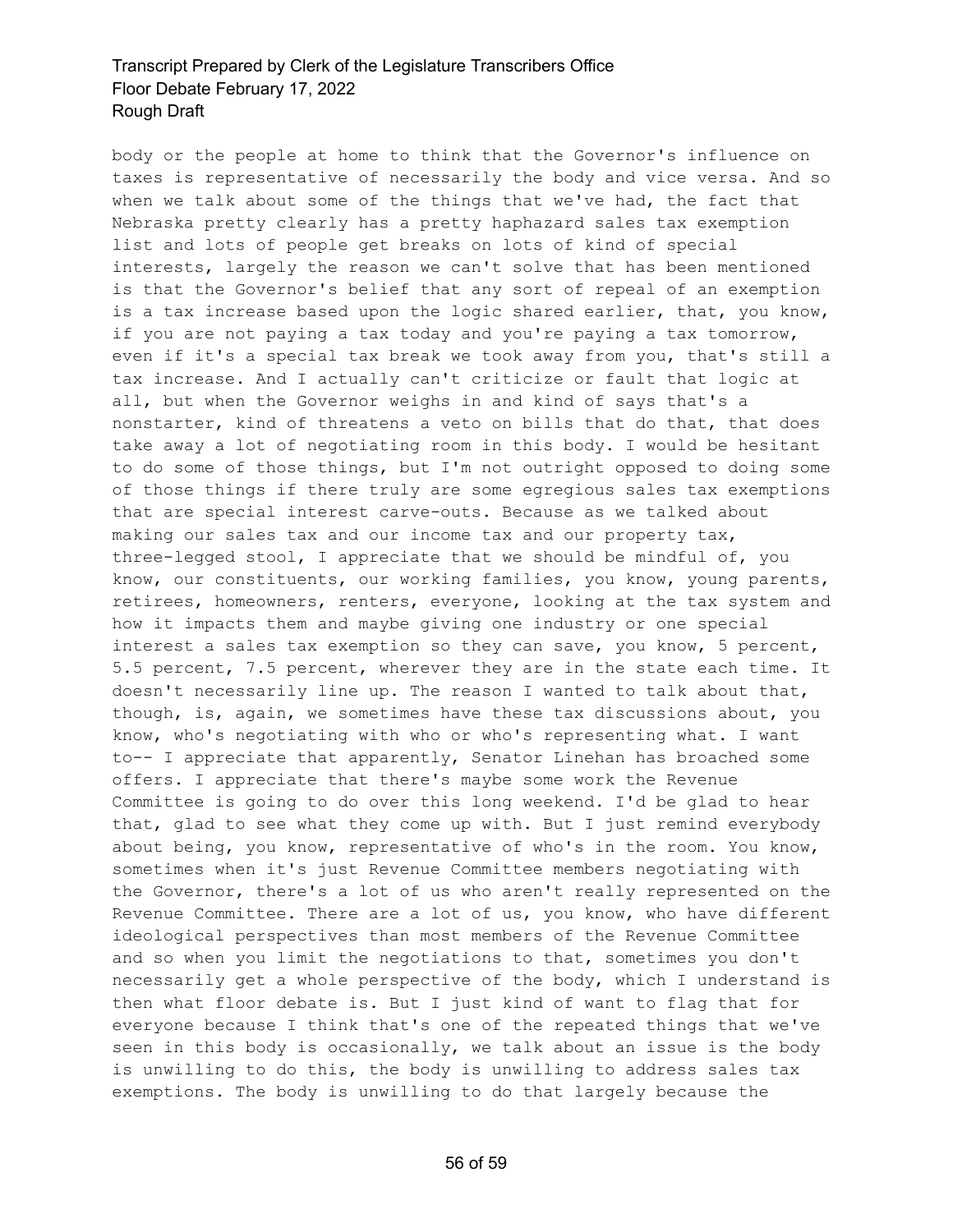Governor has weighed in and said that's a nonstarter for him. The body could exercise its will, exercise its control, look at some of those things if it was willing to stand up against the Governor. That's not necessarily anything I'm proposing today. I don't have a bill to do that. I don't know if we're going to look that way. But when we talk about things we've wanted to do in the past and haven't been able to have done, that's one of the things we're looking at. Additionally- and just kind of remind everybody and reframe this debate a little bit going forward in the weekend. You know, this bill, LB939, is a combination of a couple of different revenue bills that cut both the individual rate and the corporate rate. And as we look going forward, I mean, I have some strong reservations with giving a larger tax cut to out-of-state corporations who have sales in Nebraska than my individual constituents who live in Lincoln and calling that, like, a bill for, you know, working families, a bill for middle-class families. If we are going to prioritize corporate tax cuts, like, we can prioritize that, but let's talk about it and let's be clear to our constituents that that's like a huge proportion or a huge component of this bill. That tax rate is dropping by, I think, a full percentage, if not more, while the individual rate is dropping by about half. So we, we, we kind of talk about this and so I appreciate the-- that a lot of people that I know can and will get some tax relief if this passes, but I'm concerned that we're using that as a leverage point to pass bigger tax cuts for corporations, Fortune 500 companies, everyone. And again, that's not even necessarily something I outright say we shouldn't do or can't do, but let's have a discussion about what we're trying to incentivize with that. Are we trying to incentivize more businesses moving to Nebraska? Are we trying to incentivize entrepreneurship? Like, what are we trying to do? Because so far, a lot of the debate has just focused on the individual . it hasn't covered any of the corporate provisions at all and what we're intending to do with it. And again, we're talking about a sizable fiscal note and if we want to just kind of have the policy that we can't criticize fiscal notes for being too big because we get to decide, I'm OK walking down that strategy, having that strategy. But when we have another bill to discuss school funding, I don't want to hear people say, well, how are we going to pay for it because we've decided we have plenty of money and everything in the budget is fine. We have issues that come up and come up and come up and what we talk about, the impacts over the future, this is the difficulty we are going to continue to have. We're going to have to continue to balance all of these things together because we do have to balance all these things together. We can't talk about cutting taxes, we can't talk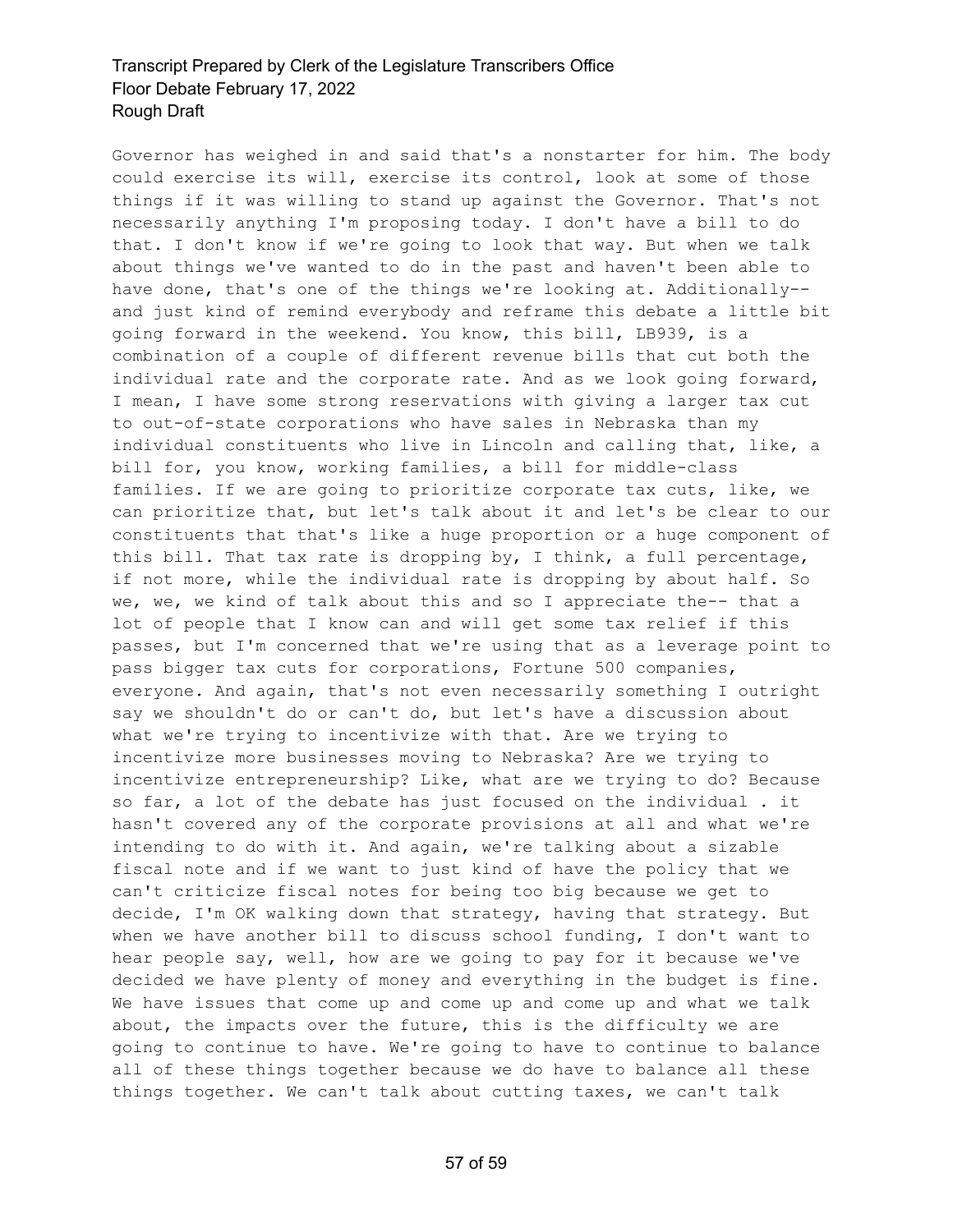about lowering tax rates without have being mindful of, OK, what's that going to mean for a future budget, a future Legislature? You know, it'd be easy for me as a term-limited senator to just, you know, do a lot of things because I don't have to clean up any of the issues, intended or unattended, in the future, you know? And I've survived some pretty tough budget years, I've survived some pretty tough years, and I wouldn't want to intentionally or unintentionally cause that for my successors or any of your successors or any of you who get to come back or get reelected and that's why I think being mindful of the whole situation makes sense. Again, colleagues, this is individual, this is corporate, this is a pretty sizable fiscal note, and I think all of these things are deserving of scrutiny, especially as we've heard that the Revenue Committee and Senator Linehan and others want to continue talking over the weekend. So I imagine come next week, we might be looking at even already a different proposal. You know, I've put some time and some effort into figuring out which-- this at least I appreciate. I genuinely do appreciate the charts that we've seen of the numbers in comparison. But when we talk about it, you know, we're talking about corporate and individual and I think we owe it to our constituents to make sure that we know that we're doing both of those things. And that, again, it's not just even corporations located in Nebraska. It's corporations that have sales in Nebraska if they're headquartered out of where and that's something I have some strong issues with. I don't want to necessarily give out-of-state corporations that are going to be making these sales in Nebraska regardless without a good reason. Like, I don't want to give Wal-Mart a break because I don't think our tax rate on Wal-Mart is going to impact whether or not Wal-Mart comes into the state. I, I am not opposed. I don't-- I'm not saying corporations are ever un-- were never worthy of some sort of tax restructuring or tax relief. I've supported business taxes before. But like, let's have a clear reason why we're doing this. Are we going to incentivize sales? Are we going to bring new businesses? Because I don't think we are. To me, this really is just kind of a slashing of the corporate rate that's going to reduce state revenue to benefit people who aren't Nebraskans. And it's really tough that it is stapled together with a bill that is designed to help Nebraskans. And that's some of the things that I think some of us speaking on this issue, that are talking about this issue are really struggling with of if we're going to give out-of-state corporations with sales in Nebraska considerable tax relief, more tax relief percentage wise than individuals, why? I mean, that's kind of the fundamental reason is why.